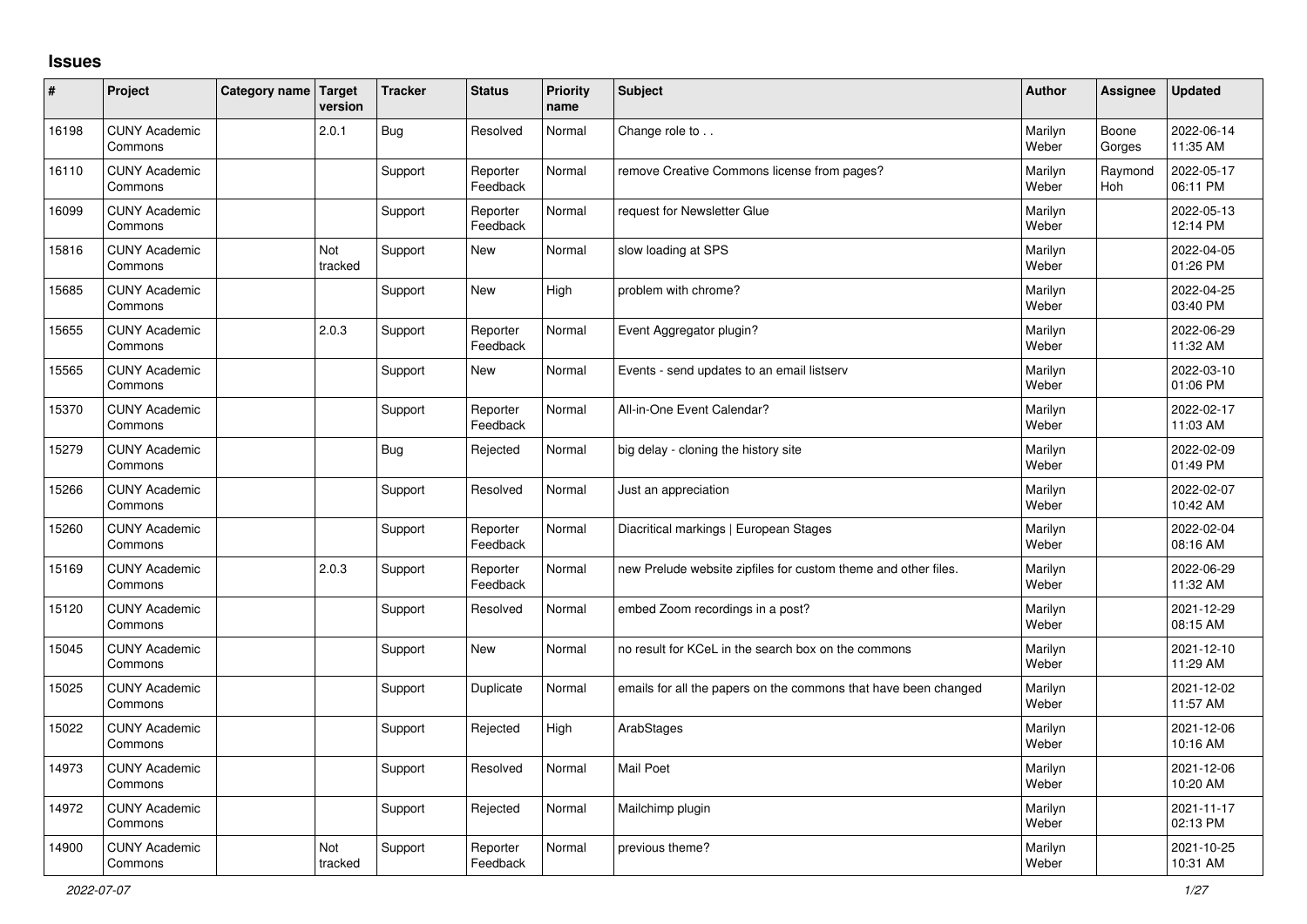| $\sharp$ | Project                         | Category name | Target<br>version | <b>Tracker</b> | <b>Status</b>        | <b>Priority</b><br>name | <b>Subject</b>                                          | <b>Author</b>    | Assignee | <b>Updated</b>         |
|----------|---------------------------------|---------------|-------------------|----------------|----------------------|-------------------------|---------------------------------------------------------|------------------|----------|------------------------|
| 14891    | <b>CUNY Academic</b><br>Commons |               | Not<br>tracked    | Support        | Resolved             | Normal                  | changing site template after creation?                  | Marilyn<br>Weber |          | 2022-04-27<br>04:58 PM |
| 14850    | <b>CUNY Academic</b><br>Commons |               |                   | Support        | Abandoned            | Normal                  | brooklyn waterfront site "connection not secure"        | Marilyn<br>Weber |          | 2022-04-27<br>04:56 PM |
| 14813    | <b>CUNY Academic</b><br>Commons |               | Not<br>tracked    | Support        | Resolved             | Normal                  | raise the file size limit                               | Marilyn<br>Weber |          | 2021-09-30<br>12:02 PM |
| 14812    | <b>CUNY Academic</b><br>Commons |               | Not<br>tracked    | Support        | Resolved             | Normal                  | Custom Sidebars and Wordpress 5.6                       | Marilyn<br>Weber |          | 2021-09-30<br>10:43 AM |
| 14799    | <b>CUNY Academic</b><br>Commons |               | 1.18.19           | Support        | Resolved             | High                    | install the official Classic Widgets?                   | Marilyn<br>Weber |          | 2021-09-22<br>02:17 PM |
| 14784    | <b>CUNY Academic</b><br>Commons |               |                   | Support        | Reporter<br>Feedback | Normal                  | User report of logo problem when using Customizer theme | Marilyn<br>Weber |          | 2021-09-17<br>10:25 AM |
| 14718    | <b>CUNY Academic</b><br>Commons |               | Not<br>tracked    | Support        | Resolved             | Normal                  | User wants to recover deleted account                   | Marilyn<br>Weber |          | 2021-08-30<br>02:46 PM |
| 14711    | <b>CUNY Academic</b><br>Commons |               |                   | Support        | Rejected             | Normal                  | Custom Facebook Feed plugin problem                     | Marilyn<br>Weber |          | 2022-04-27<br>04:29 PM |
| 14625    | <b>CUNY Academic</b><br>Commons |               | Not<br>tracked    | Support        | Rejected             | Normal                  | image won't appear in slideshow.                        | Marilyn<br>Weber |          | 2021-07-27<br>10:33 AM |
| 14594    | <b>CUNY Academic</b><br>Commons |               | Not<br>tracked    | Support        | Resolved             | Normal                  | Administration email verification?                      | Marilyn<br>Weber |          | 2021-07-12<br>11:40 AM |
| 14410    | <b>CUNY Academic</b><br>Commons |               | 1.18.10           | <b>Bug</b>     | Resolved             | Normal                  | events calendar problem?                                | Marilyn<br>Weber |          | 2021-05-10<br>04:45 PM |
| 14404    | <b>CUNY Academic</b><br>Commons |               | Not<br>tracked    | Support        | Resolved             | Normal                  | blocked IP of user?                                     | Marilyn<br>Weber |          | 2021-05-10<br>01:00 PM |
| 14398    | <b>CUNY Academic</b><br>Commons |               | Not<br>tracked    | Support        | Reporter<br>Feedback | Normal                  | Events plug-in notification problem                     | Marilyn<br>Weber |          | 2021-05-11<br>11:21 AM |
| 14389    | <b>CUNY Academic</b><br>Commons |               |                   | Support        | Abandoned            | Normal                  | WebflowIO?                                              | Marilyn<br>Weber |          | 2021-09-14<br>10:45 AM |
| 14378    | <b>CUNY Academic</b><br>Commons |               | Not<br>tracked    | Support        | Resolved             | Normal                  | <b>PPTX</b> files unfetchable                           | Marilyn<br>Weber |          | 2021-05-11<br>11:25 AM |
| 14360    | <b>CUNY Academic</b><br>Commons |               |                   | Support        | Rejected             | Normal                  | danielgerouldarchives.org?                              | Marilyn<br>Weber |          | 2021-04-27<br>10:42 AM |
| 14246    | <b>CUNY Academic</b><br>Commons |               | 1.18.8            | Support        | Resolved             | Normal                  | 'Weekly jQuery Migrate Status Update"                   | Marilyn<br>Weber |          | 2021-04-13<br>11:08 AM |
| 14242    | <b>CUNY Academic</b><br>Commons |               |                   | Support        | Resolved             | Normal                  | LAILAC site missing content                             | Marilyn<br>Weber |          | 2021-03-27<br>08:40 AM |
| 14148    | <b>CUNY Academic</b><br>Commons |               |                   | Support        | Abandoned            | Normal                  | post notification problem                               | Marilyn<br>Weber |          | 2021-09-14<br>10:43 AM |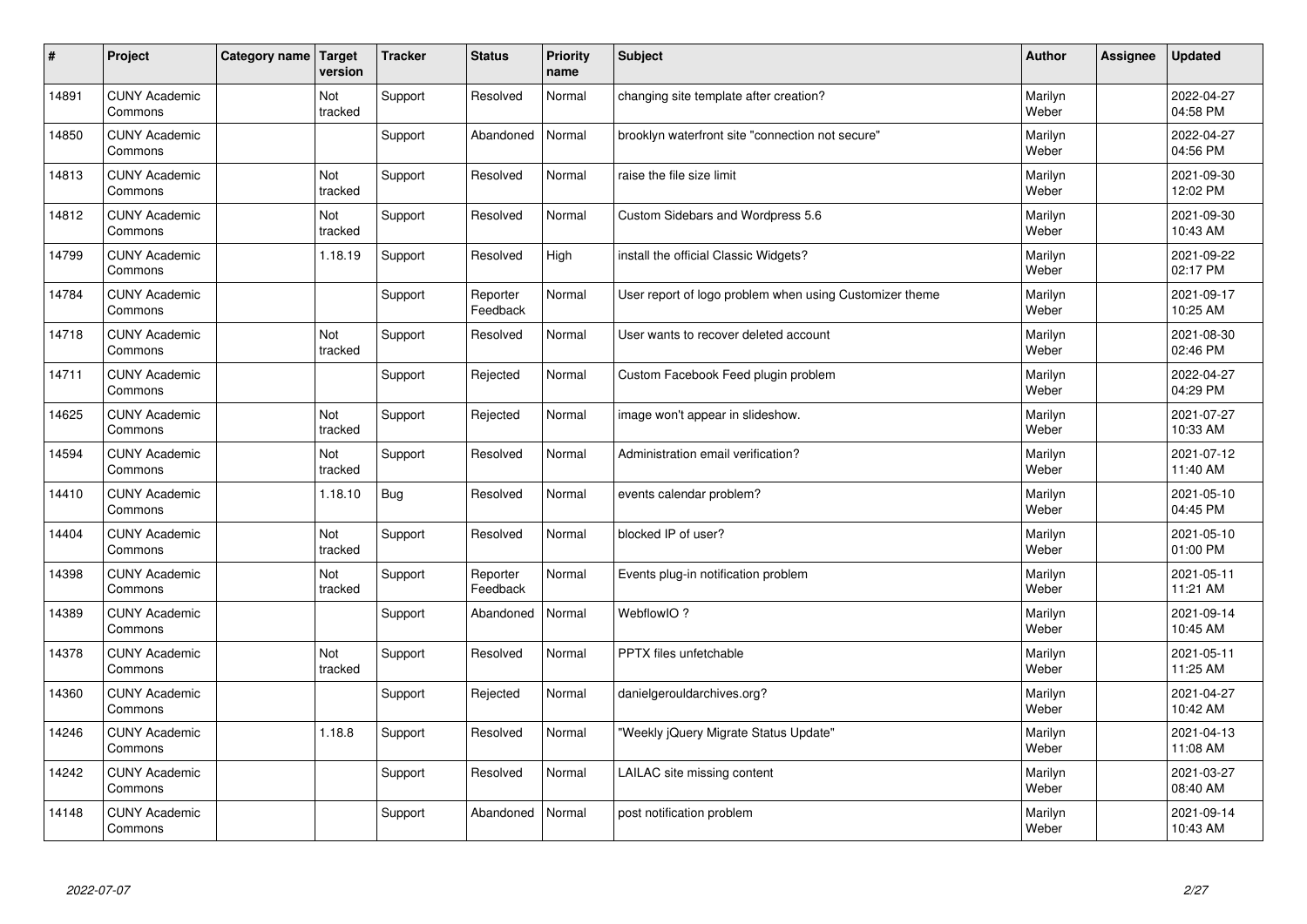| $\vert$ # | Project                         | Category name   Target | version        | <b>Tracker</b> | <b>Status</b> | <b>Priority</b><br>name | <b>Subject</b>                            | <b>Author</b>    | <b>Assignee</b> | <b>Updated</b>         |
|-----------|---------------------------------|------------------------|----------------|----------------|---------------|-------------------------|-------------------------------------------|------------------|-----------------|------------------------|
| 14016     | <b>CUNY Academic</b><br>Commons |                        |                | Support        | Rejected      | Normal                  | PDFs not downloading                      | Marilyn<br>Weber |                 | 2021-02-22<br>11:00 AM |
| 14008     | <b>CUNY Academic</b><br>Commons |                        |                | <b>Bug</b>     | Resolved      | High                    | invisible user                            | Marilyn<br>Weber |                 | 2021-02-18<br>05:53 PM |
| 13958     | <b>CUNY Academic</b><br>Commons |                        | 1.18.4         | Support        | Resolved      | Normal                  | calendar widget problem                   | Marilyn<br>Weber |                 | 2021-02-09<br>11:05 AM |
| 13929     | <b>CUNY Academic</b><br>Commons |                        | 1.18.4         | Support        | Resolved      | Normal                  | update error message                      | Marilyn<br>Weber | Boone<br>Gorges | 2021-02-09<br>11:05 AM |
| 13918     | <b>CUNY Academic</b><br>Commons |                        | Not<br>tracked | Support        | Rejected      | Normal                  | MailPoet Newsletters Premium plugin       | Marilyn<br>Weber |                 | 2021-02-09<br>11:01 AM |
| 13916     | <b>CUNY Academic</b><br>Commons |                        |                | Support        | Rejected      | Normal                  | <b>Custom Sidebars</b>                    | Marilyn<br>Weber |                 | 2021-02-23<br>10:45 AM |
| 13912     | <b>CUNY Academic</b><br>Commons |                        | Not<br>tracked | Feature        | Hold          | Low                     | posting "missed schedule"                 | Marilyn<br>Weber |                 | 2021-02-23<br>10:46 AM |
| 13826     | <b>CUNY Academic</b><br>Commons |                        |                | Support        | Resolved      | Normal                  | January 14th                              | Marilyn<br>Weber |                 | 2021-01-26<br>04:26 PM |
| 13783     | <b>CUNY Academic</b><br>Commons |                        | 1.18.2         | Support        | Resolved      | Normal                  | new CUNY OneSearch url                    | Marilyn<br>Weber |                 | 2021-01-14<br>04:53 PM |
| 13738     | <b>CUNY Academic</b><br>Commons |                        | 1.18.1         | Support        | Resolved      | Normal                  | theme requests from a non-CUY person      | Marilyn<br>Weber |                 | 2020-12-23<br>11:34 AM |
| 13715     | <b>CUNY Academic</b><br>Commons |                        | Not<br>tracked | <b>Bug</b>     | Resolved      | High                    | https://ulysses.commons.gc.cuny.edu down  | Marilyn<br>Weber |                 | 2020-12-22<br>03:02 PM |
| 13710     | <b>CUNY Academic</b><br>Commons |                        | Not<br>tracked | Support        | Resolved      | Normal                  | small change to Hosting Partner Handbook  | Marilyn<br>Weber |                 | 2020-12-16<br>04:29 PM |
| 13699     | <b>CUNY Academic</b><br>Commons |                        | Not<br>tracked | Support        | Resolved      | Normal                  | Martin Segal Center site down             | Marilyn<br>Weber | Raymond<br>Hoh  | 2020-12-22<br>03:03 PM |
| 13656     | <b>CUNY Academic</b><br>Commons |                        |                | Bug            | Resolved      | High                    | site down                                 | Marilyn<br>Weber |                 | 2020-12-11<br>12:50 PM |
| 13641     | <b>CUNY Academic</b><br>Commons |                        | 1.18.2         | Support        | Resolved      | Normal                  | follow up to migration request            | Marilyn<br>Weber | Boone<br>Gorges | 2021-01-12<br>10:59 AM |
| 13637     | <b>CUNY Academic</b><br>Commons |                        |                | Support        | Abandoned     | Normal                  | All-in-One Migration plugin request       | Marilyn<br>Weber |                 | 2020-12-08<br>10:46 AM |
| 13633     | <b>CUNY Academic</b><br>Commons |                        | Not<br>tracked | <b>Bug</b>     | Resolved      | High                    | PublicsLab site down                      | Marilyn<br>Weber |                 | 2020-11-30<br>02:01 PM |
| 13596     | <b>CUNY Academic</b><br>Commons |                        |                | Support        | Abandoned     | Normal                  | invited as Author but show as Contributor | Marilyn<br>Weber |                 | 2021-09-14<br>10:41 AM |
| 13584     | <b>CUNY Academic</b><br>Commons |                        |                | Support        | Abandoned     | Normal                  | Graphy theme question                     | Marilyn<br>Weber |                 | 2021-09-14<br>10:41 AM |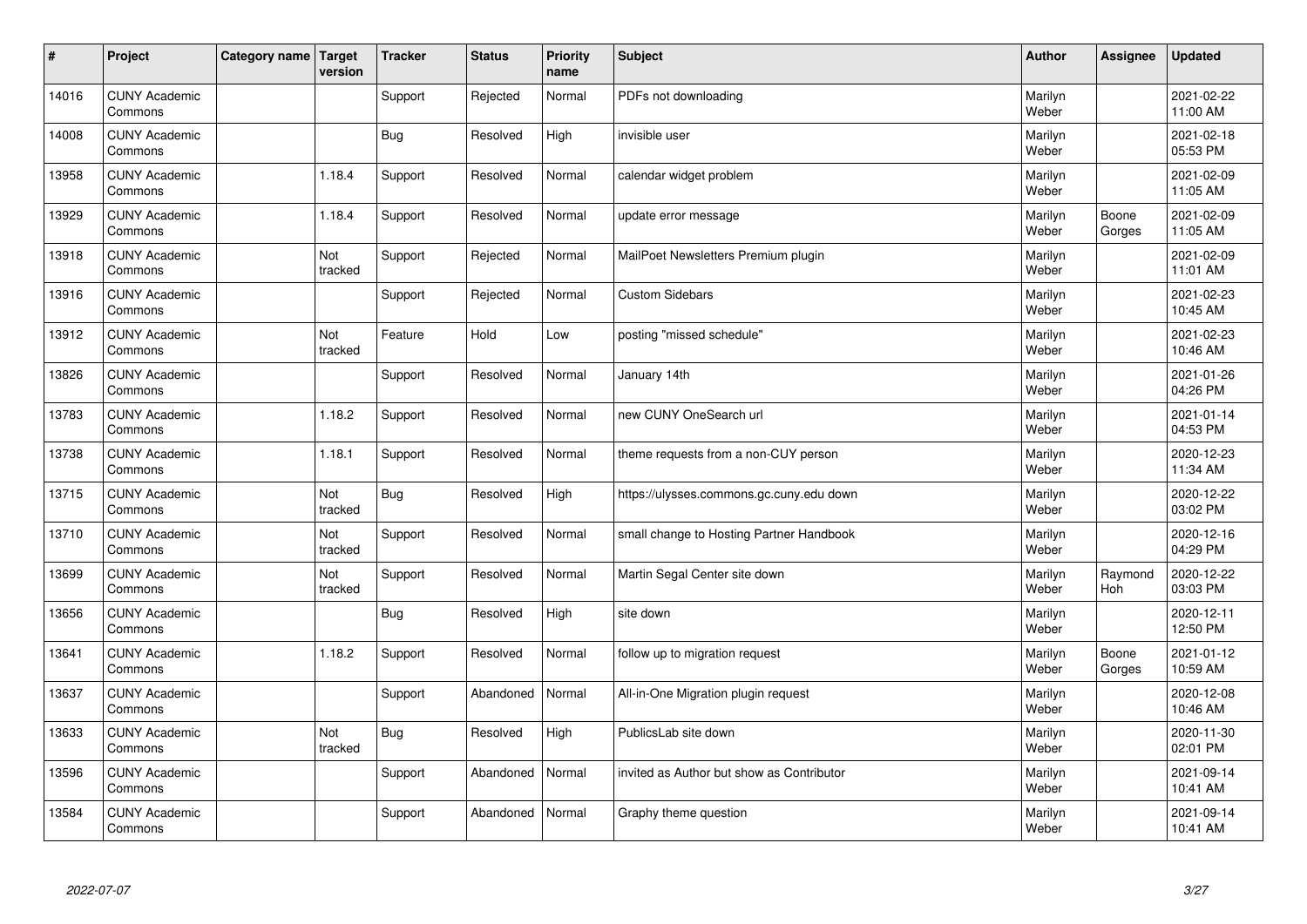| $\vert$ # | Project                         | Category name   Target | version        | <b>Tracker</b> | <b>Status</b>        | <b>Priority</b><br>name | <b>Subject</b>                                                       | <b>Author</b>    | <b>Assignee</b> | <b>Updated</b>         |
|-----------|---------------------------------|------------------------|----------------|----------------|----------------------|-------------------------|----------------------------------------------------------------------|------------------|-----------------|------------------------|
| 13541     | <b>CUNY Academic</b><br>Commons |                        | Not<br>tracked | Support        | Resolved             | Normal                  | add a page template to OER site.                                     | Marilyn<br>Weber |                 | 2020-11-11<br>11:12 AM |
| 13441     | <b>CUNY Academic</b><br>Commons |                        | 1.17.5         | Support        | Resolved             | Normal                  | ongoing user problems with daily digests                             | Marilyn<br>Weber |                 | 2020-10-13<br>10:02 AM |
| 13378     | <b>CUNY Academic</b><br>Commons |                        | 1.17.5         | <b>Bug</b>     | Resolved             | Normal                  | problem on one of my sites                                           | Marilyn<br>Weber |                 | 2020-09-24<br>05:27 PM |
| 13295     | <b>CUNY Academic</b><br>Commons |                        | Not<br>tracked | Support        | Resolved             | Normal                  | can't find new user                                                  | Marilyn<br>Weber |                 | 2020-09-08<br>10:18 AM |
| 13288     | <b>CUNY Academic</b><br>Commons |                        |                | Support        | Abandoned            | Normal                  | log in problems on iPhone 6                                          | Marilyn<br>Weber |                 | 2020-10-27<br>10:26 AM |
| 13286     | <b>CUNY Academic</b><br>Commons |                        | Not<br>tracked | Support        | <b>New</b>           | Normal                  | problem connecting with WordPress app                                | Marilyn<br>Weber | Raymond<br>Hoh  | 2020-09-08<br>11:16 AM |
| 13255     | <b>CUNY Academic</b><br>Commons |                        | Not<br>tracked | Support        | Reporter<br>Feedback | Normal                  | Accessibility problems                                               | Marilyn<br>Weber |                 | 2020-09-01<br>05:48 PM |
| 13217     | <b>CUNY Academic</b><br>Commons |                        |                | Support        | Rejected             | Normal                  | upload recordings of our past webinars?                              | Marilyn<br>Weber |                 | 2020-08-25<br>07:56 AM |
| 13201     | <b>CUNY Academic</b><br>Commons |                        |                | Support        | Rejected             | Low                     | PDF embedder                                                         | Marilyn<br>Weber |                 | 2020-09-29<br>11:37 AM |
| 13169     | <b>CUNY Academic</b><br>Commons |                        | 1.17.4         | Support        | Rejected             | Normal                  | footer logo image has no alt-text                                    | Marilyn<br>Weber |                 | 2020-09-22<br>10:18 AM |
| 13160     | <b>CUNY Academic</b><br>Commons |                        |                | Support        | Rejected             | Normal                  | site not working on iphone                                           | Marilyn<br>Weber |                 | 2020-08-25<br>10:58 AM |
| 13121     | <b>CUNY Academic</b><br>Commons |                        |                | Support        | Rejected             | Normal                  | embed a DropBox Paper file                                           | Marilyn<br>Weber |                 | 2020-08-25<br>10:56 AM |
| 13091     | <b>CUNY Academic</b><br>Commons |                        | 1.17.0         | Support        | Resolved             | Normal                  | problem with latex (math equations)                                  | Marilyn<br>Weber |                 | 2020-07-28<br>11:09 AM |
| 13065     | <b>CUNY Academic</b><br>Commons |                        | Not<br>tracked | Support        | Resolved             | Normal                  | can't invite new user to group                                       | Marilyn<br>Weber |                 | 2020-07-22<br>04:24 PM |
| 13034     | <b>CUNY Academic</b><br>Commons |                        | Not<br>tracked | Support        | Reporter<br>Feedback | Normal                  | a site is asking people to join the Commons to get a download        | Marilyn<br>Weber |                 | 2020-07-12<br>07:23 AM |
| 13013     | <b>CUNY Academic</b><br>Commons |                        | Not<br>tracked | <b>Bug</b>     | Resolved             | Normal                  | an invite to Group Admins from Brian Foote?!                         | Marilyn<br>Weber |                 | 2020-07-07<br>02:36 PM |
| 12999     | <b>CUNY Academic</b><br>Commons |                        | 1.18.1         | Support        | Resolved             | Normal                  | request for Dentist theme                                            | Marilyn<br>Weber | Boone<br>Gorges | 2020-12-22<br>03:31 PM |
| 12986     | <b>CUNY Academic</b><br>Commons |                        |                | Support        | Rejected             | Normal                  | Someone is trying to create accounts using random CUNY entity emails | Marilyn<br>Weber |                 | 2020-07-02<br>09:47 PM |
| 12960     | <b>CUNY Academic</b><br>Commons |                        | 1.16.14        | Support        | Resolved             | Normal                  | mutiple plugin in requests                                           | Marilyn<br>Weber | Boone<br>Gorges | 2020-06-23<br>10:53 AM |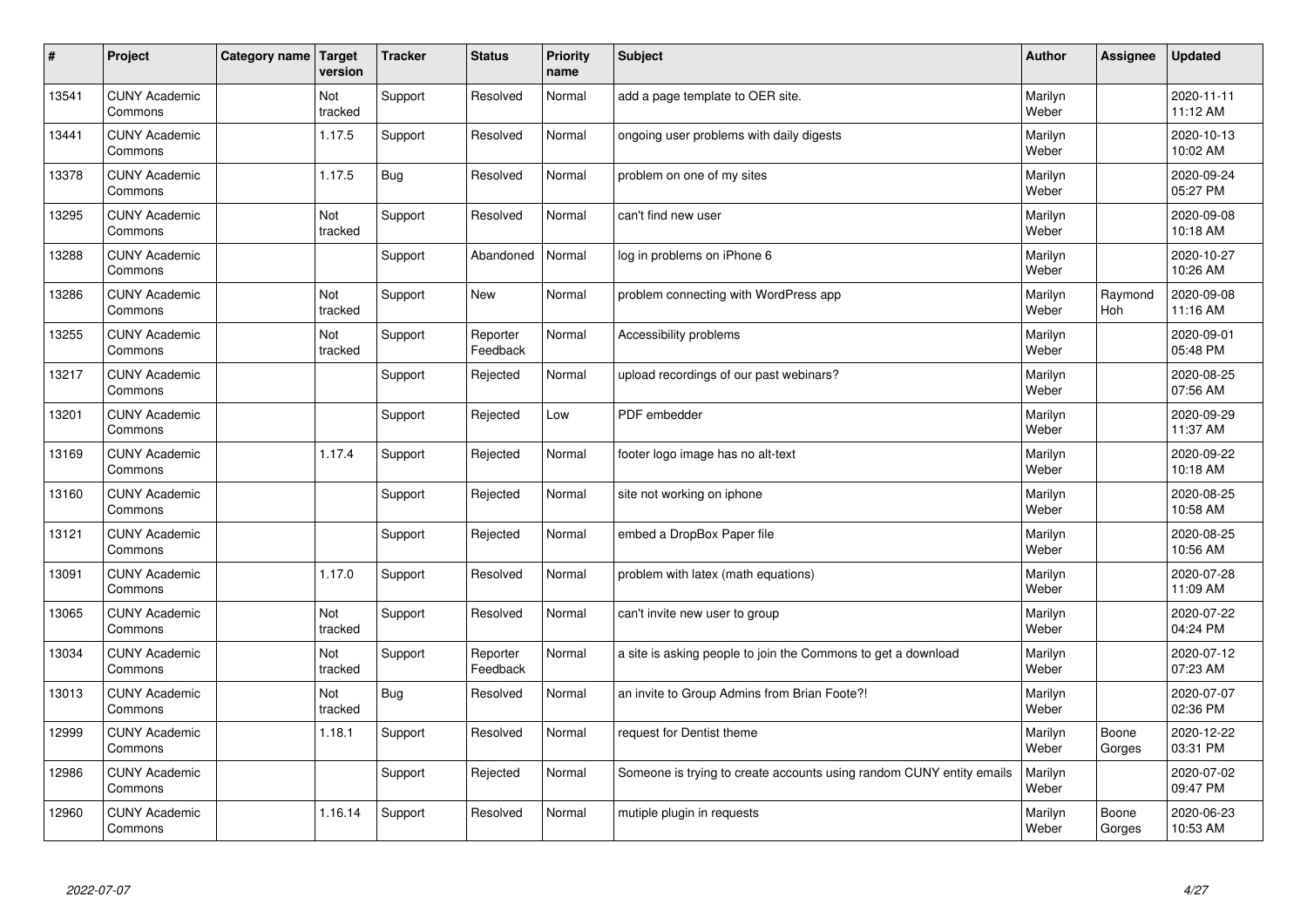| $\sharp$ | Project                         | Category name   Target | version        | <b>Tracker</b> | <b>Status</b>        | <b>Priority</b><br>name | <b>Subject</b>                                                      | <b>Author</b>    | Assignee        | Updated                |
|----------|---------------------------------|------------------------|----------------|----------------|----------------------|-------------------------|---------------------------------------------------------------------|------------------|-----------------|------------------------|
| 12905    | <b>CUNY Academic</b><br>Commons |                        | 1.16.14        | Support        | Resolved             | Normal                  | trouble embedding a flipbook from Flipsnack                         | Marilyn<br>Weber | Boone<br>Gorges | 2020-06-23<br>10:53 AM |
| 12861    | <b>CUNY Academic</b><br>Commons |                        |                | Support        | Resolved             | Normal                  | trouble with YouTube                                                | Marilyn<br>Weber | Raymond<br>Hoh  | 2020-06-09<br>11:16 AM |
| 12777    | <b>CUNY Academic</b><br>Commons |                        | 1.16.14        | Support        | Resolved             | Normal                  | request to include custom javascript into a Commons-hosted site     | Marilyn<br>Weber |                 | 2020-06-16<br>04:03 PM |
| 12584    | <b>CUNY Academic</b><br>Commons |                        | Not<br>tracked | Bug            | Resolved             | Urgent                  | No way to register                                                  | Marilyn<br>Weber |                 | 2020-03-27<br>02:38 PM |
| 12483    | <b>CUNY Academic</b><br>Commons |                        | 1.16.7         | Bug            | Resolved             | High                    | post error                                                          | Marilyn<br>Weber |                 | 2020-02-28<br>02:44 PM |
| 12427    | <b>CUNY Academic</b><br>Commons |                        | Not<br>tracked | Support        | Resolved             | Normal                  | organizing PDF on a site?                                           | Marilyn<br>Weber | scott voth      | 2020-03-10<br>11:11 AM |
| 12352    | <b>CUNY Academic</b><br>Commons |                        | Not<br>tracked | Support        | <b>New</b>           | Normal                  | posts list" page builder block option                               | Marilyn<br>Weber |                 | 2020-02-03<br>01:29 PM |
| 12334    | <b>CUNY Academic</b><br>Commons |                        |                | Support        | Resolved             | Normal                  | request for a Redmine account                                       | Marilyn<br>Weber | Matt Gold       | 2020-01-30<br>12:01 PM |
| 12205    | <b>CUNY Academic</b><br>Commons |                        |                | Support        | Rejected             | Normal                  | possible update to the 2019 theme?                                  | Marilyn<br>Weber |                 | 2020-01-14<br>12:08 PM |
| 12176    | <b>CUNY Academic</b><br>Commons |                        | Not<br>tracked | Support        | Resolved             | Normal                  | Mp4s?                                                               | Marilyn<br>Weber |                 | 2019-12-05<br>11:04 AM |
| 12038    | <b>CUNY Academic</b><br>Commons |                        | 1.15.13        | Bug            | Resolved             | Normal                  | admin visibility problem at careerplan.commons.gc.cuny.edu          | Marilyn<br>Weber |                 | 2019-11-12<br>10:20 AM |
| 11977    | <b>CUNY Academic</b><br>Commons |                        | Not<br>tracked | Support        | Resolved             | Normal                  | please remove me from many sites                                    | Marilyn<br>Weber |                 | 2019-11-21<br>01:05 PM |
| 11915    | <b>CUNY Academic</b><br>Commons |                        | Not<br>tracked | Support        | Resolved             | Normal                  | User not in list                                                    | Marilyn<br>Weber |                 | 2019-10-28<br>10:13 AM |
| 11912    | <b>CUNY Academic</b><br>Commons |                        |                | Support        | Resolved             | Normal                  | influence search results?                                           | Marilyn<br>Weber |                 | 2020-02-11<br>10:51 AM |
| 11896    | <b>CUNY Academic</b><br>Commons |                        | Not<br>tracked | Support        | Resolved             | Normal                  | https://thenurseswritingproject.commons.gc.cuny.edu                 | Marilyn<br>Weber |                 | 2019-09-24<br>08:09 AM |
| 11848    | <b>CUNY Academic</b><br>Commons |                        | Not<br>tracked | Support        | Hold                 | Normal                  | a Dean of Faculty wants to share a large file                       | Marilyn<br>Weber |                 | 2019-09-24<br>08:44 AM |
| 11811    | <b>CUNY Academic</b><br>Commons |                        | Not<br>tracked | Support        | Duplicate            | Normal                  | Content of Publications widget on profile page being erased on save | Marilyn<br>Weber |                 | 2019-10-08<br>11:16 AM |
| 11787    | <b>CUNY Academic</b><br>Commons |                        | Not<br>tracked | Support        | Reporter<br>Feedback | Normal                  | automated comments notifications on ZenDesk                         | Marilyn<br>Weber |                 | 2019-08-26<br>06:18 PM |
| 11771    | <b>CUNY Academic</b><br>Commons |                        | Not<br>tracked | Support        | Reporter<br>Feedback | Normal                  | post displays in sections                                           | Marilyn<br>Weber |                 | 2019-08-20<br>10:34 AM |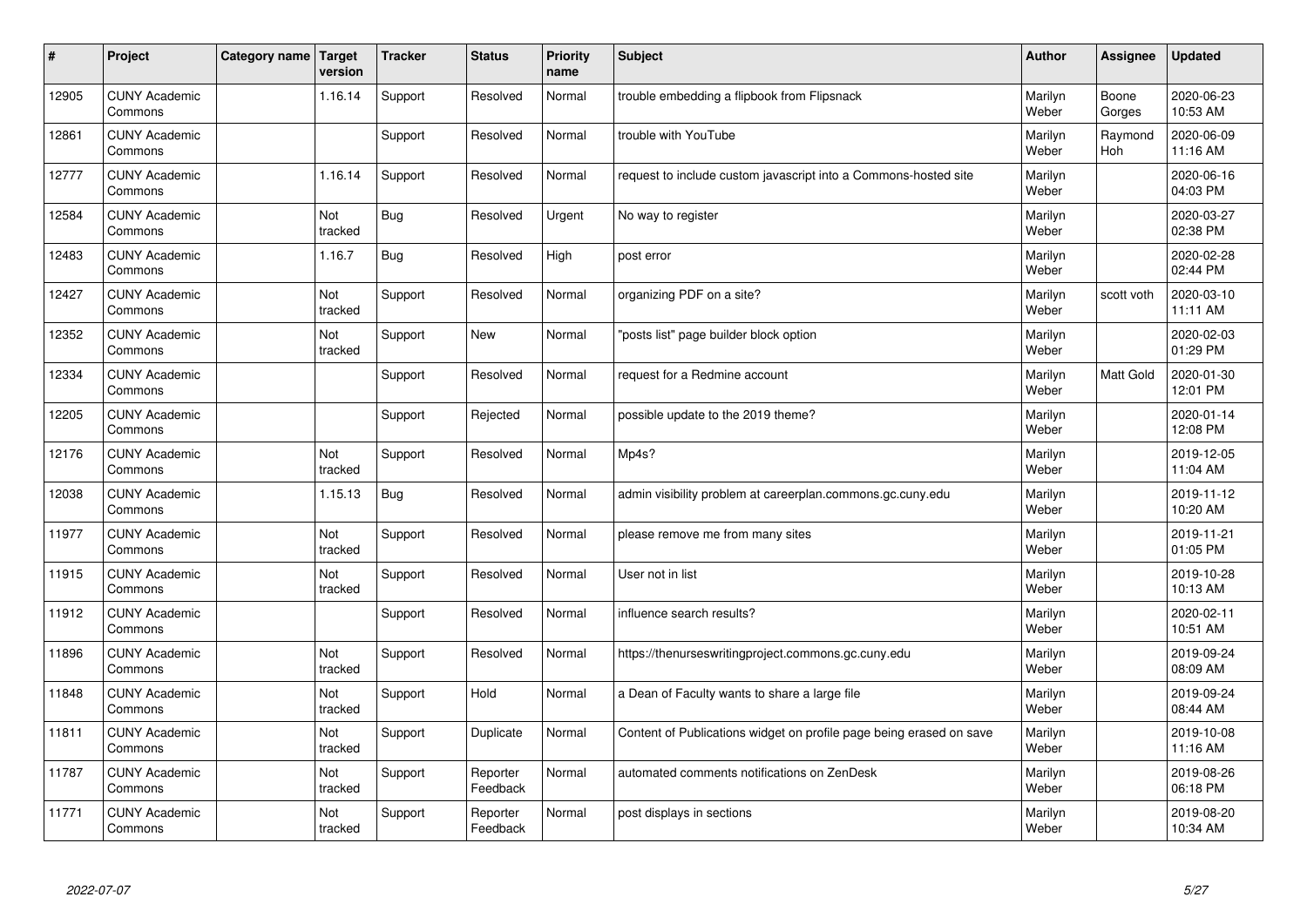| #     | Project                         | Category name   Target | version        | <b>Tracker</b> | <b>Status</b>        | <b>Priority</b><br>name | <b>Subject</b>                                                                                         | <b>Author</b>    | Assignee              | <b>Updated</b>         |
|-------|---------------------------------|------------------------|----------------|----------------|----------------------|-------------------------|--------------------------------------------------------------------------------------------------------|------------------|-----------------------|------------------------|
| 11665 | <b>CUNY Academic</b><br>Commons |                        |                | Support        | Resolved             | Immediate               | "My Groups" conflating two groups                                                                      | Marilyn<br>Weber |                       | 2019-07-24<br>10:43 PM |
| 11650 | <b>CUNY Academic</b><br>Commons |                        | Not<br>tracked | Support        | Resolved             | Normal                  | https://commons.gc.cuny.edu/groups/introduction-to-literary-studies-engl<br>ish-252-at-hunter-college/ | Marilyn<br>Weber |                       | 2019-07-18<br>02:28 PM |
| 11647 | <b>CUNY Academic</b><br>Commons |                        | 1.15.6         | Support        | Resolved             | Normal                  | <b>Tribulant Newsletters update</b>                                                                    | Marilyn<br>Weber |                       | 2019-07-18<br>02:27 PM |
| 11609 | <b>CUNY Academic</b><br>Commons |                        | 1.15.5         | Support        | Resolved             | Normal                  | <b>Mixed Content flag</b>                                                                              | Marilyn<br>Weber |                       | 2019-06-27<br>06:54 PM |
| 11519 | <b>CUNY Academic</b><br>Commons |                        | Not<br>tracked | Support        | Assigned             | Normal                  | comment option not appearing                                                                           | Marilyn<br>Weber |                       | 2019-09-24<br>10:28 AM |
| 11509 | <b>CUNY Academic</b><br>Commons |                        | Not<br>tracked | Support        | Reporter<br>Feedback | Normal                  | deleted Page causing a Menu problem?                                                                   | Marilyn<br>Weber |                       | 2019-06-04<br>09:54 AM |
| 11483 | <b>CUNY Academic</b><br>Commons |                        | 1.15.2         | <b>Bug</b>     | Resolved             | Normal                  | 'Add New user" not working                                                                             | Marilyn<br>Weber |                       | 2019-05-21<br>02:26 PM |
| 11267 | <b>CUNY Academic</b><br>Commons |                        |                | Support        | Rejected             | Normal                  | signing up with a nonCUNY signup code from the Register page                                           | Marilyn<br>Weber |                       | 2019-03-26<br>03:00 PM |
| 11233 | <b>CUNY Academic</b><br>Commons |                        | 1.14.9         | Support        | Resolved             | Normal                  | Hotjar?                                                                                                | Marilyn<br>Weber |                       | 2019-03-26<br>12:10 PM |
| 11225 | <b>CUNY Academic</b><br>Commons |                        | Not<br>tracked | Support        | Resolved             | Normal                  | bulk upload?                                                                                           | Marilyn<br>Weber |                       | 2019-09-18<br>10:31 AM |
| 11198 | <b>CUNY Academic</b><br>Commons |                        | Not<br>tracked | Support        | Resolved             | Normal                  | former CUNY employee                                                                                   | Marilyn<br>Weber |                       | 2019-03-07<br>02:21 PM |
| 11149 | <b>CUNY Academic</b><br>Commons |                        | Not<br>tracked | Support        | Reporter<br>Feedback | Normal                  | comments getting blocked                                                                               | Marilyn<br>Weber | Raymond<br><b>Hoh</b> | 2019-03-26<br>11:40 AM |
| 11031 | <b>CUNY Academic</b><br>Commons |                        | Not<br>tracked | Support        | Resolved             | Normal                  | new group with seemingly old topics                                                                    | Marilyn<br>Weber |                       | 2019-02-11<br>12:17 PM |
| 11017 | <b>CUNY Academic</b><br>Commons |                        | Not<br>tracked | Support        | Resolved             | Normal                  | site didn't save?                                                                                      | Marilyn<br>Weber |                       | 2019-01-25<br>03:47 PM |
| 11003 | <b>CUNY Academic</b><br>Commons |                        | Not<br>tracked | Support        | Resolved             | Normal                  | user email change                                                                                      | Marilyn<br>Weber |                       | 2019-01-24<br>02:50 PM |
| 11002 | <b>CUNY Academic</b><br>Commons |                        | Not<br>tracked | Support        | Resolved             | Normal                  | open link in a new tab not working                                                                     | Marilyn<br>Weber |                       | 2019-06-03<br>07:57 PM |
| 10986 | <b>CUNY Academic</b><br>Commons |                        | Not<br>tracked | Support        | Resolved             | Normal                  | PDF embedder provoking error                                                                           | Marilyn<br>Weber |                       | 2019-03-29<br>04:28 PM |
| 10932 | <b>CUNY Academic</b><br>Commons |                        |                | Support        | Resolved             | Normal                  | add me as admin to meenaalexander.com                                                                  | Marilyn<br>Weber | Matt Gold             | 2019-01-09<br>02:12 PM |
| 10850 | <b>CUNY Academic</b><br>Commons |                        |                | Support        | Rejected             | Normal                  | Gravity form being resent                                                                              | Marilyn<br>Weber |                       | 2018-12-20<br>10:18 PM |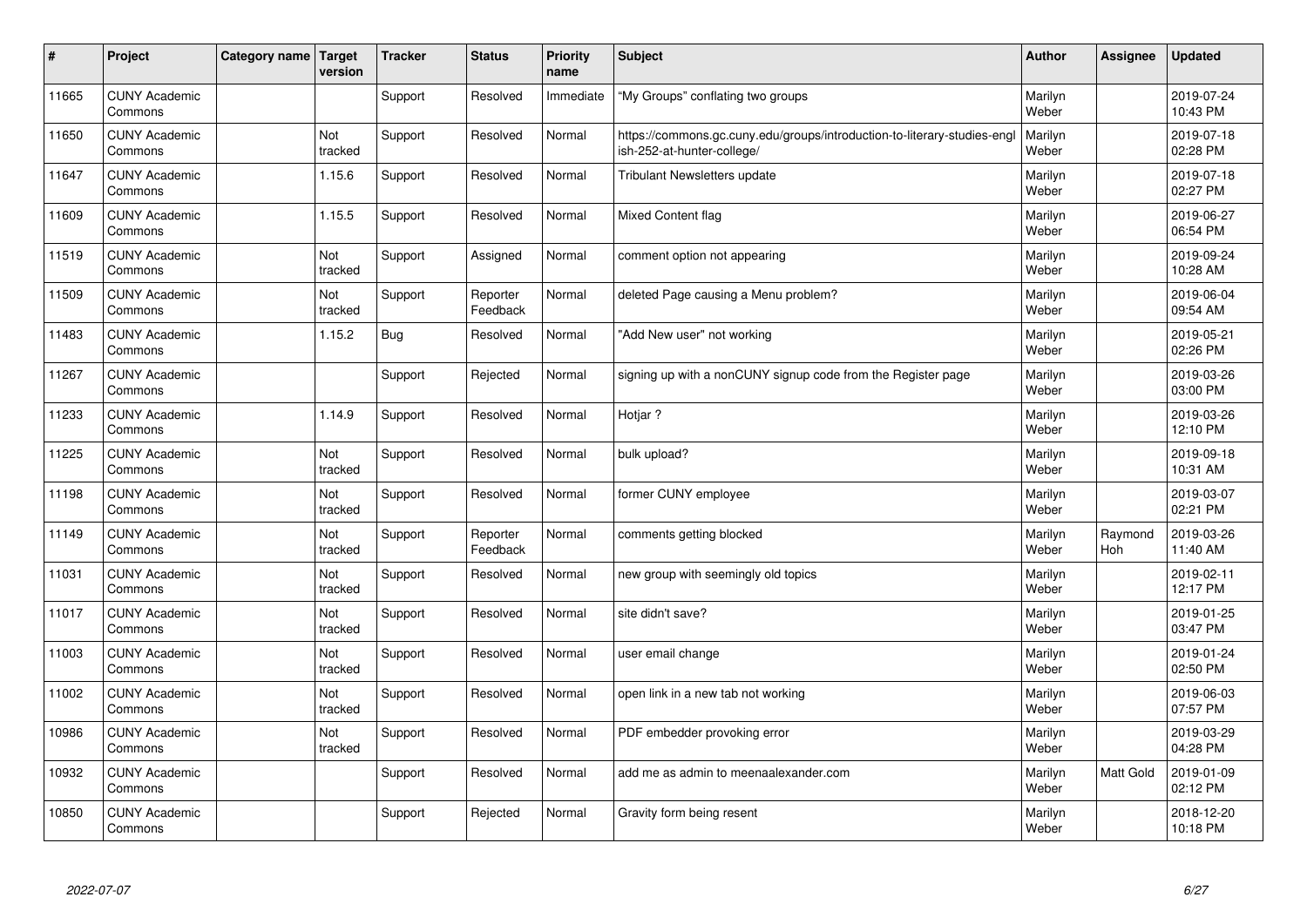| #     | Project                         | Category name   Target | version        | <b>Tracker</b> | <b>Status</b>        | <b>Priority</b><br>name | <b>Subject</b>                                     | <b>Author</b>    | Assignee         | <b>Updated</b>         |
|-------|---------------------------------|------------------------|----------------|----------------|----------------------|-------------------------|----------------------------------------------------|------------------|------------------|------------------------|
| 10838 | <b>CUNY Academic</b><br>Commons |                        | 1.15.3         | Support        | Rejected             | Normal                  | two plugin/theme requests from a digital fellow    | Marilyn<br>Weber |                  | 2019-06-11<br>10:31 AM |
| 10820 | <b>CUNY Academic</b><br>Commons |                        | Not<br>tracked | Support        | Resolved             | Normal                  | retrieve deleted pages/posts                       | Marilyn<br>Weber |                  | 2018-12-13<br>06:33 PM |
| 10657 | <b>CUNY Academic</b><br>Commons |                        | Not<br>tracked | Support        | Reporter<br>Feedback | Normal                  | child theme problems                               | Marilyn<br>Weber |                  | 2018-11-08<br>01:19 PM |
| 10571 | <b>CUNY Academic</b><br>Commons |                        | Not<br>tracked | Support        | Abandoned            | Normal                  | newsletter queue problem                           | Marilyn<br>Weber |                  | 2018-12-10<br>03:58 PM |
| 10562 | <b>CUNY Academic</b><br>Commons |                        |                | <b>Bug</b>     | Rejected             | Normal                  | Commons is down                                    | Marilyn<br>Weber |                  | 2018-10-23<br>10:49 AM |
| 10537 | <b>CUNY Academic</b><br>Commons |                        | Not<br>tracked | <b>Bug</b>     | Resolved             | Normal                  | jpegs not showing                                  | Marilyn<br>Weber |                  | 2018-10-23<br>10:51 AM |
| 10440 | <b>CUNY Academic</b><br>Commons |                        | Not<br>tracked | Support        | Resolved             | Normal                  | Acert post problem                                 | Marilyn<br>Weber |                  | 2018-12-10<br>03:57 PM |
| 10407 | <b>CUNY Academic</b><br>Commons |                        | Not<br>tracked | Support        | Resolved             | Normal                  | toolbar problem                                    | Marilyn<br>Weber | Boone<br>Gorges  | 2018-10-23<br>10:52 AM |
| 10298 | <b>CUNY Academic</b><br>Commons |                        | Not<br>tracked | Support        | Resolved             | Normal                  | RSS feed to itunes problem                         | Marilyn<br>Weber |                  | 2018-12-10<br>03:57 PM |
| 10266 | <b>CUNY Academic</b><br>Commons |                        |                | Support        | Resolved             | Normal                  | GC email change requested                          | Marilyn<br>Weber | <b>Matt Gold</b> | 2018-08-30<br>03:07 PM |
| 10260 | <b>CUNY Academic</b><br>Commons |                        |                | Bug            | Rejected             | Normal                  | bad activation email                               | Marilyn<br>Weber |                  | 2018-08-30<br>01:25 PM |
| 10256 | <b>CUNY Academic</b><br>Commons |                        |                | Support        | Resolved             | Normal                  | email change requested                             | Marilyn<br>Weber | Matt Gold        | 2018-08-29<br>02:52 PM |
| 10239 | <b>CUNY Academic</b><br>Commons |                        | Not<br>tracked | Support        | Resolved             | Normal                  | musicroombooking.commons.gc.cuny.edu               | Marilyn<br>Weber |                  | 2018-08-29<br>03:06 PM |
| 10227 | <b>CUNY Academic</b><br>Commons |                        |                | Support        | Resolved             | Normal                  | user incorrectly entered her email address         | Marilyn<br>Weber | Matt Gold        | 2018-08-26<br>08:55 PM |
| 10101 | <b>CUNY Academic</b><br>Commons |                        | 1.13.7         | <b>Bug</b>     | Resolved             | Normal                  | URL changes within Manage section of groups        | Marilyn<br>Weber |                  | 2018-08-03<br>01:54 PM |
| 10035 | <b>CUNY Academic</b><br>Commons |                        | Not<br>tracked | Bug            | Resolved             | Normal                  | Reconnecting user to site                          | Marilyn<br>Weber |                  | 2018-07-23<br>11:55 AM |
| 9992  | <b>CUNY Academic</b><br>Commons |                        | 1.13.6         | <b>Bug</b>     | Resolved             | Normal                  | ACERT website down again                           | Marilyn<br>Weber |                  | 2018-07-10<br>12:15 PM |
| 9949  | <b>CUNY Academic</b><br>Commons |                        | 1.13.4         | Support        | Resolved             | Normal                  | raise storage space limit?                         | Marilyn<br>Weber | Boone<br>Gorges  | 2018-06-26<br>12:00 PM |
| 9919  | <b>CUNY Academic</b><br>Commons |                        | Not<br>tracked | Bug            | Resolved             | Normal                  | admin of https://sphcurriculum.commons.gc.cuny.edu | Marilyn<br>Weber |                  | 2018-06-12<br>09:37 PM |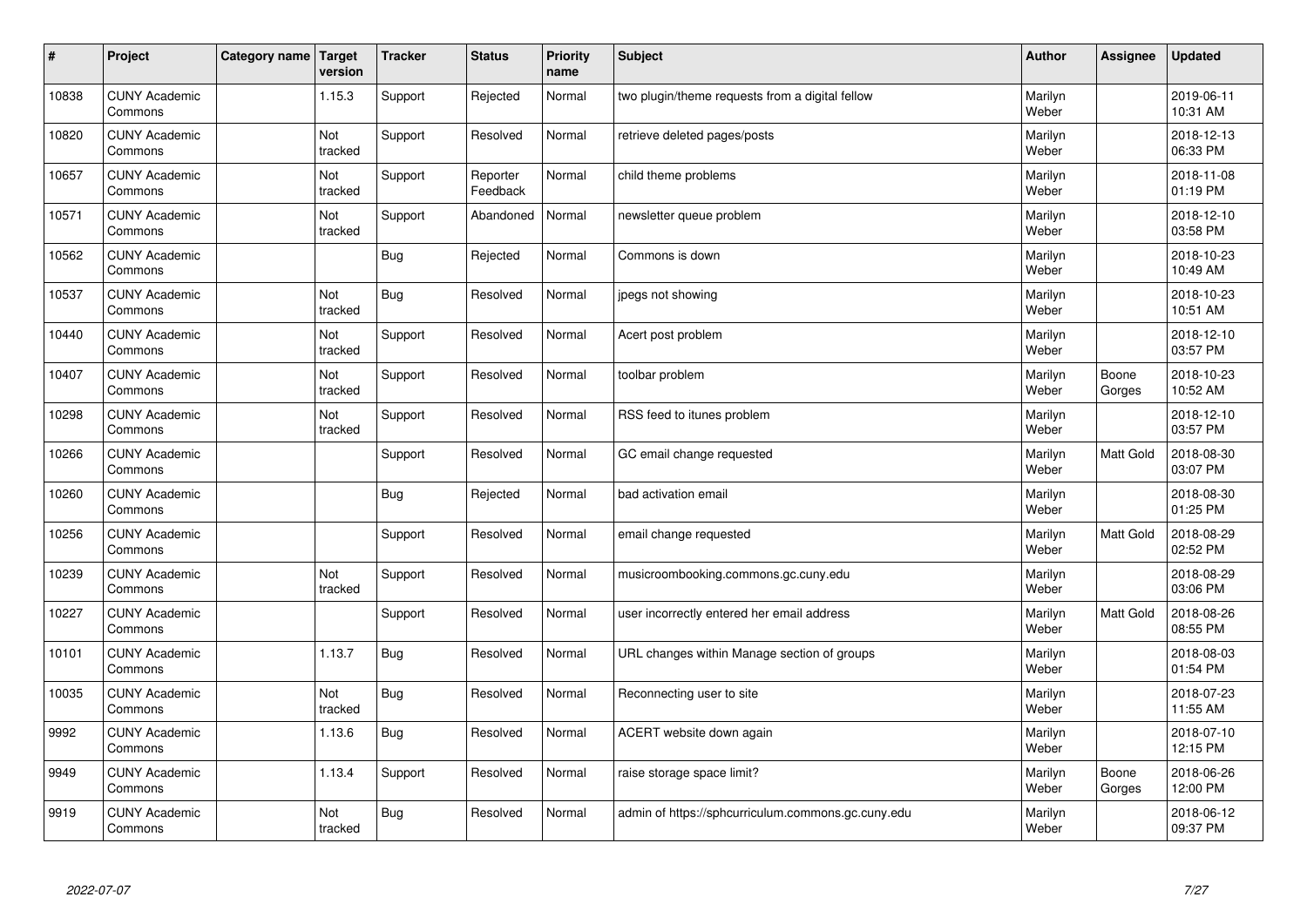| #    | Project                         | Category name   Target | version               | <b>Tracker</b> | <b>Status</b>        | <b>Priority</b><br>name | <b>Subject</b>                                       | <b>Author</b>    | Assignee              | <b>Updated</b>         |
|------|---------------------------------|------------------------|-----------------------|----------------|----------------------|-------------------------|------------------------------------------------------|------------------|-----------------------|------------------------|
| 9889 | <b>CUNY Academic</b><br>Commons |                        | Not<br>tracked        | Support        | Resolved             | Normal                  | remove comments from activity feed?                  | Marilyn<br>Weber |                       | 2018-12-10<br>03:53 PM |
| 9885 | <b>CUNY Academic</b><br>Commons |                        |                       | Support        | Rejected             | Normal                  | Publications field problem                           | Marilyn<br>Weber |                       | 2018-06-06<br>01:18 PM |
| 9834 | <b>CUNY Academic</b><br>Commons |                        |                       | Support        | Duplicate            | Normal                  | add a "like" function                                | Marilyn<br>Weber |                       | 2018-05-25<br>10:38 AM |
| 9780 | <b>CUNY Academic</b><br>Commons |                        | <b>Not</b><br>tracked | Support        | Resolved             | Normal                  | remove the phone number on this profile?             | Marilyn<br>Weber |                       | 2018-05-15<br>10:35 AM |
| 9768 | <b>CUNY Academic</b><br>Commons |                        | 1.13.2                | Bug            | Resolved             | High                    | search function on the Directory page                | Marilyn<br>Weber | Boone<br>Gorges       | 2018-05-14<br>08:45 PM |
| 9725 | <b>CUNY Academic</b><br>Commons |                        | Not<br>tracked        | Support        | Resolved             | Normal                  | problems with deleting a site                        | Marilyn<br>Weber |                       | 2018-05-07<br>10:24 PM |
| 9684 | <b>CUNY Academic</b><br>Commons |                        |                       | Support        | Rejected             | Normal                  | SEO cleanup for newlaborforum.cuny.edu               | Marilyn<br>Weber |                       | 2018-04-30<br>10:29 AM |
| 9604 | <b>CUNY Academic</b><br>Commons |                        | Not<br>tracked        | Support        | Resolved             | Normal                  | I (Marilyn) can only log into cdev as teststudent    | Marilyn<br>Weber |                       | 2018-04-21<br>10:20 AM |
| 9587 | <b>CUNY Academic</b><br>Commons |                        |                       | Support        | Rejected             | Normal                  | possible request for the "PDF Poster" plugin         | Marilyn<br>Weber |                       | 2018-04-24<br>10:52 AM |
| 9535 | <b>CUNY Academic</b><br>Commons |                        | Not<br>tracked        | Support        | Resolved             | Normal                  | admin for https://video.commons.gc.cuny.edu/?        | Marilyn<br>Weber | <b>Matt Gold</b>      | 2018-04-13<br>05:06 PM |
| 9518 | <b>CUNY Academic</b><br>Commons |                        | Not<br>tracked        | Support        | Rejected             | Normal                  | problems with site on Internet Explorer              | Marilyn<br>Weber | Raymond<br><b>Hoh</b> | 2019-03-11<br>11:18 PM |
| 9470 | <b>CUNY Academic</b><br>Commons |                        |                       | <b>Bug</b>     | Resolved             | Normal                  | Users not appearing via "Add New"                    | Marilyn<br>Weber |                       | 2018-03-22<br>07:44 PM |
| 9355 | <b>CUNY Academic</b><br>Commons |                        | Not<br>tracked        | Support        | Resolved             | Normal                  | 14gb of video?                                       | Marilyn<br>Weber |                       | 2018-03-13<br>11:56 AM |
| 9276 | <b>CUNY Academic</b><br>Commons |                        |                       | <b>Bug</b>     | Resolved             | High                    | problem adding a member to a group - wrong username? | Marilyn<br>Weber |                       | 2018-02-25<br>12:47 PM |
| 9275 | <b>CUNY Academic</b><br>Commons |                        |                       | Support        | Rejected             | Normal                  | soft chalk page?                                     | Marilyn<br>Weber | Boone<br>Gorges       | 2018-04-09<br>10:37 AM |
| 9223 | <b>CUNY Academic</b><br>Commons |                        | Not<br>tracked        | Support        | Resolved             | Normal                  | moving wordpress sites                               | Marilyn<br>Weber |                       | 2018-02-18<br>08:44 PM |
| 9207 | <b>CUNY Academic</b><br>Commons |                        | Future<br>release     | Support        | Reporter<br>Feedback | Normal                  | display dashboards made in Tableau?                  | Marilyn<br>Weber | Boone<br>Gorges       | 2018-04-10<br>10:42 AM |
| 9133 | <b>CUNY Academic</b><br>Commons |                        |                       | Support        | Duplicate            | Normal                  | webrecorder.io                                       | Marilyn<br>Weber |                       | 2018-01-29<br>10:34 AM |
| 9131 | <b>CUNY Academic</b><br>Commons |                        |                       | Support        | Resolved             | Normal                  | webrecorder.io via Firefox                           | Marilyn<br>Weber |                       | 2018-01-29<br>11:11 AM |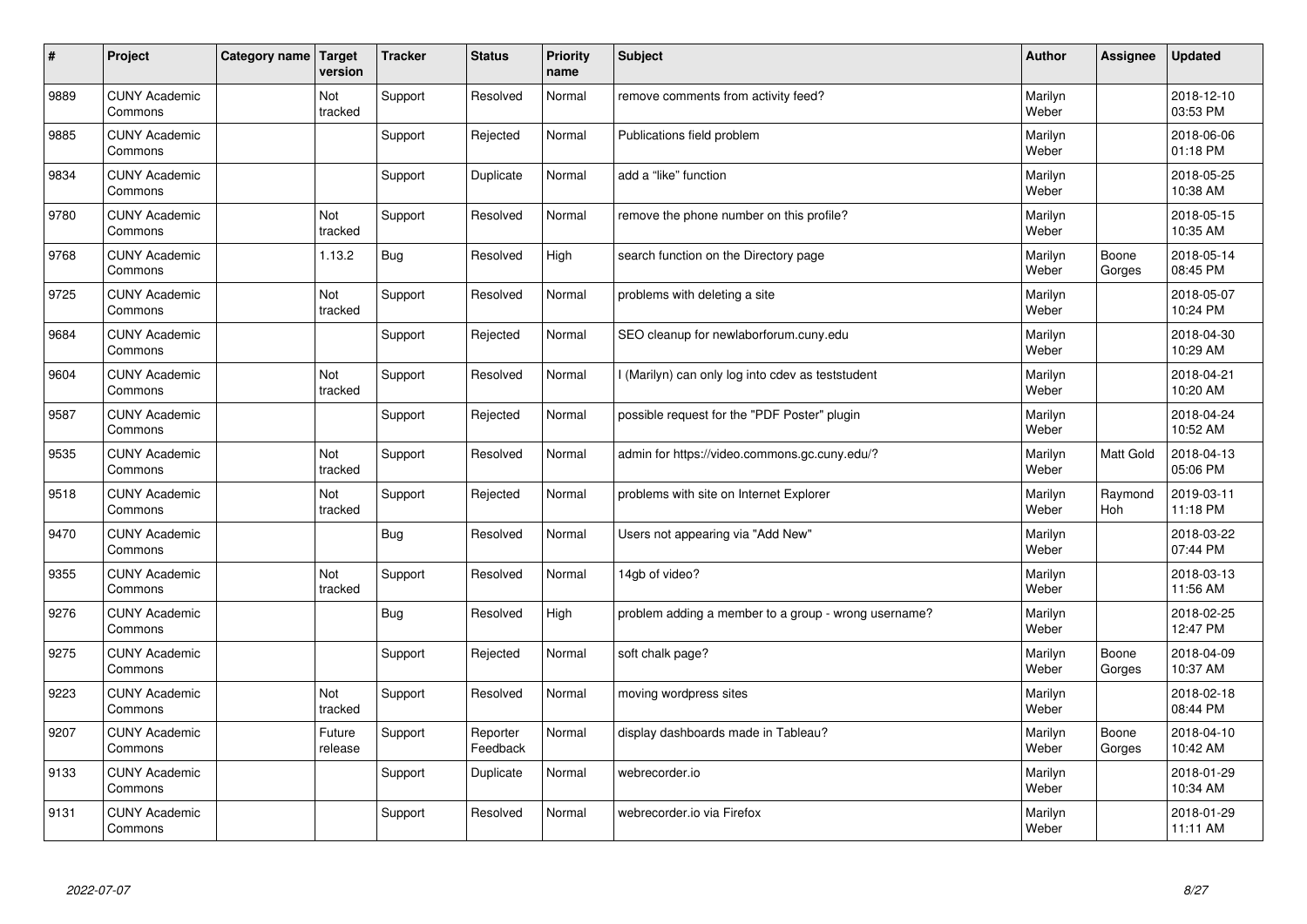| $\vert$ # | Project                         | Category name   Target | version        | <b>Tracker</b>     | <b>Status</b> | <b>Priority</b><br>name | <b>Subject</b>                                     | <b>Author</b>    | <b>Assignee</b> | <b>Updated</b>         |
|-----------|---------------------------------|------------------------|----------------|--------------------|---------------|-------------------------|----------------------------------------------------|------------------|-----------------|------------------------|
| 9062      | <b>CUNY Academic</b><br>Commons |                        | Not<br>tracked | <b>Bug</b>         | Resolved      | Normal                  | re-add me as admin of https://commons.gc.cuny.edu/ | Marilyn<br>Weber |                 | 2018-01-08<br>12:03 PM |
| 9033      | <b>CUNY Academic</b><br>Commons |                        |                | Support            | Rejected      | Normal                  | Site search terms                                  | Marilyn<br>Weber |                 | 2017-12-22<br>01:10 PM |
| 8937      | <b>CUNY Academic</b><br>Commons |                        | Not<br>tracked | <b>Bug</b>         | Resolved      | Normal                  | videos gone                                        | Marilyn<br>Weber |                 | 2017-12-01<br>11:27 AM |
| 8882      | <b>CUNY Academic</b><br>Commons |                        | Not<br>tracked | Support            | Resolved      | Normal                  | question about search engines                      | Marilyn<br>Weber |                 | 2017-11-01<br>03:26 PM |
| 8873      | <b>CUNY Academic</b><br>Commons |                        | Not<br>tracked | Support            | Resolved      | Normal                  | maximum file upload size?                          | Marilyn<br>Weber |                 | 2017-10-30<br>11:23 AM |
| 8855      | <b>CUNY Academic</b><br>Commons |                        | Not<br>tracked | Support            | Resolved      | Normal                  | another email change request                       | Marilyn<br>Weber |                 | 2017-10-25<br>10:55 AM |
| 8848      | <b>CUNY Academic</b><br>Commons |                        | Not<br>tracked | Support            | Resolved      | Normal                  | email change request                               | Marilyn<br>Weber |                 | 2017-10-24<br>11:19 AM |
| 8768      | <b>CUNY Academic</b><br>Commons |                        | Not<br>tracked | Support            | Resolved      | Normal                  | unsafe redirect?                                   | Marilyn<br>Weber |                 | 2017-10-06<br>12:14 PM |
| 8729      | <b>CUNY Academic</b><br>Commons |                        | Not<br>tracked | Support            | Resolved      | Normal                  | email change                                       | Marilyn<br>Weber |                 | 2017-09-25<br>02:14 PM |
| 8726      | <b>CUNY Academic</b><br>Commons |                        |                | Support            | Resolved      | Normal                  | Redirect problem                                   | Marilyn<br>Weber |                 | 2017-09-21<br>12:14 PM |
| 8607      | <b>CUNY Academic</b><br>Commons |                        | Not<br>tracked | Support            | <b>New</b>    | Normal                  | Paypal?                                            | Marilyn<br>Weber | Matt Gold       | 2018-05-15<br>01:37 PM |
| 8553      | <b>CUNY Academic</b><br>Commons |                        | Not<br>tracked | Support            | Resolved      | Normal                  | storage limits?                                    | Marilyn<br>Weber |                 | 2017-08-18<br>04:36 PM |
| 8529      | <b>CUNY Academic</b><br>Commons |                        | Not<br>tracked | Support            | Resolved      | Normal                  | Iframe reqiest?                                    | Marilyn<br>Weber |                 | 2017-08-16<br>04:40 PM |
| 8471      | <b>CUNY Academic</b><br>Commons |                        | Not<br>tracked | Support            | Resolved      | Normal                  | admin at https://commons.gc.cuny.edu/              | Marilyn<br>Weber |                 | 2017-09-06<br>01:50 PM |
| 8464      | <b>CUNY Academic</b><br>Commons |                        | Not<br>tracked | Support            | Resolved      | Normal                  | WP UI                                              | Marilyn<br>Weber |                 | 2017-10-11<br>11:23 AM |
| 8459      | <b>CUNY Academic</b><br>Commons |                        | Not<br>tracked | Documentatio<br>n. | Resolved      | Normal                  | comprehensive list of plugins?                     | Marilyn<br>Weber |                 | 2017-10-11<br>11:24 AM |
| 8379      | <b>CUNY Academic</b><br>Commons |                        | Not<br>tracked | Support            | Resolved      | Normal                  | request for site build help                        | Marilyn<br>Weber |                 | 2017-07-01<br>10:48 AM |
| 8289      | <b>CUNY Academic</b><br>Commons |                        | Not<br>tracked | Support            | Resolved      | Normal                  | removing my access to sites                        | Marilyn<br>Weber | Luke<br>Waltzer | 2017-06-19<br>12:40 PM |
| 8259      | <b>CUNY Academic</b><br>Commons |                        | Not<br>tracked | <b>Bug</b>         | Resolved      | Normal                  | missing dashboard                                  | Marilyn<br>Weber |                 | 2017-11-15<br>01:28 PM |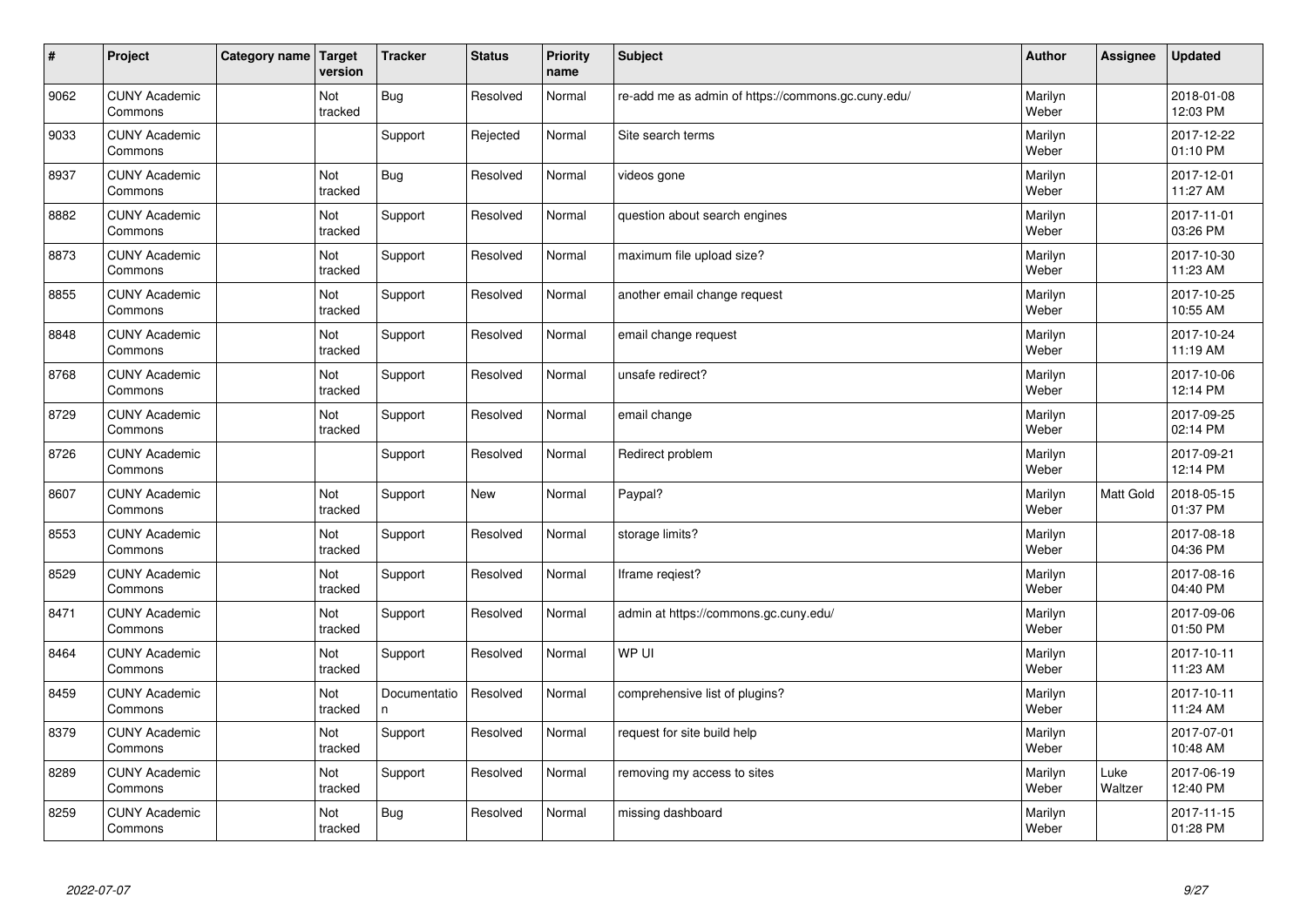| $\vert$ # | Project                         | Category name   Target | version               | <b>Tracker</b> | <b>Status</b> | <b>Priority</b><br>name | <b>Subject</b>                                  | <b>Author</b>    | Assignee            | <b>Updated</b>         |
|-----------|---------------------------------|------------------------|-----------------------|----------------|---------------|-------------------------|-------------------------------------------------|------------------|---------------------|------------------------|
| 8195      | <b>CUNY Academic</b><br>Commons |                        |                       | Support        | Rejected      | Normal                  | possible to make the Profile pic semi-hidden?   | Marilyn<br>Weber |                     | 2017-05-24<br>11:00 PM |
| 7972      | <b>CUNY Academic</b><br>Commons |                        | Not<br>tracked        | Support        | Resolved      | Normal                  | expand the memory limit for videos?             | Marilyn<br>Weber |                     | 2017-04-20<br>10:07 AM |
| 7803      | <b>CUNY Academic</b><br>Commons |                        |                       | Bug            | Resolved      | Normal                  | user email change                               | Marilyn<br>Weber |                     | 2017-03-16<br>11:58 AM |
| 7785      | <b>CUNY Academic</b><br>Commons |                        | <b>Not</b><br>tracked | Support        | Resolved      | Normal                  | ftp access or files?                            | Marilyn<br>Weber | Boone<br>Gorges     | 2017-03-13<br>02:34 PM |
| 7767      | <b>CUNY Academic</b><br>Commons |                        | Not<br>tracked        | <b>Bug</b>     | Resolved      | Normal                  | Site loading problems                           | Marilyn<br>Weber |                     | 2017-03-21<br>09:57 PM |
| 7724      | <b>CUNY Academic</b><br>Commons |                        | Not<br>tracked        | Support        | Abandoned     | Normal                  | User name confusion                             | Marilyn<br>Weber | Boone<br>Gorges     | 2017-11-15<br>11:12 AM |
| 7700      | <b>CUNY Academic</b><br>Commons |                        | Not<br>tracked        | Support        | Abandoned     | Normal                  | slow loading Page on site                       | Marilyn<br>Weber | Boone<br>Gorges     | 2017-11-15<br>11:02 AM |
| 7310      | <b>CUNY Academic</b><br>Commons |                        | 1.10.7                | <b>Bug</b>     | Resolved      | Normal                  | Friendship request mystery.                     | Marilyn<br>Weber | Boone<br>Gorges     | 2017-01-05<br>03:12 PM |
| 6866      | <b>CUNY Academic</b><br>Commons |                        | Not<br>tracked        | Support        | Resolved      | Normal                  | User would like to have her account deleted     | Marilyn<br>Weber | Matt Gold           | 2017-11-15<br>05:49 PM |
| 6812      | <b>CUNY Academic</b><br>Commons |                        | Not<br>tracked        | Support        | Resolved      | Normal                  | User cannot change email                        | Marilyn<br>Weber | Matt Gold           | 2016-12-01<br>06:24 PM |
| 6800      | <b>CUNY Academic</b><br>Commons |                        |                       | <b>Bug</b>     | Rejected      | Immediate               | Is something going on?                          | Marilyn<br>Weber |                     | 2016-11-18<br>04:40 PM |
| 6410      | <b>CUNY Academic</b><br>Commons |                        |                       | Bug            | Duplicate     | Immediate               | Cannot log in - gives privacy error             | Marilyn<br>Weber | Boone<br>Gorges     | 2016-10-24<br>10:01 AM |
| 6338      | <b>CUNY Academic</b><br>Commons |                        |                       | Bug            | Rejected      | Normal                  | Multiple email notifications for each blog post | Marilyn<br>Weber | Boone<br>Gorges     | 2016-10-18<br>08:45 PM |
| 6107      | <b>CUNY Academic</b><br>Commons |                        |                       | Bug            | Resolved      | High                    | site redirect?                                  | Marilyn<br>Weber | Boone<br>Gorges     | 2016-09-29<br>03:45 PM |
| 5844      | <b>CUNY Academic</b><br>Commons |                        | Not<br>tracked        | Support        | Resolved      | Normal                  | edit Host Files on Windows 10 problems          | Marilyn<br>Weber |                     | 2016-07-27<br>09:08 AM |
| 5834      | <b>CUNY Academic</b><br>Commons |                        |                       | Bug            | Resolved      | Normal                  | My access to cdev                               | Marilyn<br>Weber | Boone<br>Gorges     | 2016-07-25<br>03:12 PM |
| 5436      | <b>CUNY Academic</b><br>Commons |                        | Not<br>tracked        | <b>Bug</b>     | Resolved      | Normal                  | Trying to change email settings for             | Marilyn<br>Weber | Boone<br>Gorges     | 2016-04-21<br>10:12 PM |
| 5435      | <b>CUNY Academic</b><br>Commons |                        | Not<br>tracked        | <b>Bug</b>     | Resolved      | Urgent                  | Can't see the dashboard                         | Marilyn<br>Weber |                     | 2016-04-12<br>11:33 AM |
| 5396      | <b>CUNY Academic</b><br>Commons |                        |                       | Outreach       | Resolved      | Urgent                  | Add CUNY Central to the survey choices?         | Marilyn<br>Weber | Samantha<br>Raddatz | 2016-03-31<br>01:38 PM |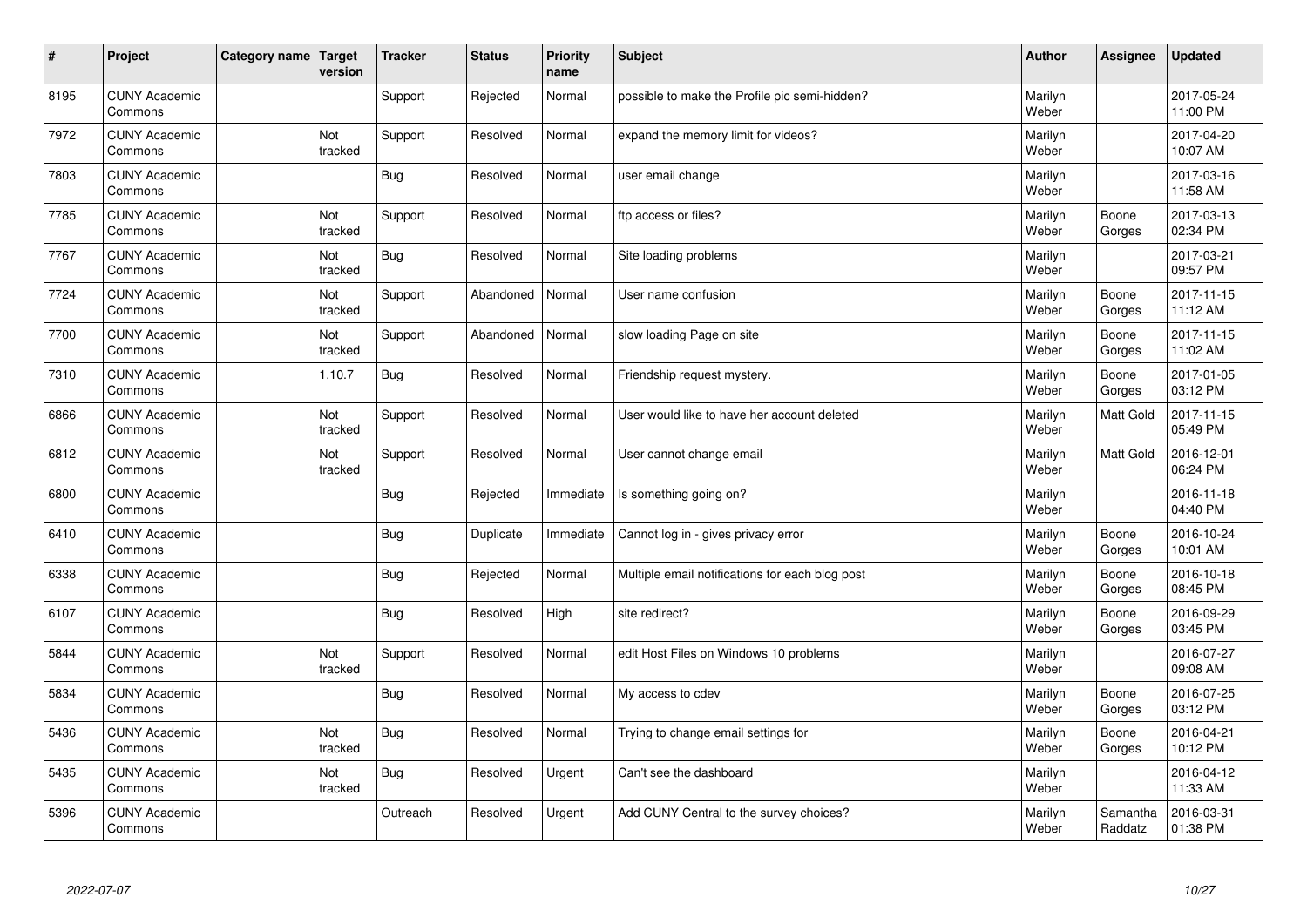| $\sharp$ | Project                         | Category name   Target       | version        | <b>Tracker</b> | <b>Status</b>        | <b>Priority</b><br>name | <b>Subject</b>                                                                          | <b>Author</b>    | Assignee         | <b>Updated</b>         |
|----------|---------------------------------|------------------------------|----------------|----------------|----------------------|-------------------------|-----------------------------------------------------------------------------------------|------------------|------------------|------------------------|
| 5319     | <b>CUNY Academic</b><br>Commons |                              | Not<br>tracked | Bug            | Resolved             | Normal                  | <b>Broken URL</b>                                                                       | Marilyn<br>Weber | Marilyn<br>Weber | 2017-11-15<br>05:46 PM |
| 5072     | <b>CUNY Academic</b><br>Commons |                              |                | Feature        | Duplicate            | Normal                  | redirect shortcode handler                                                              | Marilyn<br>Weber | Boone<br>Gorges  | 2016-01-07<br>12:34 PM |
| 5059     | <b>CUNY Academic</b><br>Commons |                              | Not<br>tracked | <b>Bug</b>     | Resolved             | Normal                  | Instagram embed?                                                                        | Marilyn<br>Weber |                  | 2016-01-26<br>12:05 AM |
| 4013     | <b>CUNY Academic</b><br>Commons |                              |                | Bug            | Duplicate            | Normal                  | Math question?                                                                          | Marilyn<br>Weber |                  | 2015-04-22<br>04:05 PM |
| 4012     | <b>CUNY Academic</b><br>Commons |                              | 1.7.20         | Bug            | Resolved             | Normal                  | Two users reporting same Forbidden 403 error message.                                   | Marilyn<br>Weber |                  | 2015-05-01<br>08:13 PM |
| 3674     | <b>CUNY Academic</b><br>Commons |                              |                | Bug            | Rejected             | Normal                  | CBox pagination issue with the Wiki                                                     | Marilyn<br>Weber |                  | 2014-11-20<br>05:03 PM |
| 3673     | <b>CUNY Academic</b><br>Commons |                              |                | Bug            | Rejected             | Normal                  | CBox pagination issue with the Wiki                                                     | Marilyn<br>Weber |                  | 2014-11-20<br>04:08 PM |
| 11294    | <b>CUNY Academic</b><br>Commons | Account<br>settings          | Not<br>tracked | Support        | Resolved             | Normal                  | student emqail change                                                                   | Marilyn<br>Weber | Matt Gold        | 2019-04-07<br>09:11 PM |
| 9928     | <b>CUNY Academic</b><br>Commons | Account<br>settings          |                | Support        | Resolved             | Normal                  | email change request from former student                                                | Marilyn<br>Weber | <b>Matt Gold</b> | 2018-06-14<br>10:20 AM |
| 9823     | <b>CUNY Academic</b><br>Commons | Account<br>settings          | Not<br>tracked | Support        | Resolved             | Normal                  | email change                                                                            | Marilyn<br>Weber | <b>Matt Gold</b> | 2018-05-23<br>01:58 PM |
| 9659     | <b>CUNY Academic</b><br>Commons | Account<br>settings          |                | Support        | Resolved             | Normal                  | user email change                                                                       | Marilyn<br>Weber | <b>Matt Gold</b> | 2018-04-24<br>12:08 PM |
| 9477     | <b>CUNY Academic</b><br>Commons | Account<br>settings          |                | Support        | Resolved             | Normal                  | email change request                                                                    | Marilyn<br>Weber | <b>Matt Gold</b> | 2018-03-24<br>08:53 AM |
| 6899     | <b>CUNY Academic</b><br>Commons | Account<br>settings          | Not<br>tracked | Support        | Resolved             | Normal                  | New user has misspelled her own name                                                    | Marilyn<br>Weber | Boone<br>Gorges  | 2016-12-01<br>05:10 PM |
| 6175     | <b>CUNY Academic</b><br>Commons | Account<br>settings          |                | Support        | Resolved             | Normal                  | Email address (user cannot access old)                                                  | Marilyn<br>Weber | <b>Matt Gold</b> | 2016-11-29<br>06:31 PM |
| 11029    | <b>CUNY Academic</b><br>Commons | Authentication               | 1.14.9         | Support        | Resolved             | Normal                  | Sujatha Fernandes cannot edit her site                                                  | Marilyn<br>Weber | Raymond<br>Hoh   | 2019-03-26<br>12:10 PM |
| 15211    | <b>CUNY Academic</b><br>Commons | <b>Blogs</b><br>(BuddyPress) | 1.19.2         | Support        | Resolved             | Normal                  | No good error reporting for already-used domain name when creating a<br>site in Firefox | Marilyn<br>Weber | Boone<br>Gorges  | 2022-01-25<br>11:33 AM |
| 12350    | <b>CUNY Academic</b><br>Commons | <b>Blogs</b><br>(BuddyPress) | Not<br>tracked | Support        | Reporter<br>Feedback | Normal                  | URL creation problem                                                                    | Marilyn<br>Weber |                  | 2020-02-03<br>11:27 AM |
| 12190    | <b>CUNY Academic</b><br>Commons | <b>Blogs</b><br>(BuddyPress) | Not<br>tracked | Support        | Resolved             | Normal                  | Site avatar in directory is not what user expects                                       | Marilyn<br>Weber |                  | 2019-12-12<br>08:51 PM |
| 12156    | <b>CUNY Academic</b><br>Commons | <b>Blogs</b><br>(BuddyPress) | Not<br>tracked | Support        | Resolved             | Normal                  | My Sites list (Commons Profile or Sites directory) doesn't match toolbar<br>dropdown    | Marilyn<br>Weber |                  | 2019-12-11<br>10:20 AM |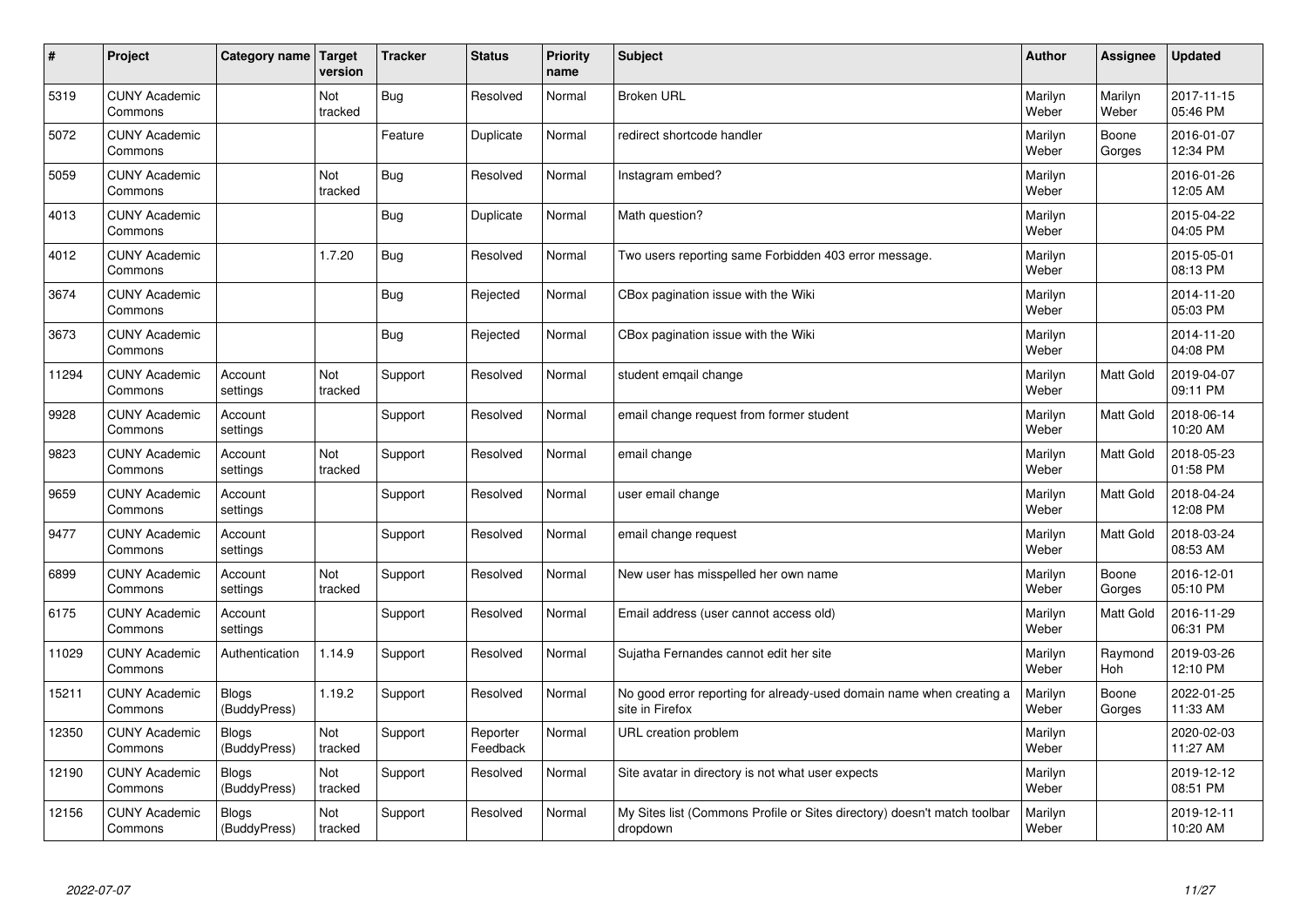| $\sharp$ | Project                         | Category name   Target       | version        | <b>Tracker</b> | <b>Status</b> | <b>Priority</b><br>name | <b>Subject</b>                                             | <b>Author</b>    | Assignee         | <b>Updated</b>         |
|----------|---------------------------------|------------------------------|----------------|----------------|---------------|-------------------------|------------------------------------------------------------|------------------|------------------|------------------------|
| 6857     | <b>CUNY Academic</b><br>Commons | <b>Blogs</b><br>(BuddyPress) | Not<br>tracked | Support        | Resolved      | Normal                  | Committee on Religion website                              | Marilyn<br>Weber | Boone<br>Gorges  | 2017-08-17<br>10:24 AM |
| 5799     | <b>CUNY Academic</b><br>Commons | Blogs<br>(BuddyPress)        | Not<br>tracked | Feature        | Resolved      | Normal                  | removing one's own access to sites?                        | Marilyn<br>Weber | Boone<br>Gorges  | 2016-07-26<br>01:55 PM |
| 4834     | <b>CUNY Academic</b><br>Commons | <b>Blogs</b><br>(BuddyPress) |                | Bug            | Resolved      | Normal                  | Admin invite problem                                       | Marilyn<br>Weber | Boone<br>Gorges  | 2015-11-13<br>12:25 PM |
| 12165    | <b>CUNY Academic</b><br>Commons | <b>BuddyPress</b><br>(misc)  | Not<br>tracked | Support        | Resolved      | Normal                  | two reports of Profile problems                            | Marilyn<br>Weber | Boone<br>Gorges  | 2019-12-04<br>05:06 PM |
| 11448    | <b>CUNY Academic</b><br>Commons | <b>BuddyPress</b><br>(misc)  | 1.15.1         | Support        | Resolved      | Normal                  | sole administrator listed on sites is not an admin at all? | Marilyn<br>Weber | Raymond<br>Hoh   | 2019-05-14<br>11:15 AM |
| 3417     | <b>CUNY Academic</b><br>Commons | <b>BuddyPress</b><br>(misc)  | Not<br>tracked | Bug            | Rejected      | High                    | copying two commons groups                                 | Marilyn<br>Weber | Marilyn<br>Weber | 2014-11-05<br>09:56 AM |
| 2994     | <b>CUNY Academic</b><br>Commons | <b>BuddyPress</b><br>(misc)  | 1.5.16         | Bug            | Resolved      | High                    | "My forums" link gives "page not found" error              | Marilyn<br>Weber | Boone<br>Gorges  | 2014-01-29<br>03:44 PM |
| 11091    | <b>CUNY Academic</b><br>Commons | <b>BuddyPress</b><br>Docs    | 1.14.7         | Support        | Resolved      | Normal                  | word limit for comments on a group doc?                    | Marilyn<br>Weber |                  | 2019-02-26<br>02:04 PM |
| 4734     | <b>CUNY Academic</b><br>Commons | <b>BuddyPress</b><br>Docs    | 1.8.13         | Bug            | Resolved      | High                    | Problems with "Create New Doc"                             | Marilyn<br>Weber | Boone<br>Gorges  | 2015-10-09<br>07:53 AM |
| 10606    | <b>CUNY Academic</b><br>Commons | cdev.gc.cuny.ed<br>u         | Not<br>tracked | Support        | Resolved      | Normal                  | problems with testing environment                          | Marilyn<br>Weber |                  | 2018-11-02<br>10:27 AM |
| 12515    | <b>CUNY Academic</b><br>Commons | cuny.is                      | 1.16.7         | Support        | Resolved      | Normal                  | AJAX actions on cuny is admin page are failing             | Marilyn<br>Weber |                  | 2020-03-10<br>11:57 AM |
| 9886     | <b>CUNY Academic</b><br>Commons | cuny.is                      | Not<br>tracked | Support        | Resolved      | Normal                  | cuny.is SSL                                                | Marilyn<br>Weber |                  | 2018-10-26<br>02:07 PM |
| 8878     | <b>CUNY Academic</b><br>Commons | cuny.is                      | Not<br>tracked | Bug            | Resolved      | Urgent                  | cuny is site link won't work                               | Marilyn<br>Weber | Boone<br>Gorges  | 2017-11-01<br>03:06 PM |
| 6118     | <b>CUNY Academic</b><br>Commons | cuny.is                      |                | Feature        | Resolved      | Normal                  | Cuny. Is request from Javier Otero Peña                    | Marilyn<br>Weber | Sarah<br>Morgano | 2016-10-04<br>07:02 PM |
| 4496     | <b>CUNY Academic</b><br>Commons | cuny.is                      | 1.8.9          | <b>Bug</b>     | Resolved      | Normal                  | Quick links broken?                                        | Marilyn<br>Weber | Boone<br>Gorges  | 2015-08-28<br>10:39 AM |
| 3029     | <b>CUNY Academic</b><br>Commons | cuny.is                      | Not<br>tracked | Support        | Resolved      | Normal                  | shortlink request                                          | Marilyn<br>Weber | Boone<br>Gorges  | 2014-02-12<br>10:03 AM |
| 10176    | <b>CUNY Academic</b><br>Commons | Documentation                | Not<br>tracked | Bug            | Resolved      | Normal                  | domain mapping requests                                    | Marilyn<br>Weber | scott voth       | 2018-08-29<br>05:30 PM |
| 3138     | <b>CUNY Academic</b><br>Commons | Documentation                | Not<br>tracked | Bug            | Resolved      | Normal                  | Codex documentation                                        | Marilyn<br>Weber | scott voth       | 2016-03-04<br>08:49 AM |
| 14344    | <b>CUNY Academic</b><br>Commons | Domain<br>Mapping            | Not<br>tracked | Support        | Resolved      | Normal                  | arabstages.org site down                                   | Marilyn<br>Weber | Raymond<br>Hoh   | 2021-04-19<br>01:42 PM |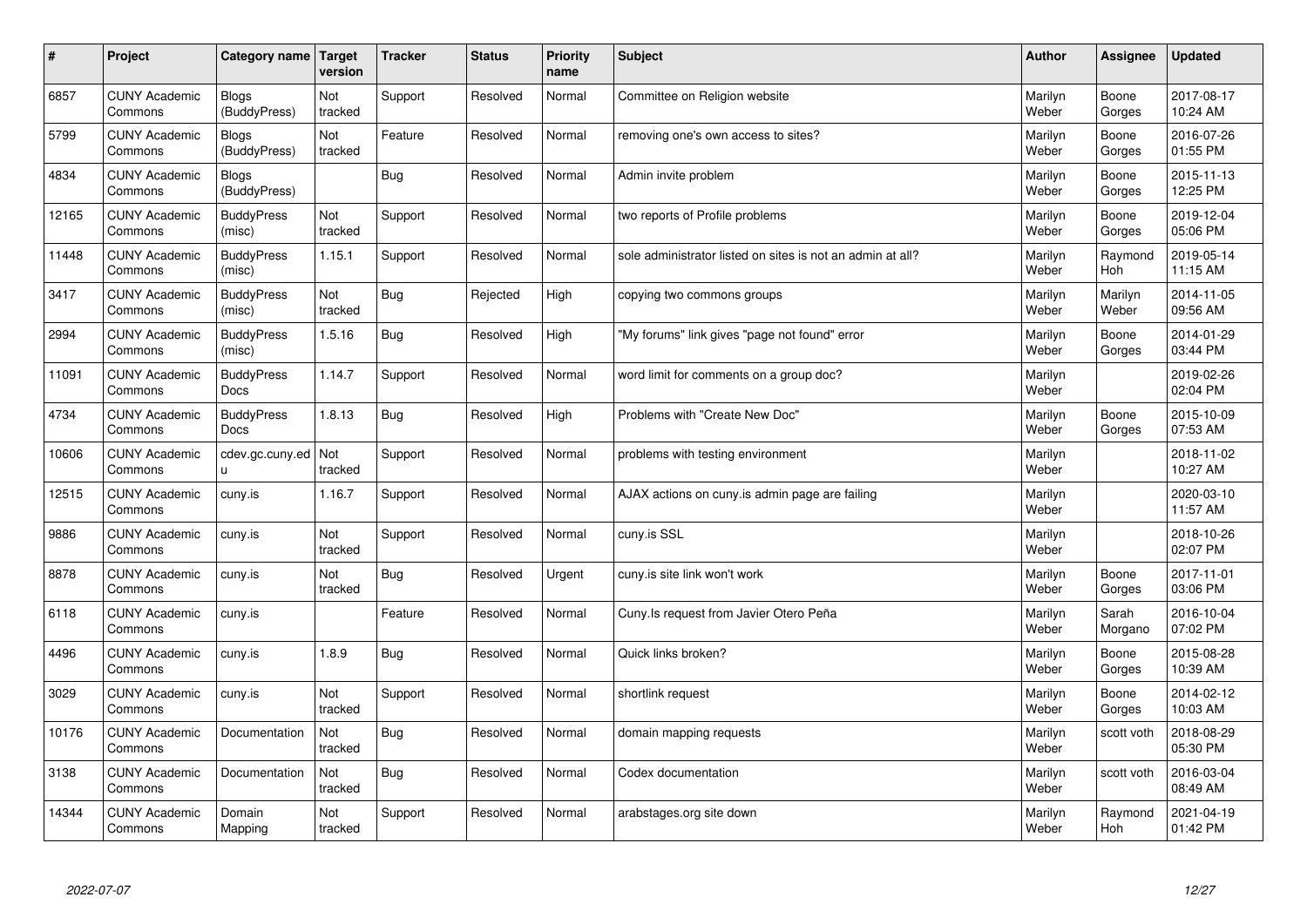| $\pmb{\sharp}$ | Project                         | Category name                 | Target<br>version     | <b>Tracker</b> | <b>Status</b>        | <b>Priority</b><br>name | <b>Subject</b>                                                                           | <b>Author</b>    | Assignee              | Updated                |
|----------------|---------------------------------|-------------------------------|-----------------------|----------------|----------------------|-------------------------|------------------------------------------------------------------------------------------|------------------|-----------------------|------------------------|
| 13768          | <b>CUNY Academic</b><br>Commons | Domain<br>Mapping             | Not<br>tracked        | Bug            | Resolved             | Normal                  | patricksweeney.commons.gc.cuny.edu down                                                  | Marilyn<br>Weber | Raymond<br><b>Hoh</b> | 2021-01-12<br>10:47 AM |
| 13085          | <b>CUNY Academic</b><br>Commons | Domain<br>Mapping             | Not<br>tracked        | Support        | Resolved             | Normal                  | domain mapping request                                                                   | Marilyn<br>Weber | Matt Gold             | 2020-07-28<br>03:33 PM |
| 9828           | <b>CUNY Academic</b><br>Commons | Domain<br>Mapping             | 1.13.3                | <b>Bug</b>     | Resolved             | High                    | redirecting problem                                                                      | Marilyn<br>Weber | Raymond<br><b>Hoh</b> | 2018-05-24<br>02:39 PM |
| 7995           | <b>CUNY Academic</b><br>Commons | Domain<br>Mapping             | <b>Not</b><br>tracked | <b>Bug</b>     | Resolved             | Urgent                  | http://on.socialpaper.gc.cuny.edu down?                                                  | Marilyn<br>Weber |                       | 2017-04-21<br>11:07 AM |
| 11971          | <b>CUNY Academic</b><br>Commons | Email<br>Notifications        | Future<br>release     | <b>Bug</b>     | Reporter<br>Feedback | Low                     | Pictures obscured in emailed post notifications                                          | Marilyn<br>Weber | Raymond<br>Hoh        | 2019-11-21<br>01:14 PM |
| 10245          | <b>CUNY Academic</b><br>Commons | Email<br>Notifications        | 1.13.8                | Support        | Resolved             | Urgent                  | Placeholders in action emails (activation, password reset) not being<br>properly swapped | Marilyn<br>Weber | Raymond<br><b>Hoh</b> | 2018-08-30<br>04:02 PM |
| 7376           | <b>CUNY Academic</b><br>Commons | Email<br>Notifications        |                       | <b>Bug</b>     | Rejected             | Normal                  | automatic forwarding of blog posts not working                                           | Marilyn<br>Weber | Boone<br>Gorges       | 2017-05-01<br>10:36 PM |
| 6818           | <b>CUNY Academic</b><br>Commons | Email<br><b>Notifications</b> | 1.10.3                | Support        | Resolved             | Normal                  | No more email notifications?                                                             | Marilyn<br>Weber |                       | 2016-11-22<br>02:51 PM |
| 5992           | <b>CUNY Academic</b><br>Commons | Email<br>Notifications        | Future<br>release     | Feature        | <b>New</b>           | Normal                  | Changing the From line of autogenerated blog emails                                      | Marilyn<br>Weber |                       | 2018-09-27<br>05:19 PM |
| 5991           | <b>CUNY Academic</b><br>Commons | Email<br>Notifications        | Future<br>release     | Support        | Resolved             | Normal                  | change format of autogenerated blog emails                                               | Marilyn<br>Weber | Paige<br>Dupont       | 2018-01-12<br>02:55 PM |
| 5448           | <b>CUNY Academic</b><br>Commons | Email<br>Notifications        | 1.10.2                | <b>Bug</b>     | Rejected             | Normal                  | garbled CAC activity digests                                                             | Marilyn<br>Weber | Raymond<br>Hoh        | 2016-11-20<br>02:38 AM |
| 14889          | <b>CUNY Academic</b><br>Commons | Events                        | 1.19.0                | Support        | Resolved             | Normal                  | events in group - can they be edited by all admins?                                      | Marilyn<br>Weber | Raymond<br>Hoh        | 2021-12-13<br>03:31 PM |
| 9154           | <b>CUNY Academic</b><br>Commons | Events                        | 1.12.8                | Bug            | Resolved             | Normal                  | problem with group calendar                                                              | Marilyn<br>Weber | Raymond<br>Hoh        | 2018-02-13<br>10:49 AM |
| 4962           | <b>CUNY Academic</b><br>Commons | Events                        | 1.8.18                | <b>Bug</b>     | Resolved             | High                    | Problems with text entry field in the Events Calendar                                    | Marilyn<br>Weber | Raymond<br>Hoh        | 2015-12-01<br>06:57 PM |
| 3041           | <b>CUNY Academic</b><br>Commons | <b>Ground Control</b>         | Not<br>tracked        | Publicity      | Resolved             | Normal                  | <b>Ground Control</b>                                                                    | Marilyn<br>Weber | Chris Stein           | 2016-01-26<br>04:52 PM |
| 3040           | <b>CUNY Academic</b><br>Commons | <b>Ground Control</b>         | Not<br>tracked        | Publicity      | Resolved             | Normal                  | <b>Ground Control</b>                                                                    | Marilyn<br>Weber | Micki<br>Kaufman      | 2016-01-26<br>05:16 PM |
| 3039           | <b>CUNY Academic</b><br>Commons | <b>Ground Control</b>         | Not<br>tracked        | Publicity      | Resolved             | Normal                  | <b>Ground Control</b>                                                                    | Marilyn<br>Weber | Sarah<br>Morgano      | 2016-01-26<br>05:19 PM |
| 3038           | <b>CUNY Academic</b><br>Commons | <b>Ground Control</b>         | Not<br>tracked        | Publicity      | Resolved             | Normal                  | Ground Control                                                                           | Marilyn<br>Weber | Matt Gold             | 2016-01-26<br>05:10 PM |
| 3037           | <b>CUNY Academic</b><br>Commons | <b>Ground Control</b>         | Not<br>tracked        | Publicity      | Resolved             | Normal                  | <b>Ground Control</b>                                                                    | Marilyn<br>Weber | scott voth            | 2016-01-26<br>05:23 PM |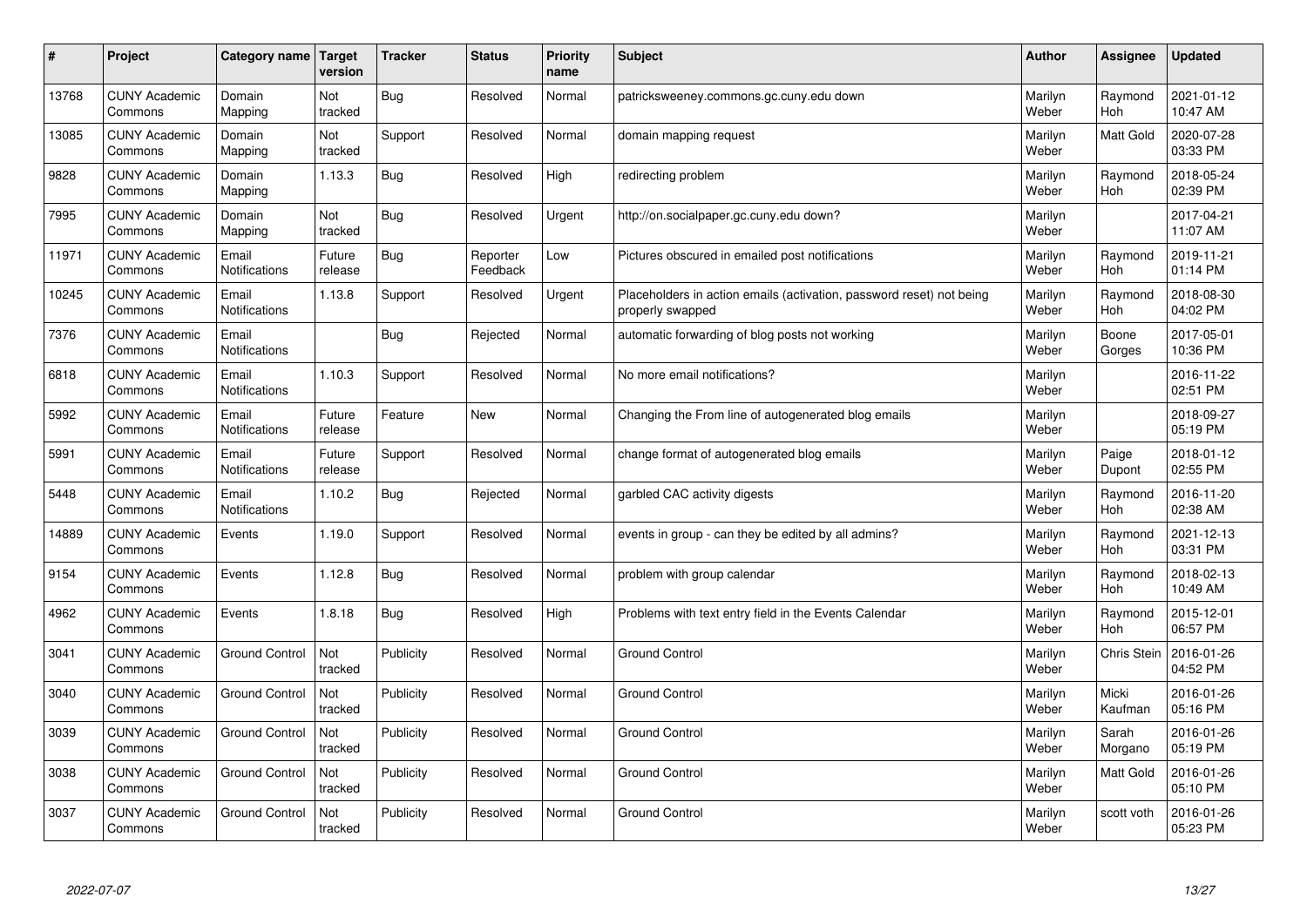| $\sharp$ | Project                         | Category name   Target | version           | <b>Tracker</b> | <b>Status</b>        | <b>Priority</b><br>name | <b>Subject</b>                                                                        | <b>Author</b>    | <b>Assignee</b>       | <b>Updated</b>         |
|----------|---------------------------------|------------------------|-------------------|----------------|----------------------|-------------------------|---------------------------------------------------------------------------------------|------------------|-----------------------|------------------------|
| 3036     | <b>CUNY Academic</b><br>Commons | <b>Ground Control</b>  | Not<br>tracked    | Publicity      | Deferred             | Normal                  | <b>Ground Control</b>                                                                 | Marilyn<br>Weber | Dominic<br>Giglio     | 2015-03-21<br>09:10 PM |
| 3035     | <b>CUNY Academic</b><br>Commons | <b>Ground Control</b>  | Not<br>tracked    | Publicity      | Deferred             | Normal                  | Ground Control article                                                                | Marilyn<br>Weber | Marilyn<br>Weber      | 2015-03-21<br>08:54 PM |
| 11088    | <b>CUNY Academic</b><br>Commons | Group Blogs            | Not<br>tracked    | Bug            | Resolved             | Normal                  | no notification for comments                                                          | Marilyn<br>Weber |                       | 2019-02-15<br>03:30 PM |
| 8661     | <b>CUNY Academic</b><br>Commons | Group Blogs            | Not<br>tracked    | Bug            | Resolved             | Normal                  | new group, old site, can't link?                                                      | Marilyn<br>Weber |                       | 2017-11-15<br>01:26 PM |
| 8638     | <b>CUNY Academic</b><br>Commons | Group Blogs            | 1.11.11           | Bug            | Resolved             | Normal                  | members not syncing from group to site                                                | Marilyn<br>Weber |                       | 2017-09-01<br>03:50 PM |
| 13878    | <b>CUNY Academic</b><br>Commons | Group cloning          | 1.18.4            | Support        | Resolved             | High                    | When creating Group + Site and choosing 'Clone existing', cannot<br>advance to step 2 | Marilyn<br>Weber | Jeremy<br>Felt        | 2021-02-02<br>11:02 AM |
| 11567    | <b>CUNY Academic</b><br>Commons | Group Files            | 1.15.4            | <b>Bug</b>     | Resolved             | Normal                  | Group files pagination doesn't work properly in folders                               | Marilyn<br>Weber | Boone<br>Gorges       | 2019-06-25<br>04:22 PM |
| 9224     | <b>CUNY Academic</b><br>Commons | <b>Group Files</b>     | 1.13              | Feature        | Resolved             | Normal                  | attachments to forum posts clutter up Files area                                      | Marilyn<br>Weber | Boone<br>Gorges       | 2018-03-22<br>03:34 PM |
| 8917     | <b>CUNY Academic</b><br>Commons | Group Files            | 1.12.3            | Bug            | Resolved             | High                    | Files not downloading from Groups properly                                            | Marilyn<br>Weber | Boone<br>Gorges       | 2017-11-29<br>10:04 PM |
| 6626     | <b>CUNY Academic</b><br>Commons | Group Files            | 1.10.1            | Bug            | Resolved             | Normal                  | Files from non-member showing up in private group                                     | Marilyn<br>Weber | Boone<br>Gorges       | 2016-11-07<br>03:54 PM |
| 5684     | <b>CUNY Academic</b><br>Commons | Group Files            | Not<br>tracked    | <b>Bug</b>     | Resolved             | Normal                  | Making Group files appear as Blog entries                                             | Marilyn<br>Weber | Boone<br>Gorges       | 2017-11-20<br>03:28 PM |
| 13827    | <b>CUNY Academic</b><br>Commons | Group Forums           | 1.18.3            | Bug            | Resolved             | Normal                  | more forum post problems                                                              | Marilyn<br>Weber | Raymond<br>Hoh        | 2021-01-22<br>08:19 PM |
| 13341    | <b>CUNY Academic</b><br>Commons | Group Forums           | 1.17.4            | Bug            | Resolved             | Normal                  | Forum reply problems                                                                  | Marilyn<br>Weber | Raymond<br>Hoh        | 2020-09-22<br>12:08 PM |
| 13328    | <b>CUNY Academic</b><br>Commons | Group Forums           | Not<br>tracked    | Bug            | Reporter<br>Feedback | Normal                  | cross-posting in two related groups                                                   | Marilyn<br>Weber | Raymond<br><b>Hoh</b> | 2020-09-15<br>10:39 PM |
| 12487    | <b>CUNY Academic</b><br>Commons | Group Forums           | 1.16.7            | <b>Bug</b>     | Resolved             | Normal                  | group posting problems?                                                               | Marilyn<br>Weber | Raymond<br><b>Hoh</b> | 2020-03-10<br>11:40 AM |
| 10361    | <b>CUNY Academic</b><br>Commons | Group Forums           | 1.13.10           | Bug            | Resolved             | Normal                  | forum post pending oddity                                                             | Marilyn<br>Weber |                       | 2018-09-25<br>10:45 AM |
| 9835     | <b>CUNY Academic</b><br>Commons | Group Forums           | Future<br>release | Bug            | Assigned             | Normal                  | add a "like" function?                                                                | Marilyn<br>Weber | Erik<br>Trainer       | 2018-06-05<br>01:49 PM |
| 9282     | <b>CUNY Academic</b><br>Commons | Group Forums           | 1.12.9            | <b>Bug</b>     | Resolved             | Normal                  | 'Forum ID is missing" error?                                                          | Marilyn<br>Weber |                       | 2018-02-27<br>10:32 AM |
| 6893     | <b>CUNY Academic</b><br>Commons | Group Forums           |                   | <b>Bug</b>     | Resolved             | Normal                  | Forum for CUNY Academic Commons Team is gone                                          | Marilyn<br>Weber | Boone<br>Gorges       | 2016-12-01<br>08:08 AM |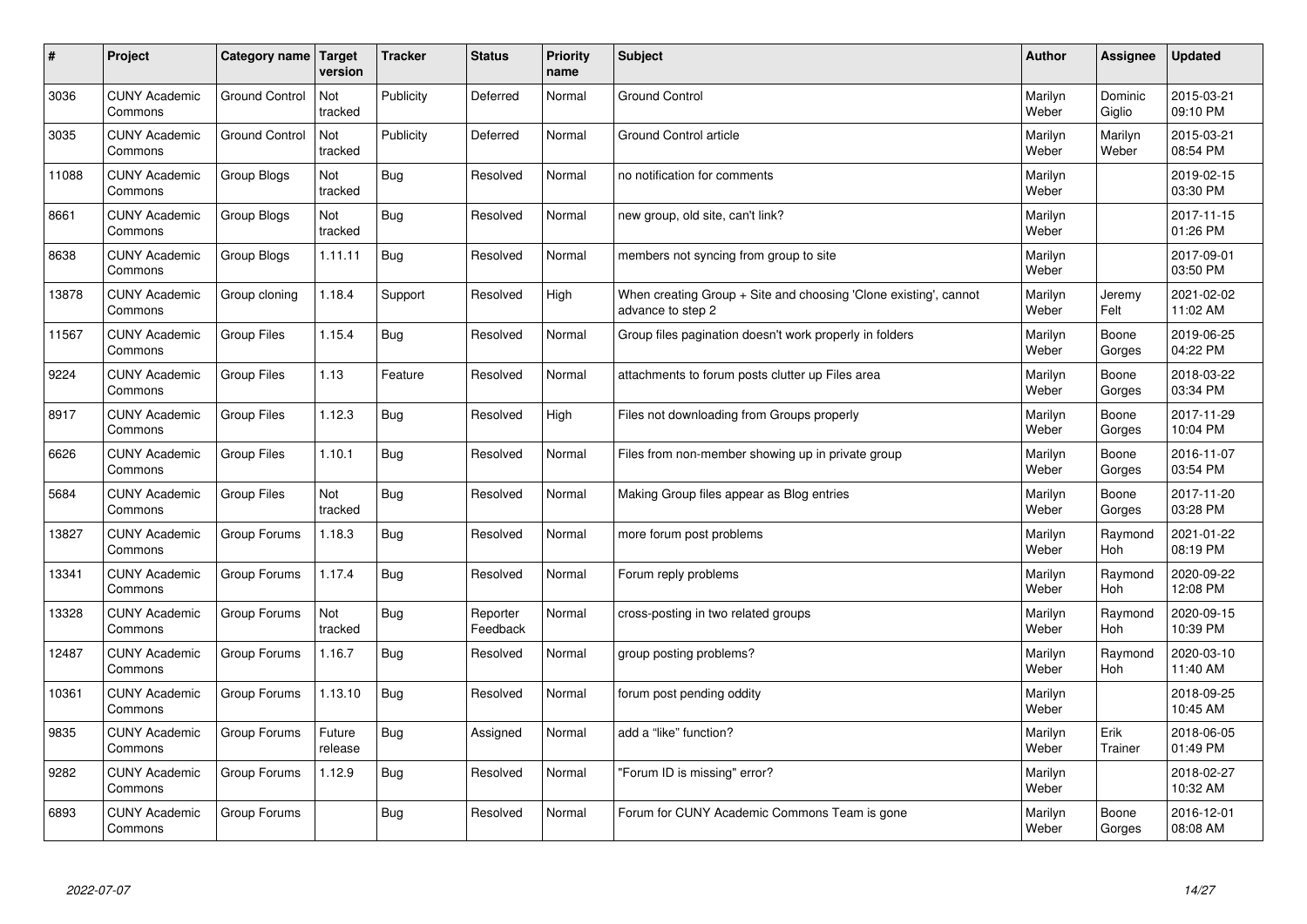| #     | Project                         | Category name   Target | version        | <b>Tracker</b> | <b>Status</b> | <b>Priority</b><br>name | <b>Subject</b>                                                              | <b>Author</b>    | <b>Assignee</b>       | <b>Updated</b>         |
|-------|---------------------------------|------------------------|----------------|----------------|---------------|-------------------------|-----------------------------------------------------------------------------|------------------|-----------------------|------------------------|
| 4657  | <b>CUNY Academic</b><br>Commons | Group Forums           | 1.8.18         | <b>Bug</b>     | Resolved      | High                    | Submit button disappears in new post mode in forum                          | Marilyn<br>Weber | Raymond<br><b>Hoh</b> | 2015-12-01<br>11:15 PM |
| 12006 | <b>CUNY Academic</b><br>Commons | Group<br>Invitations   | 1.15.13        | <b>Bug</b>     | Resolved      | Immediate               | Invite system is broken.                                                    | Marilyn<br>Weber | Boone<br>Gorges       | 2019-10-23<br>10:16 AM |
| 6091  | <b>CUNY Academic</b><br>Commons | Group<br>Invitations   | Not<br>tracked | Bug            | Resolved      | Normal                  | User cannot re-join a group                                                 | Marilyn<br>Weber | Boone<br>Gorges       | 2016-09-28<br>01:47 PM |
| 3533  | <b>CUNY Academic</b><br>Commons | Group<br>Invitations   | 1.7.8          | <b>Bug</b>     | Resolved      | Low                     | Trying to invite member to a new group                                      | Marilyn<br>Weber | Boone<br>Gorges       | 2015-04-01<br>09:13 PM |
| 14304 | <b>CUNY Academic</b><br>Commons | Group Library          | 1.18.8         | <b>Bug</b>     | Resolved      | Normal                  | Library items change folders when adding subsequent items in new<br>folders | Marilyn<br>Weber | Boone<br>Gorges       | 2021-04-13<br>11:21 AM |
| 13675 | <b>CUNY Academic</b><br>Commons | Group Library          | 1.18.1         | Bug            | Resolved      | High                    | broken Library                                                              | Marilyn<br>Weber |                       | 2020-12-09<br>05:02 PM |
| 13227 | <b>CUNY Academic</b><br>Commons | Group Library          | 1.17.2         | Bug            | Resolved      | High                    | folder not appearing in library                                             | Marilyn<br>Weber |                       | 2020-08-21<br>04:22 PM |
| 13173 | <b>CUNY Academic</b><br>Commons | Group Library          | 1.17.1         | Support        | Resolved      | High                    | all uploads to the library are silent                                       | Marilyn<br>Weber |                       | 2020-08-10<br>04:12 PM |
| 13159 | <b>CUNY Academic</b><br>Commons | Group Library          | Not<br>tracked | Support        | Resolved      | Normal                  | changing folder names?                                                      | Marilyn<br>Weber | Boone<br>Gorges       | 2020-08-27<br>08:59 AM |
| 13138 | <b>CUNY Academic</b><br>Commons | Group Library          | Not<br>tracked | Support        | Resolved      | Normal                  | moving Library contents for Steve Brier                                     | Marilyn<br>Weber |                       | 2020-08-03<br>04:00 PM |
| 11006 | <b>CUNY Academic</b><br>Commons | Groups (misc)          | 1.14.6         | Support        | Resolved      | Normal                  | removing members from a group isn't working                                 | Marilyn<br>Weber |                       | 2019-01-24<br>03:18 PM |
| 10772 | <b>CUNY Academic</b><br>Commons | Groups (misc)          | 1.14.2         | <b>Bug</b>     | Resolved      | Normal                  | can't create groups                                                         | Marilyn<br>Weber |                       | 2018-12-04<br>10:42 AM |
| 8978  | <b>CUNY Academic</b><br>Commons | Groups (misc)          | Not<br>tracked | Support        | Resolved      | Normal                  | removing old groups                                                         | Marilyn<br>Weber |                       | 2018-12-10<br>03:52 PM |
| 8200  | <b>CUNY Academic</b><br>Commons | Groups (misc)          | Not<br>tracked | Bug            | Resolved      | Normal                  | Announcements has disappeared                                               | Marilyn<br>Weber | Boone<br>Gorges       | 2017-05-26<br>04:04 PM |
| 7678  | <b>CUNY Academic</b><br>Commons | Groups (misc)          | Not<br>tracked | Support        | Resolved      | Normal                  | add admin to student group                                                  | Marilyn<br>Weber | Boone<br>Gorges       | 2017-02-15<br>11:58 AM |
| 6575  | <b>CUNY Academic</b><br>Commons | Groups (misc)          |                | Bug            | Rejected      | Normal                  | No papers link for the group "social paper"                                 | Marilyn<br>Weber |                       | 2016-11-02<br>10:39 PM |
| 6313  | <b>CUNY Academic</b><br>Commons | Groups (misc)          |                | Bug            | Duplicate     | Normal                  | group member no longer in group, can't rejoin.                              | Marilyn<br>Weber |                       | 2016-10-14<br>09:27 PM |
| 6286  | <b>CUNY Academic</b><br>Commons | Groups (misc)          | Not<br>tracked | Bug            | Resolved      | Immediate               | Groups pages not displaying at all!                                         | Marilyn<br>Weber | Boone<br>Gorges       | 2017-11-15<br>10:57 AM |
| 3620  | <b>CUNY Academic</b><br>Commons | Groups (misc)          | Not<br>tracked | Bug            | Resolved      | Normal                  | admins of The Group for Group Admins                                        | Marilyn<br>Weber |                       | 2014-11-03<br>08:38 AM |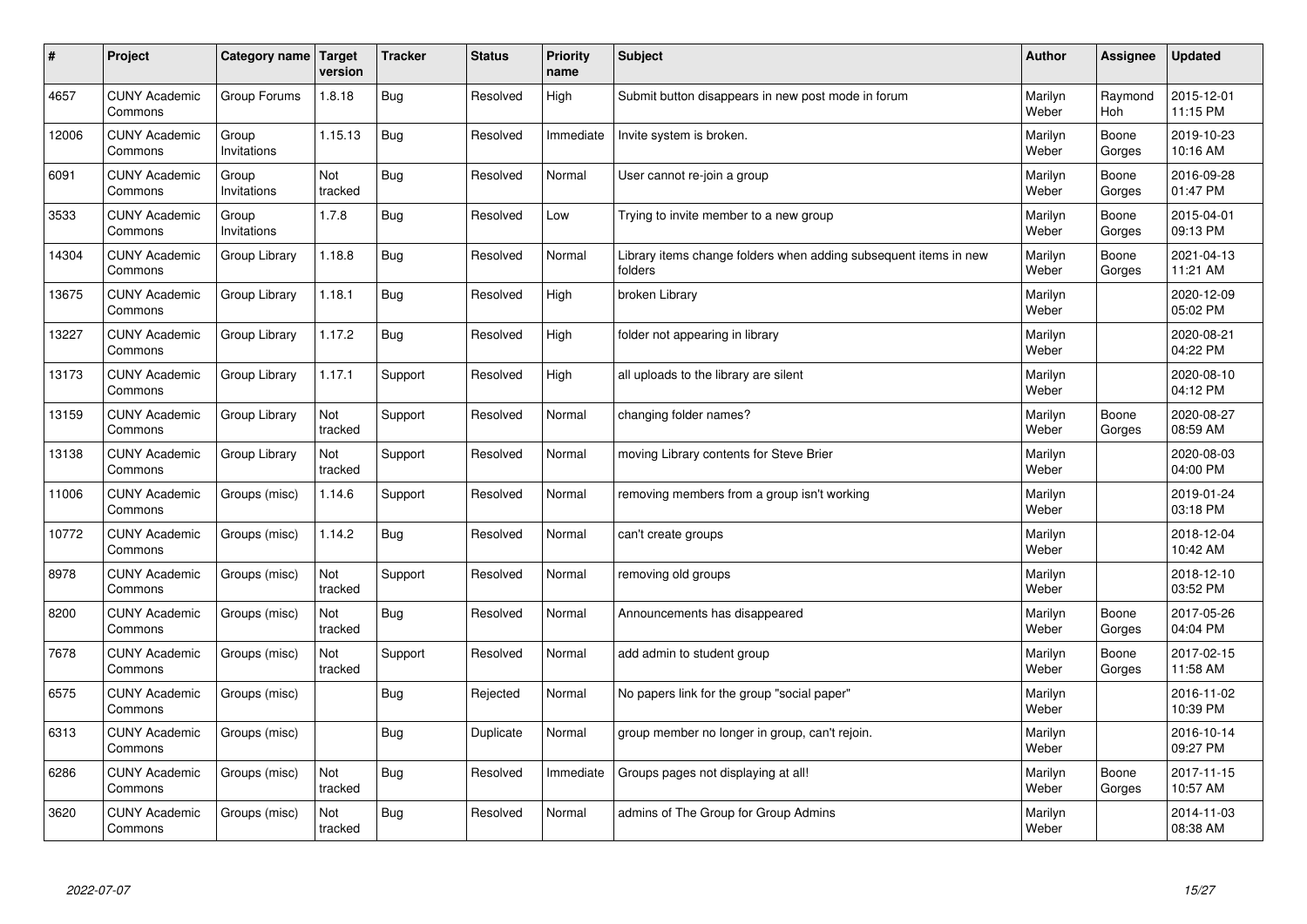| #     | Project                         | Category name   Target | version        | <b>Tracker</b> | <b>Status</b> | <b>Priority</b><br>name | <b>Subject</b>                                                       | <b>Author</b>    | <b>Assignee</b>  | <b>Updated</b>         |
|-------|---------------------------------|------------------------|----------------|----------------|---------------|-------------------------|----------------------------------------------------------------------|------------------|------------------|------------------------|
| 3197  | <b>CUNY Academic</b><br>Commons | Groups (misc)          | 1.6.4          | Bug            | Resolved      | Normal                  | trying to set up a hidden group blog with no RSS feed                | Marilyn<br>Weber | Boone<br>Gorges  | 2014-05-21<br>09:39 PM |
| 9130  | <b>CUNY Academic</b><br>Commons | Homepage<br>Slides     | Not<br>tracked | Bug            | Resolved      | Normal                  | too many redirects                                                   | Marilyn<br>Weber |                  | 2018-01-29<br>10:27 AM |
| 15252 | <b>CUNY Academic</b><br>Commons | Layout                 | Not<br>tracked | Bug            | Resolved      | Normal                  | visual glitch with the Segal Center webpage                          | Marilyn<br>Weber | Raymond<br>Hoh   | 2022-02-03<br>04:56 PM |
| 11964 | <b>CUNY Academic</b><br>Commons | Layout                 | 1.15.12        | Bug            | Resolved      | Normal                  | https://commons.gc.cuny.edu/create/ not displaying correctly in Edge | Marilyn<br>Weber | Raymond<br>Hoh   | 2019-10-22<br>11:54 AM |
| 9163  | <b>CUNY Academic</b><br>Commons | Layout                 | 1.12.8         | Support        | Resolved      | Normal                  | Mobile responsiveness issues                                         | Marilyn<br>Weber | Raymond<br>Hoh   | 2018-02-13<br>10:49 AM |
| 12382 | <b>CUNY Academic</b><br>Commons | Membership             | Not<br>tracked | Support        | <b>New</b>    | Normal                  | Email request change                                                 | Marilyn<br>Weber | Marilyn<br>Weber | 2020-02-06<br>12:56 PM |
| 11961 | <b>CUNY Academic</b><br>Commons | Membership             | Not<br>tracked | Support        | Resolved      | Normal                  | switch email for student user                                        | Marilyn<br>Weber |                  | 2019-10-09<br>01:56 PM |
| 11922 | <b>CUNY Academic</b><br>Commons | Membership             | Not<br>tracked | Support        | Resolved      | Normal                  | https://commons.gc.cuny.edu/members/cunyhealthequity/                | Marilyn<br>Weber |                  | 2019-10-02<br>04:05 PM |
| 11516 | <b>CUNY Academic</b><br>Commons | Membership             | Not<br>tracked | Support        | Resolved      | Normal                  | request for email change                                             | Marilyn<br>Weber |                  | 2019-06-04<br>01:48 PM |
| 11217 | <b>CUNY Academic</b><br>Commons | Membership             | Not<br>tracked | Support        | Resolved      | Normal                  | Another email update                                                 | Marilyn<br>Weber |                  | 2019-03-12<br>03:37 PM |
| 11210 | <b>CUNY Academic</b><br>Commons | Membership             | Not<br>tracked | Support        | Resolved      | Normal                  | Please change the email                                              | Marilyn<br>Weber |                  | 2019-03-11<br>04:16 PM |
| 11147 | <b>CUNY Academic</b><br>Commons | Membership             | Not<br>tracked | Support        | Resolved      | Normal                  | employee email change                                                | Marilyn<br>Weber |                  | 2019-03-12<br>03:58 PM |
| 11127 | <b>CUNY Academic</b><br>Commons | Membership             | Not<br>tracked | Support        | Resolved      | Normal                  | user with new campus affiliation                                     | Marilyn<br>Weber |                  | 2019-02-19<br>02:09 PM |
| 10941 | <b>CUNY Academic</b><br>Commons | Membership             | Not<br>tracked | Support        | Resolved      | Normal                  | update user email                                                    | Marilyn<br>Weber |                  | 2019-02-13<br>02:24 PM |
| 10910 | <b>CUNY Academic</b><br>Commons | Membership             | Not<br>tracked | Support        | Resolved      | Normal                  | request to be an admin to a prof's site                              | Marilyn<br>Weber |                  | 2019-01-04<br>10:45 AM |
| 10387 | <b>CUNY Academic</b><br>Commons | Membership             | Not<br>tracked | Support        | Resolved      | Normal                  | remove user page                                                     | Marilyn<br>Weber |                  | 2018-09-28<br>02:26 PM |
| 10257 | <b>CUNY Academic</b><br>Commons | Membership             | Not<br>tracked | Support        | Resolved      | Normal                  | change the email from @login.cuny.edu to campu email                 | Marilyn<br>Weber |                  | 2018-12-10<br>03:55 PM |
| 10066 | <b>CUNY Academic</b><br>Commons | Membership             | Not<br>tracked | Support        | Resolved      | Normal                  | add me as an admin to https://pkms.commons.gc.cuny.edu/              | Marilyn<br>Weber |                  | 2018-07-26<br>11:54 AM |
| 10006 | <b>CUNY Academic</b><br>Commons | Membership             | Not<br>tracked | Support        | Resolved      | Normal                  | another email change request                                         | Marilyn<br>Weber |                  | 2018-07-13<br>12:36 PM |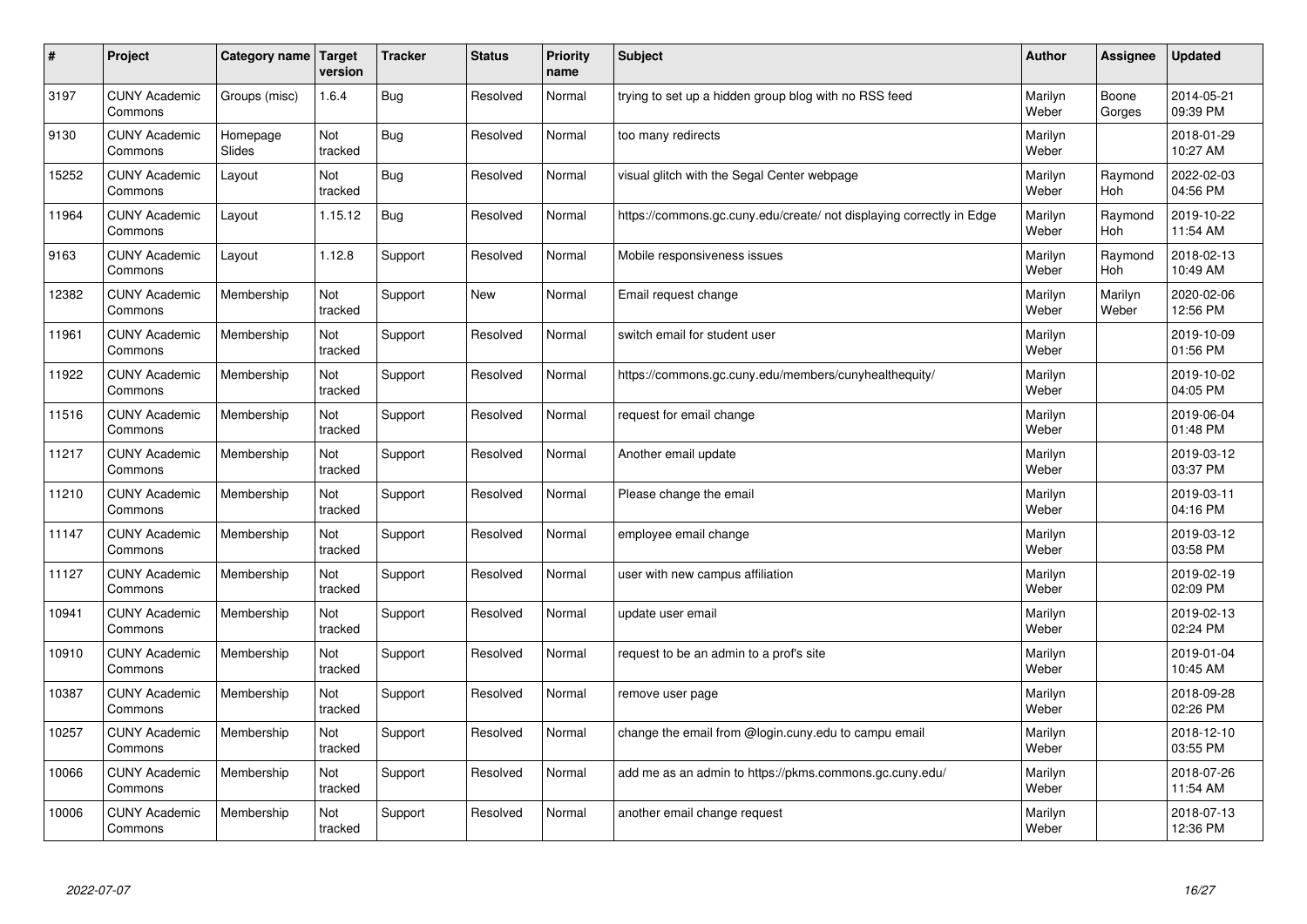| #    | Project                         | Category name | Target<br>version | <b>Tracker</b> | <b>Status</b> | <b>Priority</b><br>name | <b>Subject</b>                                              | <b>Author</b>    | Assignee         | Updated                |
|------|---------------------------------|---------------|-------------------|----------------|---------------|-------------------------|-------------------------------------------------------------|------------------|------------------|------------------------|
| 9996 | <b>CUNY Academic</b><br>Commons | Membership    | Not<br>tracked    | Support        | Rejected      | Normal                  | user email change request                                   | Marilyn<br>Weber |                  | 2018-07-16<br>10:49 AM |
| 9927 | <b>CUNY Academic</b><br>Commons | Membership    | Not<br>tracked    | Support        | Resolved      | Normal                  | wrong email used                                            | Marilyn<br>Weber | <b>Matt Gold</b> | 2018-06-14<br>10:21 AM |
| 9779 | <b>CUNY Academic</b><br>Commons | Membership    | Not<br>tracked    | Support        | Resolved      | Normal                  | user not sure if she is registered.                         | Marilyn<br>Weber |                  | 2018-12-10<br>03:53 PM |
| 9134 | <b>CUNY Academic</b><br>Commons | Membership    | Not<br>tracked    | Support        | Abandoned     | Normal                  | former user                                                 | Marilyn<br>Weber | Matt Gold        | 2019-09-18<br>10:26 AM |
| 9004 | <b>CUNY Academic</b><br>Commons | Membership    | Not<br>tracked    | Support        | Resolved      | Normal                  | email change request                                        | Marilyn<br>Weber |                  | 2017-12-14<br>12:27 PM |
| 8630 | <b>CUNY Academic</b><br>Commons | Membership    | Not<br>tracked    | Support        | Resolved      | Normal                  | Change in email/campus                                      | Marilyn<br>Weber |                  | 2017-08-30<br>03:48 PM |
| 8577 | <b>CUNY Academic</b><br>Commons | Membership    | Not<br>tracked    | Support        | Resolved      | Normal                  | another user email change                                   | Marilyn<br>Weber |                  | 2017-08-25<br>10:23 AM |
| 8566 | <b>CUNY Academic</b><br>Commons | Membership    | Not<br>tracked    | Support        | Resolved      | Normal                  | user email change                                           | Marilyn<br>Weber |                  | 2017-11-15<br>01:27 PM |
| 8531 | <b>CUNY Academic</b><br>Commons | Membership    | Not<br>tracked    | Support        | Resolved      | Normal                  | admin of https://admissions.commons.gc.cuny.edu             | Marilyn<br>Weber |                  | 2017-08-15<br>04:20 PM |
| 8481 | <b>CUNY Academic</b><br>Commons | Membership    | Not<br>tracked    | Support        | Resolved      | Normal                  | admin of http://swipanalytic.org/organizers/                | Marilyn<br>Weber |                  | 2019-02-19<br>01:58 PM |
| 8429 | <b>CUNY Academic</b><br>Commons | Membership    | Not<br>tracked    | Support        | Resolved      | Normal                  | Please make me an admin of https://arc.commons.gc.cuny.edu  | Marilyn<br>Weber | Boone<br>Gorges  | 2017-07-24<br>03:33 PM |
| 8401 | <b>CUNY Academic</b><br>Commons | Membership    | Not<br>tracked    | Support        | Resolved      | Normal                  | add me as an admin                                          | Marilyn<br>Weber | Boone<br>Gorges  | 2017-07-11<br>11:40 AM |
| 8222 | <b>CUNY Academic</b><br>Commons | Membership    | Not<br>tracked    | Support        | Resolved      | Normal                  | Admin for iletc.commons.gc.cuny.edu                         | Marilyn<br>Weber | Boone<br>Gorges  | 2017-06-08<br>10:06 AM |
| 8120 | <b>CUNY Academic</b><br>Commons | Membership    | Not<br>tracked    | Support        | Resolved      | Normal                  | add me as an admin to https://nyslavery.commons.gc.cuny.edu | Marilyn<br>Weber |                  | 2017-05-10<br>02:19 PM |
| 7922 | <b>CUNY Academic</b><br>Commons | Membership    | Not<br>tracked    | Support        | Resolved      | Normal                  | add me as an admin to the MALs alumni site?                 | Marilyn<br>Weber |                  | 2017-04-06<br>05:19 PM |
| 7775 | <b>CUNY Academic</b><br>Commons | Membership    | Not<br>tracked    | Support        | Resolved      | Normal                  | Email change                                                | Marilyn<br>Weber |                  | 2017-03-08<br>10:09 PM |
| 7771 | <b>CUNY Academic</b><br>Commons | Membership    | Not<br>tracked    | Support        | Resolved      | Normal                  | User would like to be uncoupled from sites                  | Marilyn<br>Weber | Boone<br>Gorges  | 2017-03-09<br>12:38 PM |
| 7619 | <b>CUNY Academic</b><br>Commons | Membership    | Not<br>tracked    | Support        | Resolved      | Normal                  | outside users for a site that isn't a class?                | Marilyn<br>Weber | <b>Matt Gold</b> | 2017-11-15<br>06:18 PM |
| 7486 | <b>CUNY Academic</b><br>Commons | Membership    | Not<br>tracked    | Support        | Resolved      | Normal                  | changed email address                                       | Marilyn<br>Weber |                  | 2017-01-24<br>10:00 PM |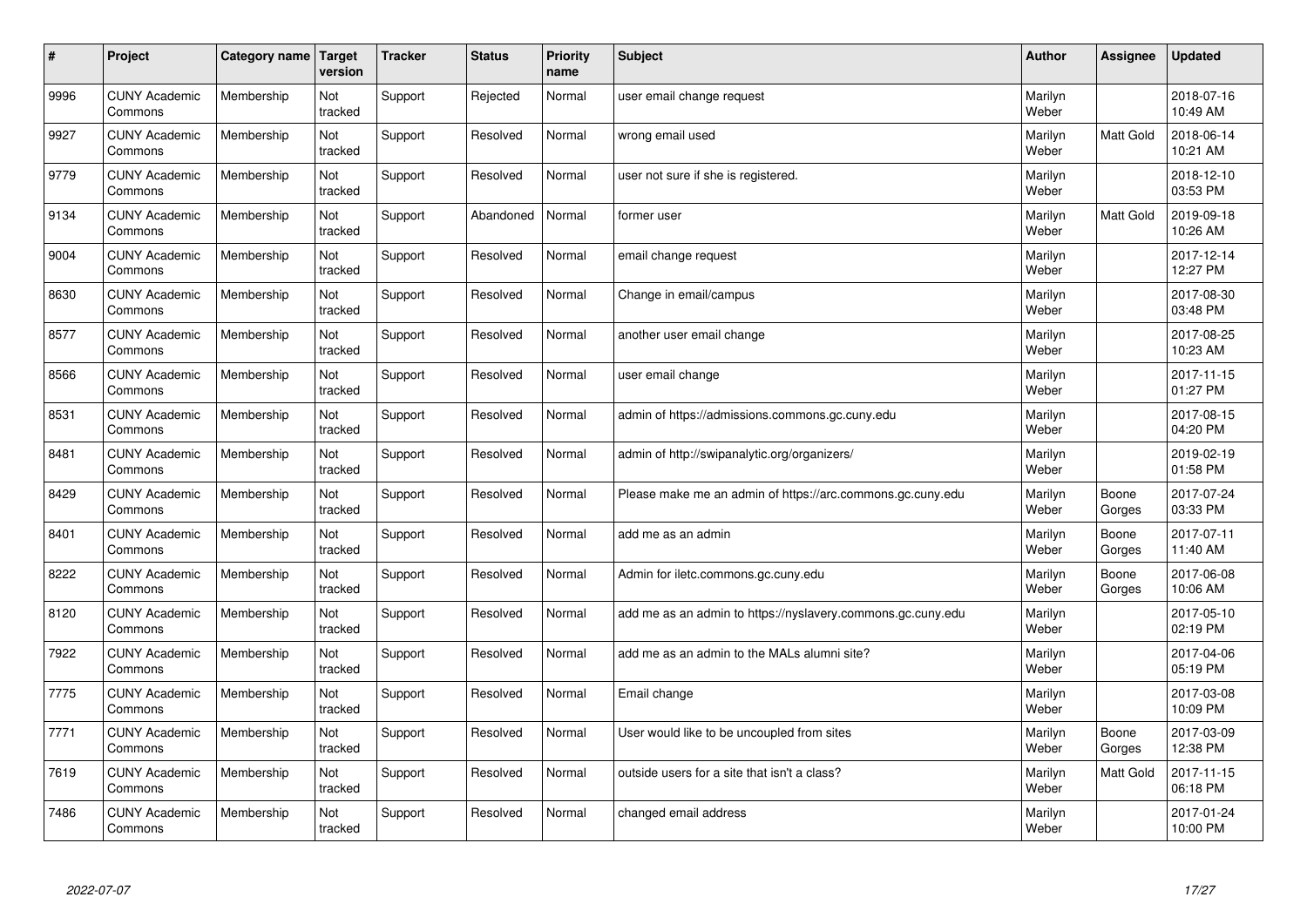| $\sharp$ | Project                         | Category name           | Target<br>version | <b>Tracker</b> | <b>Status</b> | <b>Priority</b><br>name | <b>Subject</b>                                                    | <b>Author</b>    | Assignee              | <b>Updated</b>         |
|----------|---------------------------------|-------------------------|-------------------|----------------|---------------|-------------------------|-------------------------------------------------------------------|------------------|-----------------------|------------------------|
| 7349     | <b>CUNY Academic</b><br>Commons | Membership              | Not<br>tracked    | <b>Bug</b>     | Resolved      | Normal                  | <b>LACUNY Institute website</b>                                   | Marilyn<br>Weber | Boone<br>Gorges       | 2017-01-11<br>04:26 PM |
| 7337     | <b>CUNY Academic</b><br>Commons | Membership              | Not<br>tracked    | Bug            | Resolved      | Normal                  | User with new email                                               | Marilyn<br>Weber |                       | 2017-01-06<br>11:05 AM |
| 7223     | <b>CUNY Academic</b><br>Commons | Membership              | Not<br>tracked    | Bug            | Resolved      | Normal                  | User with two profiles would like to merge them                   | Marilyn<br>Weber | Boone<br>Gorges       | 2017-01-10<br>02:07 PM |
| 6039     | <b>CUNY Academic</b><br>Commons | Membership              | 1.9.28            | Bug            | Resolved      | High                    | User cannot change her email                                      | Marilyn<br>Weber |                       | 2016-09-19<br>03:03 PM |
| 5968     | <b>CUNY Academic</b><br>Commons | Membership              | Not<br>tracked    | Bug            | Resolved      | Normal                  | Deleting account without knowing password                         | Marilyn<br>Weber | Matt Gold             | 2017-11-15<br>06:19 PM |
| 5772     | <b>CUNY Academic</b><br>Commons | Membership              | Not<br>tracked    | Support        | Resolved      | Normal                  | User email change and forgotten password                          | Marilyn<br>Weber | <b>Matt Gold</b>      | 2017-11-15<br>06:18 PM |
| 3466     | <b>CUNY Academic</b><br>Commons | Membership              | 1.6.16            | Feature        | Resolved      | Normal                  | restricting undergrad registration                                | Marilyn<br>Weber | Boone<br>Gorges       | 2014-09-18<br>12:02 AM |
| 15241    | <b>CUNY Academic</b><br>Commons | Onboarding              | 1.19.3            | Design/UX      | Resolved      | Normal                  | white on gray                                                     | Marilyn<br>Weber | Boone<br>Gorges       | 2022-02-08<br>02:38 PM |
| 14129    | <b>CUNY Academic</b><br>Commons | Onboarding              | 1.18.6            | Support        | Resolved      | Normal                  | can only see some invites sent                                    | Marilyn<br>Weber | Raymond<br>Hoh        | 2021-04-09<br>09:00 AM |
| 13521    | <b>CUNY Academic</b><br>Commons | Onboarding              | 1.17.7            | Support        | Resolved      | Normal                  | sent invitations page                                             | Marilyn<br>Weber | Raymond<br>Hoh        | 2020-11-10<br>10:31 AM |
| 11865    | <b>CUNY Academic</b><br>Commons | Onboarding              | 1.15.10           | Bug            | Resolved      | Normal                  | Site name not appearing in "Membership" lists of Invitation modal | Marilyn<br>Weber | Boone<br>Gorges       | 2019-09-24<br>11:09 AM |
| 14448    | <b>CUNY Academic</b><br>Commons | Password<br>Reset       | Not<br>tracked    | Bug            | Rejected      | Normal                  | password reset weirdness                                          | Marilyn<br>Weber | Raymond<br><b>Hoh</b> | 2021-05-12<br>01:34 PM |
| 7685     | <b>CUNY Academic</b><br>Commons | Password<br>Reset       | Not<br>tracked    | Support        | Resolved      | Normal                  | temporary password                                                | Marilyn<br>Weber | Boone<br>Gorges       | 2017-02-15<br>07:36 PM |
| 6815     | <b>CUNY Academic</b><br>Commons | Password<br>Reset       | Not<br>tracked    | Support        | Resolved      | Normal                  | password reset requested                                          | Marilyn<br>Weber | <b>Matt Gold</b>      | 2016-11-22<br>10:30 AM |
| 4880     | <b>CUNY Academic</b><br>Commons | Password<br>Reset       | Not<br>tracked    | Support        | Resolved      | High                    | CUNY Central person having password trouble                       | Marilyn<br>Weber |                       | 2015-11-10<br>12:40 PM |
| 12543    | <b>CUNY Academic</b><br>Commons | Public Portfolio        | Not<br>tracked    | Support        | Resolved      | Normal                  | User cannot find profile edit button                              | Marilyn<br>Weber | scott voth            | 2020-03-22<br>02:49 PM |
| 11907    | <b>CUNY Academic</b><br>Commons | <b>Public Portfolio</b> | 1.15.13           | Support        | Resolved      | Normal                  | more publications problems (in profile)                           | Marilyn<br>Weber |                       | 2019-11-04<br>11:16 AM |
| 8098     | <b>CUNY Academic</b><br>Commons | Public Portfolio        | Not<br>tracked    | <b>Bug</b>     | Abandoned     | Normal                  | Widget in profile not working                                     | Marilyn<br>Weber |                       | 2017-11-15<br>01:28 PM |
| 6101     | <b>CUNY Academic</b><br>Commons | <b>Public Portfolio</b> |                   | Bug            | Resolved      | High                    | Profile update problems                                           | Marilyn<br>Weber | Boone<br>Gorges       | 2016-12-01<br>03:50 PM |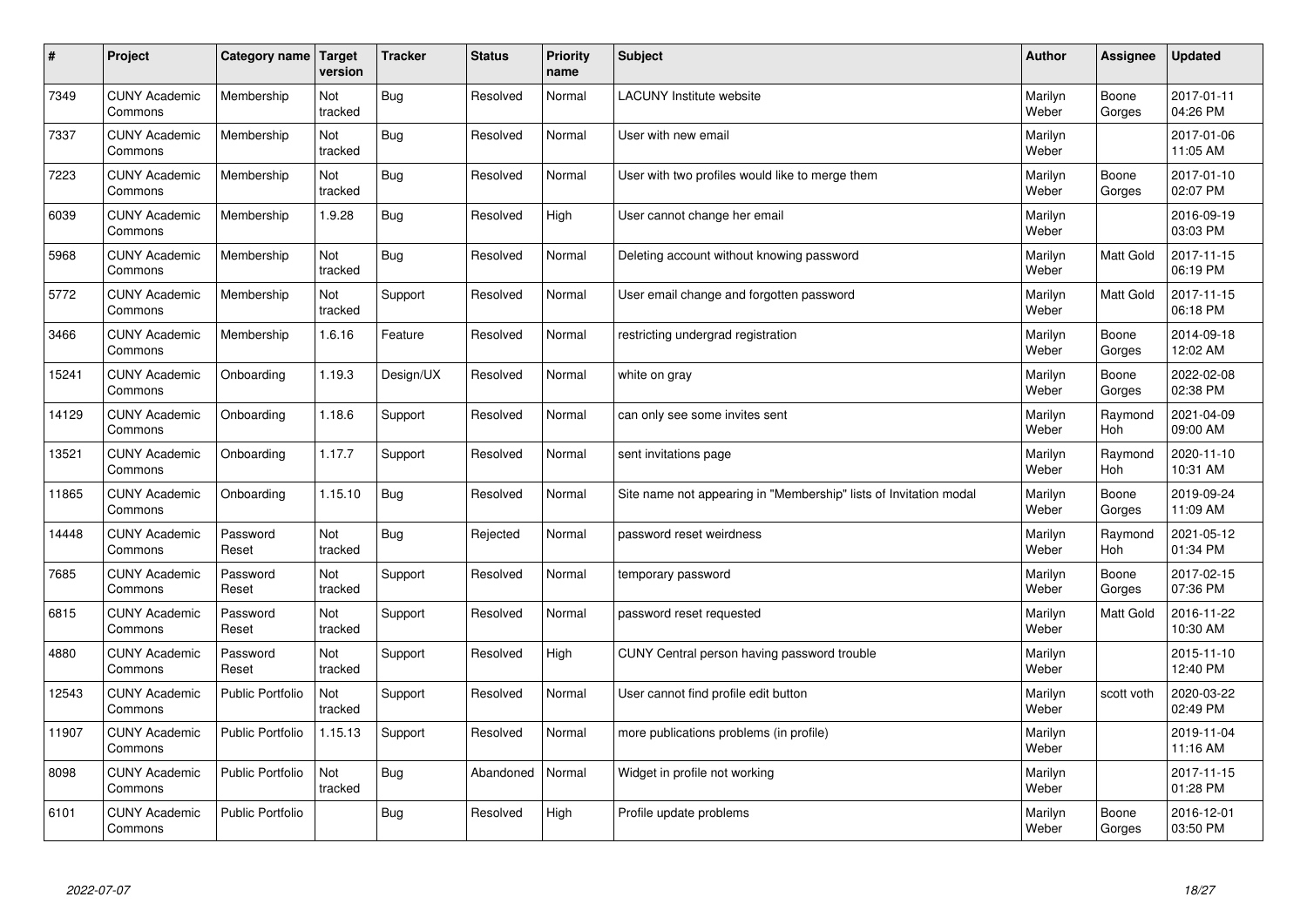| $\pmb{\#}$ | Project                         | Category name           | Target<br>version | <b>Tracker</b> | <b>Status</b>        | <b>Priority</b><br>name | <b>Subject</b>                                                  | <b>Author</b>    | Assignee         | <b>Updated</b>         |
|------------|---------------------------------|-------------------------|-------------------|----------------|----------------------|-------------------------|-----------------------------------------------------------------|------------------|------------------|------------------------|
| 5667       | <b>CUNY Academic</b><br>Commons | <b>Public Portfolio</b> | 1.9.18            | <b>Bug</b>     | Resolved             | Normal                  | publication section on my public portfolio won't update         | Marilyn<br>Weber | Boone<br>Gorges  | 2016-06-12<br>10:19 AM |
| 5629       | <b>CUNY Academic</b><br>Commons | <b>Public Portfolio</b> | 1.10.4            | Support        | Resolved             | Normal                  | Title field in profile can't be edited                          | Marilyn<br>Weber |                  | 2016-12-13<br>11:19 AM |
| 5176       | <b>CUNY Academic</b><br>Commons | <b>Public Portfolio</b> | 1.9.6             | Bug            | Resolved             | Normal                  | Widgets in Profile not saving                                   | Marilyn<br>Weber | Boone<br>Gorges  | 2016-02-01<br>11:07 AM |
| 4831       | <b>CUNY Academic</b><br>Commons | <b>Public Portfolio</b> | 1.9.4             | <b>Bug</b>     | Resolved             | Normal                  | User cannot update profile                                      | Marilyn<br>Weber | Boone<br>Gorges  | 2016-01-11<br>10:46 PM |
| 15269      | <b>CUNY Academic</b><br>Commons | Redmine                 | Not<br>tracked    | Support        | Resolved             | Normal                  | Segal Theater sites                                             | Marilyn<br>Weber |                  | 2022-02-07<br>04:11 PM |
| 12346      | <b>CUNY Academic</b><br>Commons | Redmine                 |                   | Support        | Resolved             | Normal                  | another Redmine request                                         | Marilyn<br>Weber | Matt Gold        | 2020-01-30<br>08:20 PM |
| 8906       | <b>CUNY Academic</b><br>Commons | Redmine                 | Not<br>tracked    | Support        | Resolved             | Normal                  | Redmine access?                                                 | Marilyn<br>Weber | Matt Gold        | 2017-11-13<br>06:02 PM |
| 6851       | <b>CUNY Academic</b><br>Commons | Redmine                 | Not<br>tracked    | Support        | Resolved             | Normal                  | How do I help users join Redmine?                               | Marilyn<br>Weber | Matt Gold        | 2016-11-28<br>10:16 AM |
| 14526      | <b>CUNY Academic</b><br>Commons | Registration            | 1.18.12           | Bug            | Resolved             | High                    | registration interface won't show a space to enter nonCUNY code | Marilyn<br>Weber |                  | 2021-06-03<br>04:02 PM |
| 10273      | <b>CUNY Academic</b><br>Commons | Registration            | Not<br>tracked    | Support        | Reporter<br>Feedback | Normal                  | users combining CF and campus address                           | Marilyn<br>Weber |                  | 2019-09-18<br>10:58 AM |
| 9787       | <b>CUNY Academic</b><br>Commons | Registration            |                   | Support        | Resolved             | Normal                  | email change request                                            | Marilyn<br>Weber | Matt Gold        | 2018-05-16<br>09:55 PM |
| 9767       | <b>CUNY Academic</b><br>Commons | Registration            | Not<br>tracked    | Support        | Resolved             | Normal                  | user deleted account but now needs one                          | Marilyn<br>Weber |                  | 2018-05-11<br>02:39 PM |
| 9162       | <b>CUNY Academic</b><br>Commons | Registration            | Not<br>tracked    | Support        | Resolved             | Normal                  | email change due to user error                                  | Marilyn<br>Weber | Matt Gold        | 2018-02-13<br>11:11 AM |
| 7613       | <b>CUNY Academic</b><br>Commons | Registration            | Not<br>tracked    | Support        | Resolved             | Normal                  | non-matriculated students                                       | Marilyn<br>Weber | Boone<br>Gorges  | 2017-11-15<br>11:03 AM |
| 7608       | <b>CUNY Academic</b><br>Commons | Registration            | Not<br>tracked    | Feature        | Resolved             | Normal                  | create an account                                               | Marilyn<br>Weber |                  | 2017-02-15<br>10:45 PM |
| 7226       | <b>CUNY Academic</b><br>Commons | Registration            | Not<br>tracked    | <b>Bug</b>     | Abandoned            | Normal                  | Community college student cannot register?                      | Marilyn<br>Weber |                  | 2017-11-15<br>01:55 PM |
| 5969       | <b>CUNY Academic</b><br>Commons | Registration            | 1.9.27            | Bug            | Resolved             | Normal                  | Queens students unable to join                                  | Marilyn<br>Weber | Boone<br>Gorges  | 2016-09-04<br>09:41 PM |
| 5037       | <b>CUNY Academic</b><br>Commons | Registration            | Not<br>tracked    | Support        | Resolved             | Normal                  | Another Forgotten password for user with new email address      | Marilyn<br>Weber | Boone<br>Gorges  | 2015-12-22<br>05:24 PM |
| 5019       | <b>CUNY Academic</b><br>Commons | Registration            | Not<br>tracked    | Support        | Resolved             | Normal                  | Forgotten password for user with new email address              | Marilyn<br>Weber | Marilyn<br>Weber | 2015-12-11<br>04:18 PM |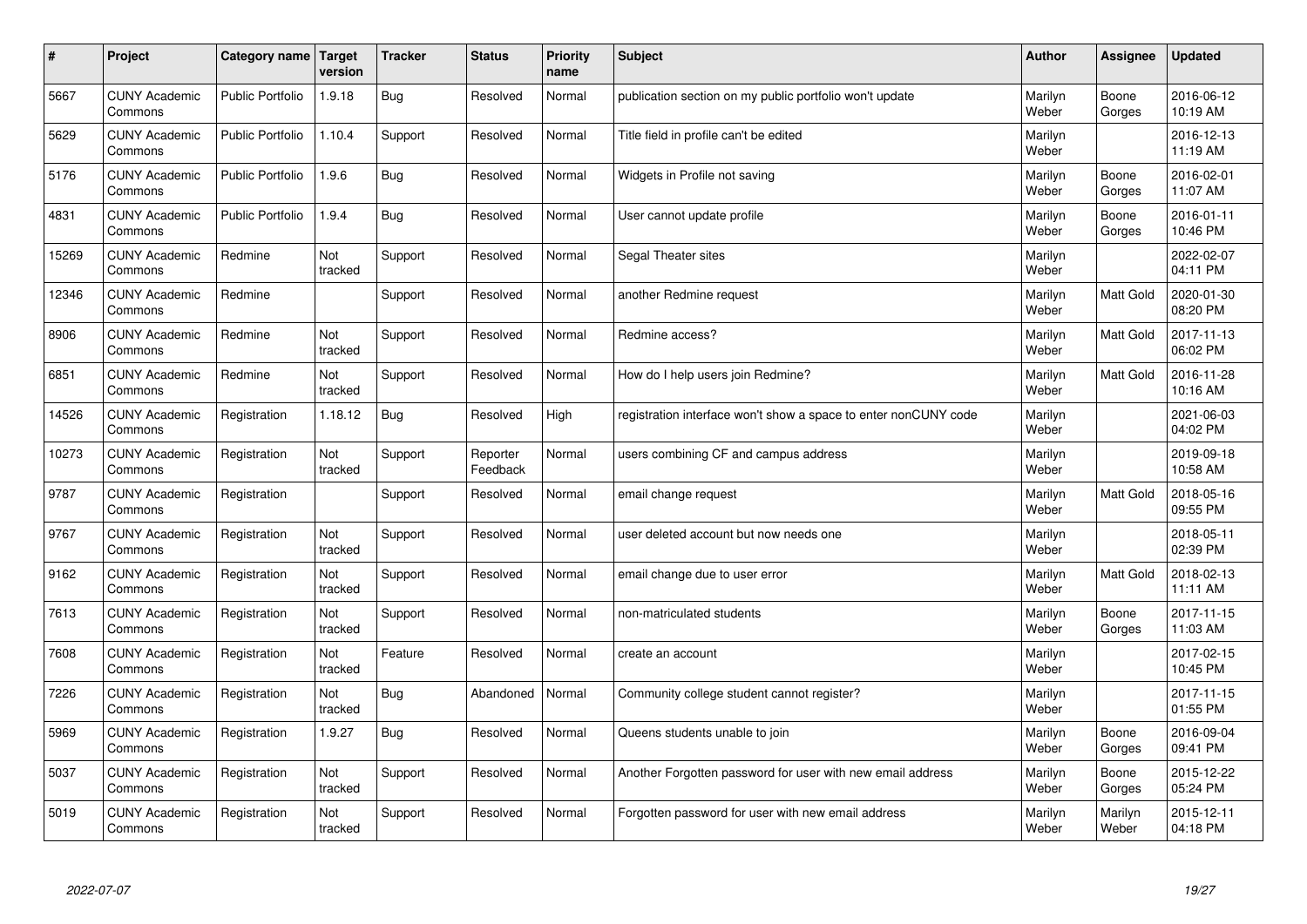| $\vert$ # | Project                         | Category name Target     | version           | <b>Tracker</b> | <b>Status</b>        | <b>Priority</b><br>name | <b>Subject</b>                                                              | <b>Author</b>    | <b>Assignee</b>       | <b>Updated</b>         |
|-----------|---------------------------------|--------------------------|-------------------|----------------|----------------------|-------------------------|-----------------------------------------------------------------------------|------------------|-----------------------|------------------------|
| 4649      | <b>CUNY Academic</b><br>Commons | Registration             | Not<br>tracked    | Bug            | Resolved             | Urgent                  | Submit button has disappeared                                               | Marilyn<br>Weber | Boone<br>Gorges       | 2015-09-22<br>11:47 AM |
| 4577      | <b>CUNY Academic</b><br>Commons | Registration             | Not<br>tracked    | <b>Bug</b>     | Resolved             | Normal                  | New users are not getting their email verification                          | Marilyn<br>Weber | Boone<br>Gorges       | 2016-01-26<br>03:30 PM |
| 3593      | <b>CUNY Academic</b><br>Commons | Registration             | 1.7.2             | Bug            | Resolved             | High                    | registration problems                                                       | Marilyn<br>Weber | Boone<br>Gorges       | 2014-11-01<br>02:57 PM |
| 8934      | <b>CUNY Academic</b><br>Commons | Reply By Email           | 1.12.4            | Support        | Resolved             | High                    | RBE "could not post" email should have info about attempted From<br>address | Marilyn<br>Weber | Raymond<br><b>Hoh</b> | 2017-12-12<br>11:25 AM |
| 7684      | <b>CUNY Academic</b><br>Commons | Reply By Email           | 1.10.12           | Bug            | Resolved             | High                    | trying to post too often error                                              | Marilyn<br>Weber | Raymond<br>Hoh        | 2017-02-28<br>12:43 PM |
| 6025      | <b>CUNY Academic</b><br>Commons | Search                   | Not<br>tracked    | Bug            | Resolved             | Normal                  | Search function not working                                                 | Marilyn<br>Weber | Boone<br>Gorges       | 2016-10-12<br>09:41 AM |
| 6106      | <b>CUNY Academic</b><br>Commons | Server                   | Not<br>tracked    | <b>Bug</b>     | Resolved             | Normal                  | 504 error                                                                   | Marilyn<br>Weber |                       | 2017-11-15<br>01:55 PM |
| 5872      | <b>CUNY Academic</b><br>Commons | Server                   | Not<br>tracked    | Bug            | Resolved             | Immediate               | Whole Commons is down                                                       | Marilyn<br>Weber | Boone<br>Gorges       | 2016-08-12<br>12:04 AM |
| 3530      | <b>CUNY Academic</b><br>Commons | Server                   | Not<br>tracked    | Bug            | Resolved             | High                    | Commons running very slowly/ "connection lost"                              | Marilyn<br>Weber | <b>Matt Gold</b>      | 2014-10-08<br>09:34 AM |
| 13016     | <b>CUNY Academic</b><br>Commons | Shortcodes and<br>embeds | 1.16.15           | Support        | Resolved             | Normal                  | possible to run code examples, like in Jupyter Notebooks?                   | Marilyn<br>Weber |                       | 2020-07-16<br>11:52 AM |
| 16291     | <b>CUNY Academic</b><br>Commons | Site cloning             | 2.0.2             | Support        | Resolved             | Normal                  | Images coming up blank in Media Library                                     | Marilyn<br>Weber | Raymond<br>Hoh        | 2022-06-29<br>11:31 AM |
| 13134     | <b>CUNY Academic</b><br>Commons | Site cloning             | 1.17.1            | Support        | Resolved             | Normal                  | New site (a clone) point to old dashboard                                   | Marilyn<br>Weber |                       | 2020-08-12<br>03:22 PM |
| 13975     | <b>CUNY Academic</b><br>Commons | Social Paper             | Not<br>tracked    | Support        | Reporter<br>Feedback | Normal                  | can't approve comments on Social Paper paper                                | Marilyn<br>Weber |                       | 2021-02-12<br>09:33 AM |
| 8893      | <b>CUNY Academic</b><br>Commons | Social Paper             | 1.12.1            | Support        | Resolved             | Normal                  | Social paper won't connect to group?                                        | Marilyn<br>Weber |                       | 2017-12-11<br>01:16 PM |
| 7836      | <b>CUNY Academic</b><br>Commons | Social Paper             | Not<br>tracked    | Support        | Resolved             | Normal                  | missing Social Paper                                                        | Marilyn<br>Weber |                       | 2017-11-15<br>01:31 PM |
| 5397      | <b>CUNY Academic</b><br>Commons | Social Paper             | Future<br>release | Feature        | <b>New</b>           | Normal                  | frustrating to have to enable/disable in SP                                 | Marilyn<br>Weber | Samantha<br>Raddatz   | 2016-04-20<br>03:39 PM |
| 5345      | <b>CUNY Academic</b><br>Commons | Social Paper             | 1.9.17            | Feature        | Rejected             | Normal                  | Plus symbol problem in SP                                                   | Marilyn<br>Weber | Christian<br>Wach     | 2016-05-27<br>04:26 AM |
| 5282      | <b>CUNY Academic</b><br>Commons | Social Paper             | Future<br>release | <b>Bug</b>     | <b>New</b>           | Normal                  | Replying via email directs to paper but not individual comment.             | Marilyn<br>Weber | Raymond<br><b>Hoh</b> | 2016-03-02<br>01:48 PM |
| 5205      | <b>CUNY Academic</b><br>Commons | Social Paper             | Future<br>release | Feature        | <b>New</b>           | Normal                  | Social Paper folders                                                        | Marilyn<br>Weber |                       | 2016-02-11<br>10:24 PM |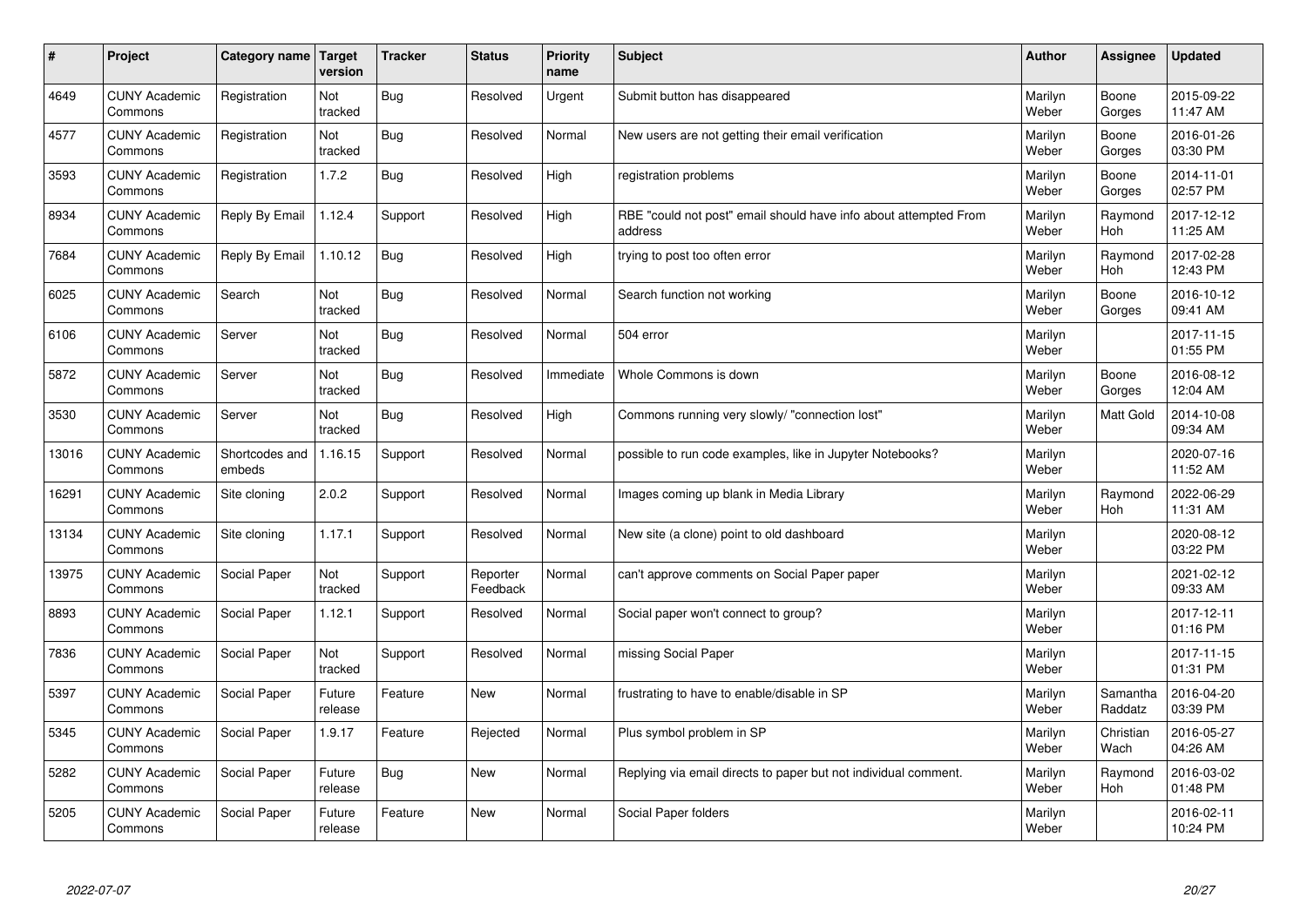| #     | Project                         | <b>Category name</b>    | Target<br>version | <b>Tracker</b> | <b>Status</b> | <b>Priority</b><br>name | <b>Subject</b>                                                                                                                                  | Author           | Assignee              | <b>Updated</b>         |
|-------|---------------------------------|-------------------------|-------------------|----------------|---------------|-------------------------|-------------------------------------------------------------------------------------------------------------------------------------------------|------------------|-----------------------|------------------------|
| 5199  | <b>CUNY Academic</b><br>Commons | Social Paper            | Future<br>release | Feature        | <b>New</b>    | Normal                  | add tables to the SP editor                                                                                                                     | Marilyn<br>Weber |                       | 2016-10-24<br>11:27 AM |
| 5184  | <b>CUNY Academic</b><br>Commons | Social Paper            |                   | <b>Bug</b>     | Rejected      | Normal                  | Problem linking SP to a group                                                                                                                   | Marilyn<br>Weber | Boone<br>Gorges       | 2016-02-21<br>12:27 PM |
| 5058  | <b>CUNY Academic</b><br>Commons | Social Paper            | Future<br>release | Feature        | New           | Low                     | Can there be a clearer signal that even when comments have already<br>been made you add comments by clicking on the side? (SP suggestion<br>#5) | Marilyn<br>Weber | Samantha<br>Raddatz   | 2016-02-11<br>10:24 PM |
| 5053  | <b>CUNY Academic</b><br>Commons | Social Paper            | Future<br>release | Feature        | New           | Low                     | Scrollable menu to add readers (SP suggestion #4)                                                                                               | Marilyn<br>Weber | Samantha<br>Raddatz   | 2016-04-21<br>05:21 PM |
| 5052  | <b>CUNY Academic</b><br>Commons | Social Paper            | Future<br>release | Feature        | New           | Low                     | Sentence by sentence or line by line comments (SP suggestion #3)                                                                                | Marilyn<br>Weber | Boone<br>Gorges       | 2016-02-11<br>10:24 PM |
| 5051  | <b>CUNY Academic</b><br>Commons | Social Paper            |                   | Feature        | Rejected      | Low                     | Visual cues for comments (SP suggestion #2)                                                                                                     | Marilyn<br>Weber | Samantha<br>Raddatz   | 2016-02-10<br>10:01 AM |
| 5050  | <b>CUNY Academic</b><br>Commons | Social Paper            | Future<br>release | Feature        | <b>New</b>    | Low                     | Making comments visible in SP editing mode (SP suggestion #1)                                                                                   | Marilyn<br>Weber | Samantha<br>Raddatz   | 2019-09-17<br>11:10 PM |
| 12395 | <b>CUNY Academic</b><br>Commons | Spam/Spam<br>Prevention | Not<br>tracked    | Support        | Resolved      | Normal                  | comments again being blocked                                                                                                                    | Marilyn<br>Weber | Raymond<br>Hoh        | 2020-03-10<br>11:13 AM |
| 11908 | <b>CUNY Academic</b><br>Commons | Spam/Spam<br>Prevention | 1.17.7            | Support        | Resolved      | Normal                  | overeager spam filter                                                                                                                           | Marilyn<br>Weber | Raymond<br>Hoh        | 2020-11-05<br>04:36 PM |
| 6656  | <b>CUNY Academic</b><br>Commons | Support                 | Not<br>tracked    | Support        | Resolved      | Normal                  | Remove user profile                                                                                                                             | Marilyn<br>Weber | <b>Matt Gold</b>      | 2016-11-10<br>02:18 PM |
| 5988  | <b>CUNY Academic</b><br>Commons | Support                 |                   | Support        | Rejected      | Normal                  | Forbidden error when trying to join                                                                                                             | Marilyn<br>Weber | Boone<br>Gorges       | 2016-09-08<br>01:42 PM |
| 5985  | <b>CUNY Academic</b><br>Commons | Support                 | Not<br>tracked    | Support        | Resolved      | Normal                  | change user's email address (she cannot access old)                                                                                             | Marilyn<br>Weber | Boone<br>Gorges       | 2016-09-07<br>01:43 PM |
| 5346  | <b>CUNY Academic</b><br>Commons | Toolbar                 | 1.9.11            | <b>Bug</b>     | Resolved      | Normal                  | possible dynamic HTML code bug?                                                                                                                 | Marilyn<br>Weber | Boone<br>Gorges       | 2016-03-22<br>10:53 AM |
| 5177  | <b>CUNY Academic</b><br>Commons | Toolbar                 | 1.9.6             | Bug            | Resolved      | Normal                  | No "My Papers" tab                                                                                                                              | Marilyn<br>Weber | Raymond<br><b>Hoh</b> | 2016-01-29<br>08:37 AM |
| 4102  | <b>CUNY Academic</b><br>Commons | User<br>Experience      | 1.8.1             | Design/UX      | Resolved      | Normal                  | Username rules                                                                                                                                  | Marilyn<br>Weber | Samantha<br>Raddatz   | 2015-06-01<br>01:23 PM |
| 6860  | <b>CUNY Academic</b><br>Commons | User<br>Onboarding      | 1.12              | Bug            | Resolved      | Normal                  | Invitation to join a group is appearing as an invitiation to join the site!                                                                     | Marilyn<br>Weber | Boone<br>Gorges       | 2017-10-30<br>10:03 AM |
| 15978 | <b>CUNY Academic</b><br>Commons | WordPress -<br>Media    | 2.0.2             | Support        | Resolved      | Normal                  | .tex files?                                                                                                                                     | Marilyn<br>Weber | Raymond<br>Hoh        | 2022-06-28<br>09:09 PM |
| 14369 | <b>CUNY Academic</b><br>Commons | WordPress -<br>Media    | Not<br>tracked    | Support        | Resolved      | Normal                  | renewed problem with ppsx files                                                                                                                 | Marilyn<br>Weber |                       | 2021-04-27<br>12:44 PM |
| 13238 | <b>CUNY Academic</b><br>Commons | WordPress -<br>Media    | 1.17.3            | Support        | Resolved      | Normal                  | allow ppsx file?                                                                                                                                | Marilyn<br>Weber | Raymond<br>Hoh        | 2020-09-10<br>11:46 AM |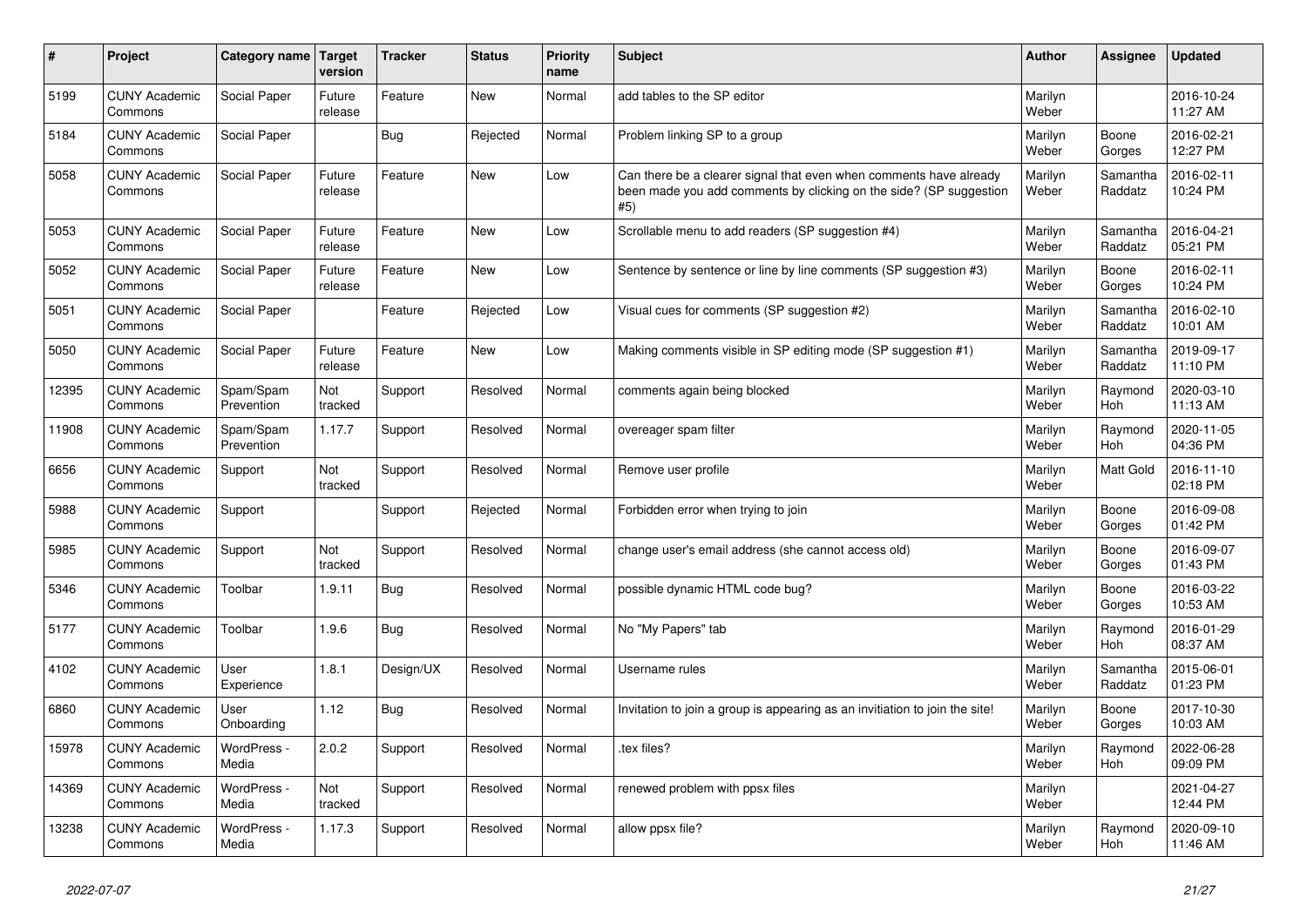| $\sharp$ | Project                         | Category name   Target            | version        | <b>Tracker</b> | <b>Status</b>        | <b>Priority</b><br>name | <b>Subject</b>                                                                 | <b>Author</b>    | Assignee        | <b>Updated</b>         |
|----------|---------------------------------|-----------------------------------|----------------|----------------|----------------------|-------------------------|--------------------------------------------------------------------------------|------------------|-----------------|------------------------|
| 4340     | <b>CUNY Academic</b><br>Commons | WordPress -<br>Media              | 1.8.14         | Feature        | Resolved             | Normal                  | embedding a video                                                              | Marilyn<br>Weber | Daniel<br>Jones | 2015-10-20<br>12:01 AM |
| 16172    | <b>CUNY Academic</b><br>Commons | <b>WordPress</b><br>(misc)        | 2.0.2          | Bug            | Resolved             | Normal                  | 'Lost your password" link not in error messge                                  | Marilyn<br>Weber | Raymond<br>Hoh  | 2022-06-14<br>09:21 PM |
| 14606    | <b>CUNY Academic</b><br>Commons | <b>WordPress</b><br>(misc)        | Not<br>tracked | Support        | Rejected             | Normal                  | calendar wrong month                                                           | Marilyn<br>Weber |                 | 2021-07-23<br>12:11 PM |
| 14074    | <b>CUNY Academic</b><br>Commons | <b>WordPress</b><br>(misc)        | Not<br>tracked | Support        | Reporter<br>Feedback | Normal                  | page password protection problem                                               | Marilyn<br>Weber |                 | 2021-03-02<br>11:03 AM |
| 13012    | <b>CUNY Academic</b><br>Commons | <b>WordPress</b><br>(misc)        |                | Support        | Rejected             | Normal                  | icon image associated with the teaching template's Creative Commons<br>License | Marilyn<br>Weber | Raymond<br>Hoh  | 2020-08-25<br>10:56 AM |
| 12393    | <b>CUNY Academic</b><br>Commons | WordPress<br>(misc)               |                | Support        | Resolved             | High                    | size limit for files                                                           | Marilyn<br>Weber |                 | 2020-02-18<br>10:13 AM |
| 11634    | <b>CUNY Academic</b><br>Commons | <b>WordPress</b><br>(misc)        | Not<br>tracked | Bug            | Rejected             | Normal                  | 'Insert Read More Tag" working oddly                                           | Marilyn<br>Weber | Raymond<br>Hoh  | 2019-07-15<br>11:48 PM |
| 11453    | <b>CUNY Academic</b><br>Commons | <b>WordPress</b><br>(misc)        | 1.15.2         | Bug            | Resolved             | Normal                  | 403 error on Firefox                                                           | Marilyn<br>Weber | Raymond<br>Hoh  | 2019-05-28<br>11:46 AM |
| 10810    | <b>CUNY Academic</b><br>Commons | <b>WordPress</b><br>(misc)        | 1.14.2         | Bug            | Resolved             | Normal                  | Sites set as public are becoming private                                       | Marilyn<br>Weber |                 | 2018-12-11<br>10:15 AM |
| 10133    | <b>CUNY Academic</b><br>Commons | WordPress<br>(misc)               | Not<br>tracked | Support        | Resolved             | Normal                  | two Commons sites to be migrated elsewhere                                     | Marilyn<br>Weber |                 | 2018-12-10<br>03:54 PM |
| 9541     | <b>CUNY Academic</b><br>Commons | WordPress<br>(misc)               | Not<br>tracked | Support        | Resolved             | Normal                  | repeating header banner                                                        | Marilyn<br>Weber | Raymond<br>Hoh  | 2018-04-06<br>12:33 PM |
| 9499     | <b>CUNY Academic</b><br>Commons | <b>WordPress</b><br>(misc)        | Not<br>tracked | Support        | Resolved             | Normal                  | tiny question - preventing dates on posts?                                     | Marilyn<br>Weber | Raymond<br>Hoh  | 2018-04-04<br>03:55 PM |
| 7994     | <b>CUNY Academic</b><br>Commons | WordPress<br>(misc)               | 1.10.17        | Bug            | Resolved             | Urgent                  | Comments not appearing                                                         | Marilyn<br>Weber |                 | 2017-04-20<br>11:16 AM |
| 7607     | <b>CUNY Academic</b><br>Commons | WordPress<br>(misc)               | Not<br>tracked | Feature        | Resolved             | Normal                  | mp4 files                                                                      | Marilyn<br>Weber |                 | 2017-02-15<br>07:37 PM |
| 5753     | <b>CUNY Academic</b><br>Commons | <b>WordPress</b><br>(misc)        | Not<br>tracked | Support        | Resolved             | Normal                  | merging blogs and groups                                                       | Marilyn<br>Weber | Boone<br>Gorges | 2016-08-29<br>03:09 PM |
| 5713     | <b>CUNY Academic</b><br>Commons | <b>WordPress</b><br>(misc)        | Not<br>tracked | Bug            | Abandoned            | High                    | Site freezing                                                                  | Marilyn<br>Weber | Boone<br>Gorges | 2017-11-15<br>10:58 AM |
| 3001     | <b>CUNY Academic</b><br>Commons | WordPress<br>(misc)               | Not<br>tracked | Support        | Resolved             | Normal                  | shortlink requested                                                            | Marilyn<br>Weber | Boone<br>Gorges | 2014-01-30<br>01:26 PM |
| 2777     | <b>CUNY Academic</b><br>Commons | WordPress<br>(misc)               | Not<br>tracked | Bug            | Resolved             | Normal                  | Hero slide access                                                              | Marilyn<br>Weber | Boone<br>Gorges | 2013-09-07<br>12:26 PM |
| 3592     | <b>CUNY Academic</b><br>Commons | <b>WordPress</b><br>(Permissions) | Not<br>tracked | Publicity      | Resolved             | Normal                  | Oops - Announcing 1.6!                                                         | Marilyn<br>Weber | Boone<br>Gorges | 2014-10-22<br>03:03 PM |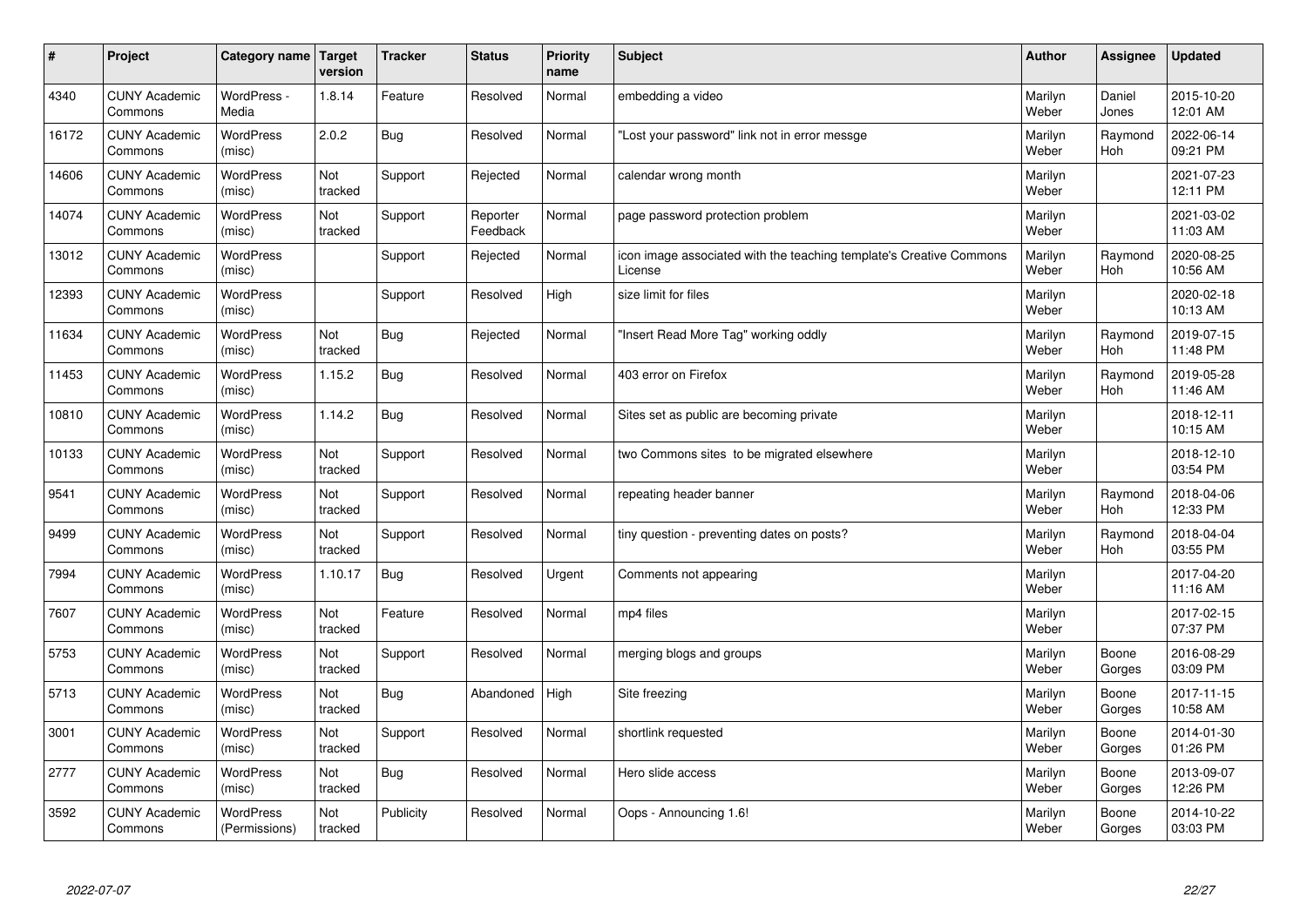| $\sharp$ | Project                         | Category name Target              | version        | <b>Tracker</b> | <b>Status</b> | <b>Priority</b><br>name | <b>Subject</b>                              | <b>Author</b>    | Assignee              | <b>Updated</b>         |
|----------|---------------------------------|-----------------------------------|----------------|----------------|---------------|-------------------------|---------------------------------------------|------------------|-----------------------|------------------------|
| 3116     | <b>CUNY Academic</b><br>Commons | <b>WordPress</b><br>(Permissions) |                | Bug            | Resolved      | Normal                  | Updating the FAQ page                       | Marilyn<br>Weber | Boone<br>Gorges       | 2014-04-01<br>10:12 PM |
| 15654    | <b>CUNY Academic</b><br>Commons | <b>WordPress</b><br>Plugins       | 1.19.6         | Support        | Resolved      | Normal                  | Numerous Copies of Events showing up        | Marilyn<br>Weber | Boone<br>Gorges       | 2022-03-22<br>11:30 AM |
| 15610    | <b>CUNY Academic</b><br>Commons | <b>WordPress</b><br>Plugins       | Not<br>tracked | Support        | Rejected      | Normal                  | Loops & Logic plugin                        | Marilyn<br>Weber | Raymond<br><b>Hoh</b> | 2022-03-19<br>11:16 AM |
| 15545    | <b>CUNY Academic</b><br>Commons | <b>WordPress</b><br>Plugins       | 1.19.5         | Feature        | Resolved      | Normal                  | 'ZI Hide Featured Image" plugin request     | Marilyn<br>Weber | Boone<br>Gorges       | 2022-03-09<br>10:09 AM |
| 14885    | <b>CUNY Academic</b><br>Commons | <b>WordPress</b><br>Plugins       | 1.18.22        | Bug            | Resolved      | Normal                  | Long Loading Times -- Wordpress Admin Site  | Marilyn<br>Weber | Raymond<br>Hoh        | 2021-10-26<br>12:28 PM |
| 14534    | <b>CUNY Academic</b><br>Commons | WordPress<br>Plugins              | 1.18.12        | Support        | Resolved      | Normal                  | Share This Image plugin?                    | Marilyn<br>Weber |                       | 2021-06-08<br>11:50 AM |
| 14509    | <b>CUNY Academic</b><br>Commons | <b>WordPress</b><br>Plugins       | 1.18.12        | Bug            | Resolved      | Normal                  | Elementor Editor problem                    | Marilyn<br>Weber |                       | 2021-06-08<br>09:55 AM |
| 14265    | <b>CUNY Academic</b><br>Commons | <b>WordPress</b><br>Plugins       | 1.18.10        | Support        | Resolved      | Normal                  | separate the tag cloud in the blog sidebar  | Marilyn<br>Weber | Boone<br>Gorges       | 2021-05-12<br>05:19 PM |
| 14077    | <b>CUNY Academic</b><br>Commons | <b>WordPress</b><br>Plugins       | 1.18.7         | Support        | Resolved      | Normal                  | Elementor Pro plugin for the slider         | Marilyn<br>Weber | Raymond<br><b>Hoh</b> | 2021-03-23<br>11:43 AM |
| 14075    | <b>CUNY Academic</b><br>Commons | WordPress<br>Plugins              | Not<br>tracked | Bug            | Resolved      | Normal                  | sludigitalportfolios.commons.gc.cuny.edu    | Marilyn<br>Weber | Boone<br>Gorges       | 2021-03-01<br>10:46 AM |
| 14019    | <b>CUNY Academic</b><br>Commons | WordPress<br>Plugins              | 1.18.5         | <b>Bug</b>     | Resolved      | Normal                  | smorales.commons.gc.cuny.edu                | Marilyn<br>Weber | Boone<br>Gorges       | 2021-02-23<br>11:06 AM |
| 14012    | <b>CUNY Academic</b><br>Commons | <b>WordPress</b><br>Plugins       | 1.18.5         | Support        | Resolved      | Normal                  | Open External Links in a New Window plugin? | Marilyn<br>Weber | Boone<br>Gorges       | 2021-03-02<br>02:07 PM |
| 13947    | <b>CUNY Academic</b><br>Commons | <b>WordPress</b><br>Plugins       | 1.18.4         | Bug            | Resolved      | Normal                  | Elementor plugin problem                    | Marilyn<br>Weber | Raymond<br>Hoh        | 2021-02-08<br>09:34 PM |
| 13944    | <b>CUNY Academic</b><br>Commons | WordPress<br>Plugins              | 1.18.4         | Support        | Resolved      | Normal                  | 3D FlipBook request                         | Marilyn<br>Weber |                       | 2021-02-09<br>11:05 AM |
| 13935    | <b>CUNY Academic</b><br>Commons | <b>WordPress</b><br>Plugins       | 1.18.4         | Support        | Resolved      | Low                     | Add Users sidebar widget not working        | Marilyn<br>Weber |                       | 2021-02-09<br>11:05 AM |
| 13846    | <b>CUNY Academic</b><br>Commons | <b>WordPress</b><br>Plugins       | 1.18.3         | Support        | Resolved      | Normal                  | Yoast SEO plugin problem                    | Marilyn<br>Weber |                       | 2021-01-19<br>05:34 PM |
| 13841    | <b>CUNY Academic</b><br>Commons | WordPress<br>Plugins              | 1.18.3         | Support        | Resolved      | Normal                  | Folders plugin request                      | Marilyn<br>Weber | Boone<br>Gorges       | 2021-01-26<br>04:43 PM |
| 13741    | <b>CUNY Academic</b><br>Commons | WordPress<br>Plugins              | 1.18.3         | Support        | Resolved      | Normal                  | Ensemble Video Plugin                       | Marilyn<br>Weber |                       | 2021-01-26<br>04:43 PM |
| 13184    | <b>CUNY Academic</b><br>Commons | WordPress<br>Plugins              | 1.17.2         | Support        | Resolved      | Normal                  | google translate plugin                     | Marilyn<br>Weber |                       | 2020-08-25<br>11:36 AM |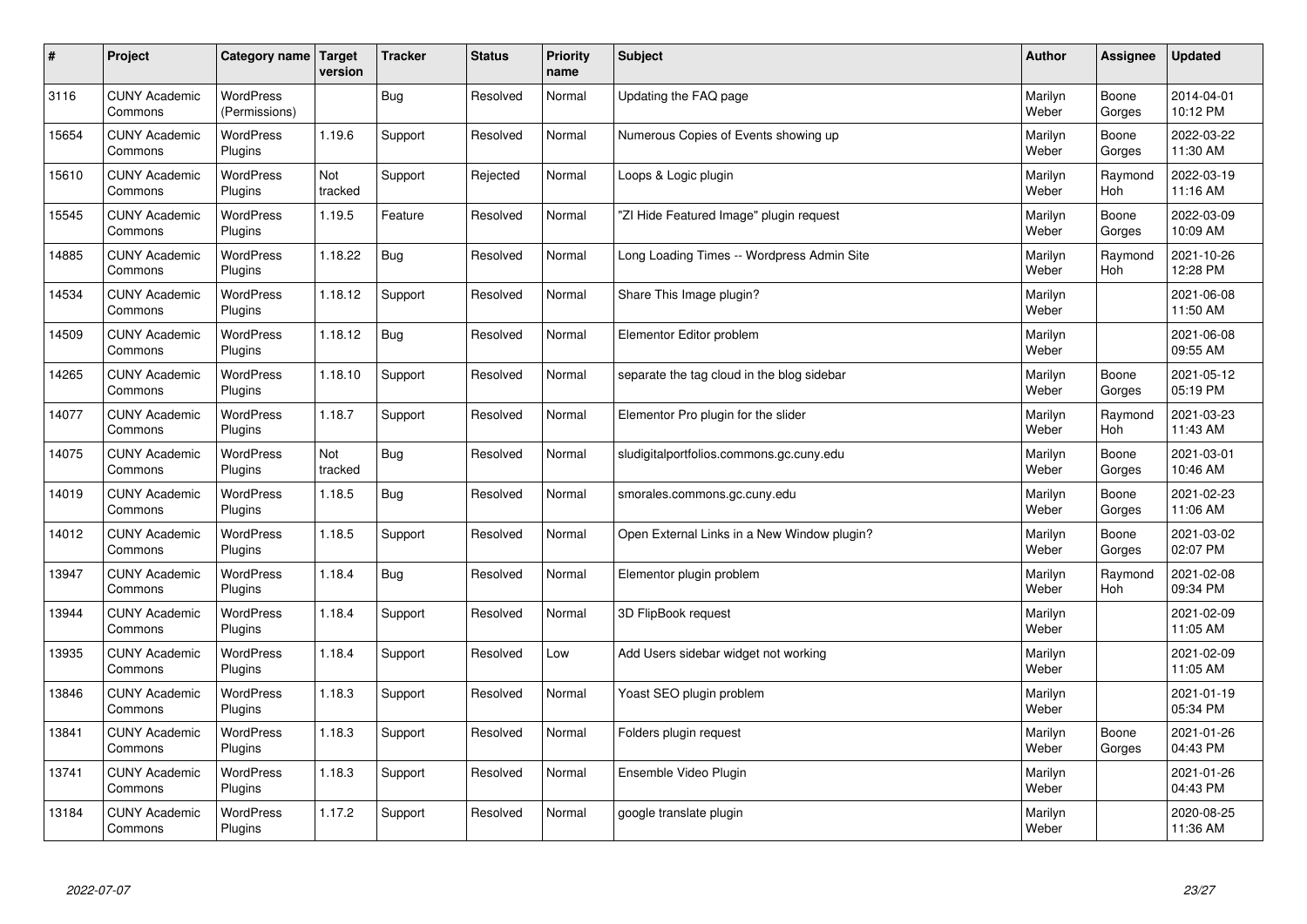| $\pmb{\#}$ | Project                         | Category name               | Target<br>version | <b>Tracker</b> | <b>Status</b>        | <b>Priority</b><br>name | <b>Subject</b>                                                                          | <b>Author</b>    | Assignee              | <b>Updated</b>         |
|------------|---------------------------------|-----------------------------|-------------------|----------------|----------------------|-------------------------|-----------------------------------------------------------------------------------------|------------------|-----------------------|------------------------|
| 12741      | <b>CUNY Academic</b><br>Commons | <b>WordPress</b><br>Plugins | Not<br>tracked    | Support        | Reporter<br>Feedback | Normal                  | Tableau Public Viz Block                                                                | Marilyn<br>Weber | Raymond<br><b>Hoh</b> | 2020-05-12<br>11:00 AM |
| 12676      | <b>CUNY Academic</b><br>Commons | <b>WordPress</b><br>Plugins | 1.16.10           | Support        | Resolved             | Normal                  | request for Require Post Category plug-in                                               | Marilyn<br>Weber |                       | 2020-04-28<br>11:03 AM |
| 12363      | <b>CUNY Academic</b><br>Commons | WordPress<br>Plugins        | 1.16.5            | <b>Bug</b>     | Resolved             | Urgent                  | more bbPress problems - now students unable to post either a new<br>thread or a comment | Marilyn<br>Weber | Raymond<br><b>Hoh</b> | 2020-03-17<br>03:07 PM |
| 12354      | <b>CUNY Academic</b><br>Commons | <b>WordPress</b><br>Plugins | 1.16.5            | <b>Bug</b>     | Resolved             | Urgent                  | sites (including Net-Art) are reporting critical issues                                 | Marilyn<br>Weber | Raymond<br><b>Hoh</b> | 2020-02-02<br>03:16 PM |
| 11832      | <b>CUNY Academic</b><br>Commons | <b>WordPress</b><br>Plugins | 1.15.11           | Support        | Resolved             | Normal                  | Yoast SEO premium for sexgenlab.org                                                     | Marilyn<br>Weber |                       | 2019-10-08<br>11:22 AM |
| 11813      | <b>CUNY Academic</b><br>Commons | <b>WordPress</b><br>Plugins | 1.15.9            | Support        | Resolved             | Normal                  | Change Password Protected Message" plugin requests                                      | Marilyn<br>Weber |                       | 2019-09-10<br>05:57 PM |
| 11205      | <b>CUNY Academic</b><br>Commons | <b>WordPress</b><br>Plugins | Not<br>tracked    | Support        | Resolved             | Normal                  | problems with Google calendar                                                           | Marilyn<br>Weber | Raymond<br>Hoh        | 2019-03-11<br>02:17 PM |
| 10240      | <b>CUNY Academic</b><br>Commons | <b>WordPress</b><br>Plugins | 1.13.8            | Support        | Resolved             | Normal                  | require-featured-image plug-in request                                                  | Marilyn<br>Weber |                       | 2018-08-29<br>05:15 PM |
| 9965       | <b>CUNY Academic</b><br>Commons | <b>WordPress</b><br>Plugins | 1.13.4            | Support        | Resolved             | Normal                  | plug-in request for OneTone Companion                                                   | Marilyn<br>Weber | Raymond<br><b>Hoh</b> | 2018-06-26<br>12:00 PM |
| 9955       | <b>CUNY Academic</b><br>Commons | <b>WordPress</b><br>Plugins | 1.13.4            | Support        | Rejected             | Normal                  | docx converter plugin?                                                                  | Marilyn<br>Weber |                       | 2018-06-26<br>11:39 AM |
| 9888       | <b>CUNY Academic</b><br>Commons | WordPress<br>Plugins        | 1.13.3            | Support        | Resolved             | Normal                  | Business directory Plug-in request                                                      | Marilyn<br>Weber |                       | 2018-06-12<br>11:52 AM |
| 9726       | <b>CUNY Academic</b><br>Commons | <b>WordPress</b><br>Plugins | Not<br>tracked    | Support        | Abandoned            | Normal                  | technical error on Contact page                                                         | Marilyn<br>Weber |                       | 2018-12-10<br>03:53 PM |
| 9500       | <b>CUNY Academic</b><br>Commons | <b>WordPress</b><br>Plugins | 1.12.12           | Support        | Resolved             | Normal                  | PowerPoint in the media library?                                                        | Marilyn<br>Weber | Raymond<br>Hoh        | 2018-04-12<br>02:28 PM |
| 9340       | <b>CUNY Academic</b><br>Commons | WordPress<br>Plugins        | 1.12.10           | Bug            | Resolved             | Normal                  | change the web preview?                                                                 | Marilyn<br>Weber | Raymond<br><b>Hoh</b> | 2018-03-13<br>11:50 AM |
| 9330       | <b>CUNY Academic</b><br>Commons | <b>WordPress</b><br>Plugins | 1.12.10           | Bug            | Resolved             | Normal                  | part 2 of problems with the Leaflet plug -in                                            | Marilyn<br>Weber |                       | 2018-03-04<br>05:58 PM |
| 9192       | <b>CUNY Academic</b><br>Commons | <b>WordPress</b><br>Plugins | 1.12.8            | <b>Bug</b>     | Resolved             | Normal                  | problems with the Leaflet plug -in                                                      | Marilyn<br>Weber | Boone<br>Gorges       | 2018-02-13<br>11:07 AM |
| 9087       | <b>CUNY Academic</b><br>Commons | WordPress<br>Plugins        | 1.12.7            | Support        | Resolved             | Normal                  | request for WP Social Sharing                                                           | Marilyn<br>Weber |                       | 2018-01-23<br>11:17 AM |
| 9078       | <b>CUNY Academic</b><br>Commons | WordPress<br>Plugins        | 1.12.7            | Support        | Resolved             | Normal                  | arcgis web maps?                                                                        | Marilyn<br>Weber | Raymond<br><b>Hoh</b> | 2018-01-23<br>11:11 AM |
| 9026       | <b>CUNY Academic</b><br>Commons | <b>WordPress</b><br>Plugins | 1.12.6            | Support        | Resolved             | Normal                  | plugin request from Carlos Guevara                                                      | Marilyn<br>Weber |                       | 2018-01-03<br>09:33 AM |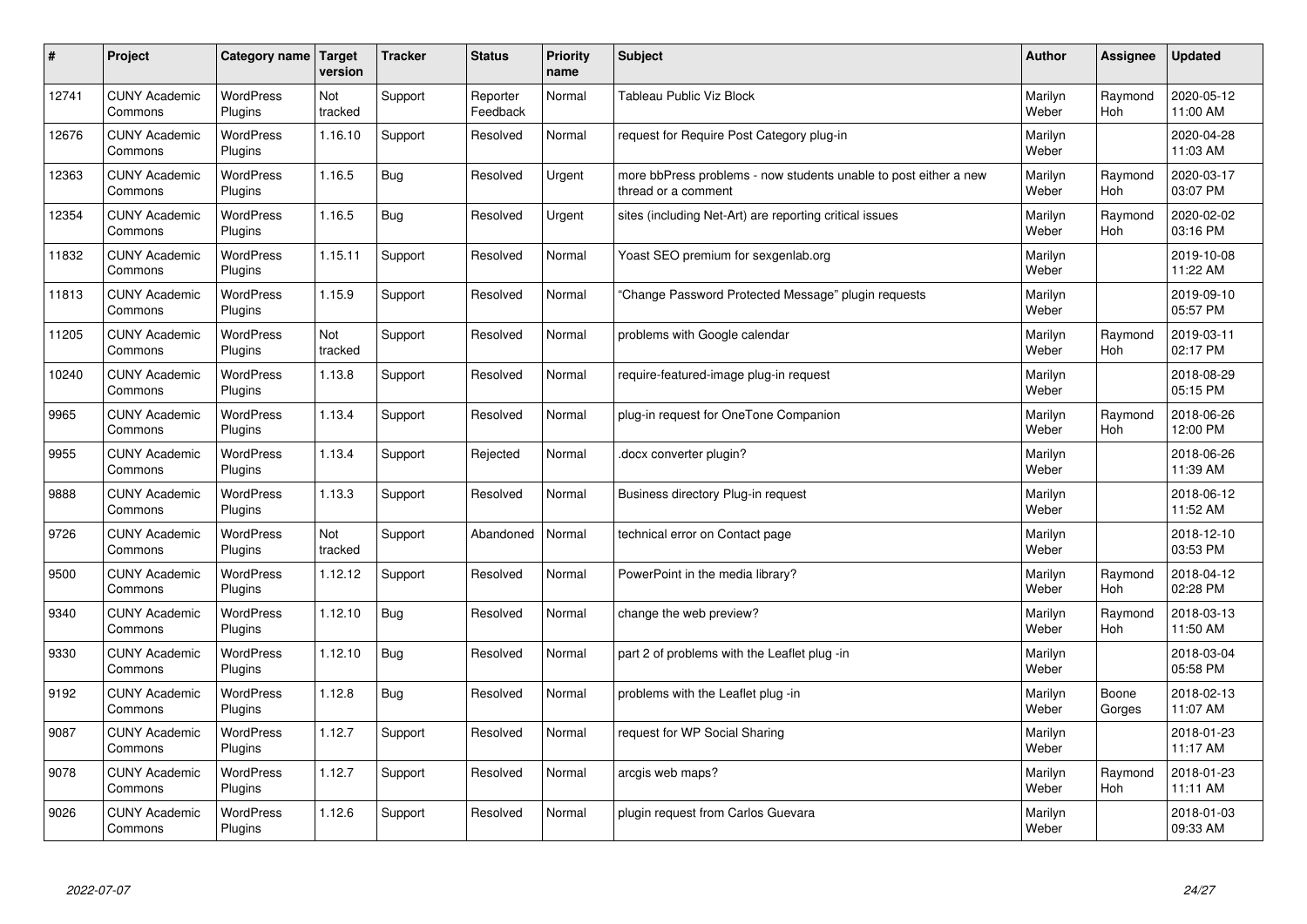| $\sharp$ | Project                         | Category name               | Target<br>version | <b>Tracker</b> | <b>Status</b> | <b>Priority</b><br>name | <b>Subject</b>                                           | <b>Author</b>    | Assignee              | <b>Updated</b>         |
|----------|---------------------------------|-----------------------------|-------------------|----------------|---------------|-------------------------|----------------------------------------------------------|------------------|-----------------------|------------------------|
| 8924     | <b>CUNY Academic</b><br>Commons | <b>WordPress</b><br>Plugins | 1.12.4            | Bug            | Resolved      | Normal                  | auto-remove feature on http://pcp.gc.cuny.edu            | Marilyn<br>Weber | <b>Matt Gold</b>      | 2017-12-04<br>10:18 AM |
| 8908     | <b>CUNY Academic</b><br>Commons | <b>WordPress</b><br>Plugins | 1.12.2            | Support        | Resolved      | Normal                  | Plugin request from Steve Brier                          | Marilyn<br>Weber |                       | 2017-11-27<br>11:39 AM |
| 8721     | <b>CUNY Academic</b><br>Commons | <b>WordPress</b><br>Plugins | 1.11.13           | Bug            | Resolved      | Normal                  | more problems with Events calendar                       | Marilyn<br>Weber |                       | 2017-09-21<br>10:35 AM |
| 8693     | <b>CUNY Academic</b><br>Commons | <b>WordPress</b><br>Plugins |                   | Support        | Resolved      | Normal                  | Existing blog wants to replace Mailpoet with Newsletters | Marilyn<br>Weber |                       | 2017-09-12<br>02:24 PM |
| 8576     | <b>CUNY Academic</b><br>Commons | <b>WordPress</b><br>Plugins | 1.11.11           | Support        | Resolved      | Normal                  | Digital Measures plugin request                          | Marilyn<br>Weber |                       | 2017-09-01<br>03:44 PM |
| 8552     | <b>CUNY Academic</b><br>Commons | WordPress<br>Plugins        | 1.11.10           | Bug            | Resolved      | Normal                  | Events Calendar problem                                  | Marilyn<br>Weber |                       | 2017-08-18<br>04:36 PM |
| 8446     | <b>CUNY Academic</b><br>Commons | <b>WordPress</b><br>Plugins | 1.11.14           | Support        | Resolved      | Normal                  | request for multiple accordion menu plugins              | Marilyn<br>Weber |                       | 2018-05-07<br>09:57 PM |
| 8308     | <b>CUNY Academic</b><br>Commons | <b>WordPress</b><br>Plugins | Not<br>tracked    | Support        | Resolved      | Normal                  | WP Migration plugin                                      | Marilyn<br>Weber |                       | 2017-11-15<br>01:27 PM |
| 8131     | <b>CUNY Academic</b><br>Commons | <b>WordPress</b><br>Plugins | 1.11              | Bug            | Resolved      | Normal                  | Newsletters plug-in                                      | Marilyn<br>Weber | Boone<br>Gorges       | 2017-05-11<br>09:42 PM |
| 8071     | <b>CUNY Academic</b><br>Commons | WordPress<br>Plugins        | Not<br>tracked    | Support        | Rejected      | Normal                  | Anthologize                                              | Marilyn<br>Weber |                       | 2017-05-10<br>10:15 AM |
| 7770     | <b>CUNY Academic</b><br>Commons | WordPress<br>Plugins        | Not<br>tracked    | Bug            | Abandoned     | Normal                  | Timeline.js problem                                      | Marilyn<br>Weber |                       | 2017-11-15<br>01:43 PM |
| 7745     | <b>CUNY Academic</b><br>Commons | <b>WordPress</b><br>Plugins | 1.10.13           | Support        | Resolved      | Normal                  | Featured Video Plus plugin requested                     | Marilyn<br>Weber |                       | 2017-03-03<br>01:51 PM |
| 7668     | <b>CUNY Academic</b><br>Commons | WordPress<br>Plugins        |                   | Support        | Rejected      | Normal                  | Iframes question                                         | Marilyn<br>Weber |                       | 2017-04-11<br>09:29 PM |
| 7328     | <b>CUNY Academic</b><br>Commons | <b>WordPress</b><br>Plugins | Not<br>tracked    | Bug            | Resolved      | Normal                  | technical issue with the Events Manager plugin           | Marilyn<br>Weber | Raymond<br><b>Hoh</b> | 2017-11-15<br>06:19 PM |
| 7100     | <b>CUNY Academic</b><br>Commons | <b>WordPress</b><br>Plugins | 1.10.5            | Bug            | Resolved      | High                    | Cincopa plugin problem                                   | Marilyn<br>Weber | Boone<br>Gorges       | 2016-12-19<br>10:32 AM |
| 6533     | <b>CUNY Academic</b><br>Commons | <b>WordPress</b><br>Plugins | Future<br>release | Support        | Duplicate     | Low                     | very old plugins?                                        | Marilyn<br>Weber | <b>Tahir Butt</b>     | 2018-10-04<br>12:27 PM |
| 5875     | <b>CUNY Academic</b><br>Commons | WordPress<br>Plugins        | Not<br>tracked    | Bug            | Resolved      | Normal                  | Events Calendar garbled in IE                            | Marilyn<br>Weber | Marilyn<br>Weber      | 2017-11-15<br>05:45 PM |
| 5657     | <b>CUNY Academic</b><br>Commons | WordPress<br>Plugins        | 1.9.18            | Feature        | Resolved      | Normal                  | Plugin Request - Instagram Feed WD                       | Marilyn<br>Weber | Boone<br>Gorges       | 2016-06-08<br>12:36 PM |
| 5621     | <b>CUNY Academic</b><br>Commons | <b>WordPress</b><br>Plugins | 1.9.17            | Feature        | Resolved      | Normal                  | Taxonomy plugin request                                  | Marilyn<br>Weber | Boone<br>Gorges       | 2016-06-01<br>11:28 PM |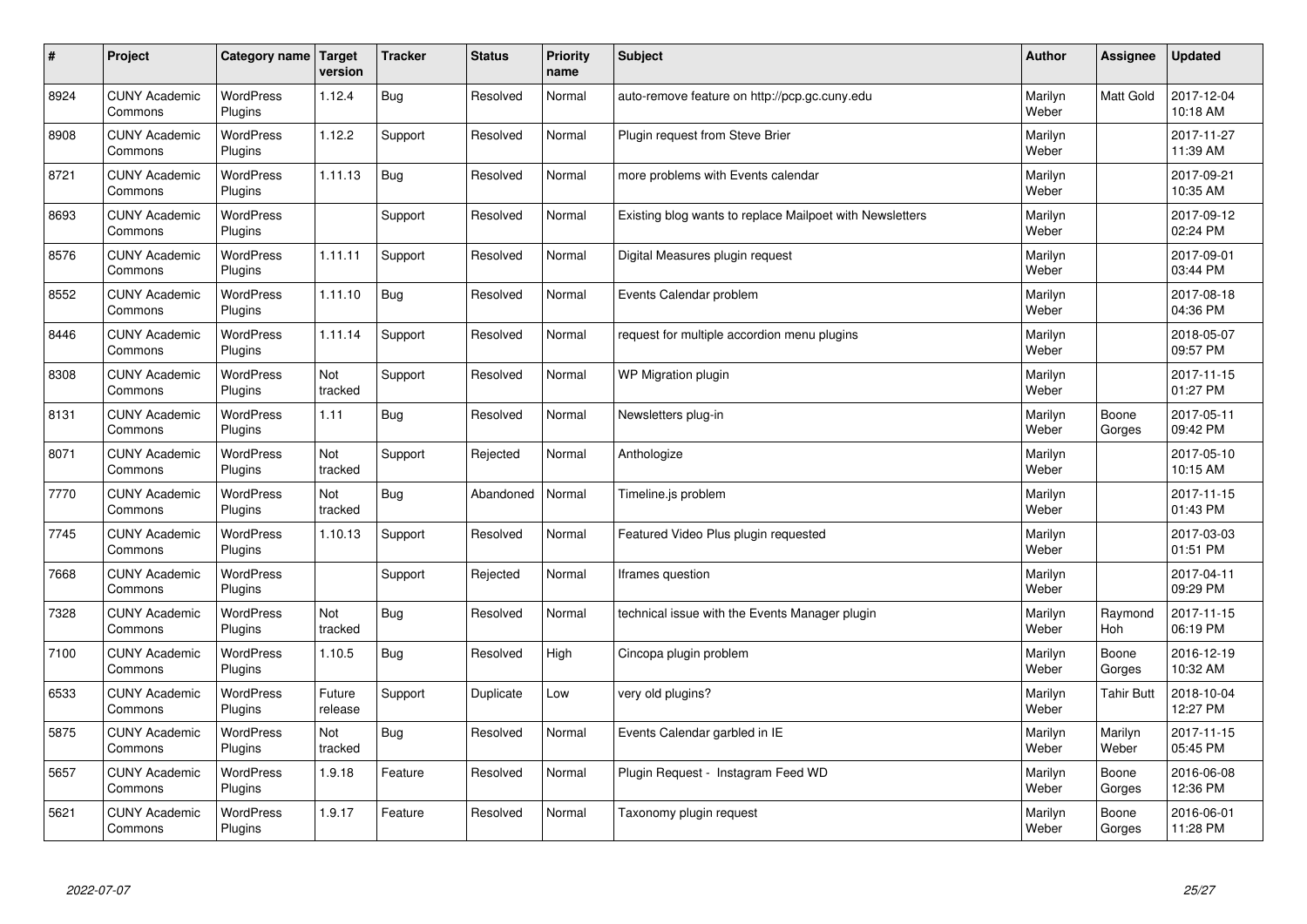| $\vert$ # | Project                         | Category name                     | <b>Target</b><br>version | <b>Tracker</b> | <b>Status</b>        | <b>Priority</b><br>name | <b>Subject</b>                                                                             | <b>Author</b>    | <b>Assignee</b>       | <b>Updated</b>         |
|-----------|---------------------------------|-----------------------------------|--------------------------|----------------|----------------------|-------------------------|--------------------------------------------------------------------------------------------|------------------|-----------------------|------------------------|
| 5522      | <b>CUNY Academic</b><br>Commons | <b>WordPress</b><br>Plugins       | 1.9.15                   | Feature        | Resolved             | Normal                  | plugin request                                                                             | Marilyn<br>Weber | Boone<br>Gorges       | 2016-05-09<br>10:36 AM |
| 5302      | <b>CUNY Academic</b><br>Commons | WordPress<br>Plugins              | 1.9.10                   | Feature        | Resolved             | Normal                  | request for WP Gallery Custom Links plug-in                                                | Marilyn<br>Weber | Boone<br>Gorges       | 2016-03-11<br>09:20 PM |
| 5083      | <b>CUNY Academic</b><br>Commons | WordPress<br>Plugins              | 1.9.5                    | Support        | Rejected             | Normal                  | creating a shortcode for the iframe code of the google form                                | Marilyn<br>Weber | Marilyn<br>Weber      | 2016-01-12<br>04:25 PM |
| 5036      | <b>CUNY Academic</b><br>Commons | <b>WordPress</b><br>Plugins       | 1.9.1.1                  | Feature        | Resolved             | Normal                  | Embeds request                                                                             | Marilyn<br>Weber | Boone<br>Gorges       | 2015-12-18<br>10:12 PM |
| 4997      | <b>CUNY Academic</b><br>Commons | <b>WordPress</b><br>Plugins       | 1.9.4                    | Feature        | Resolved             | Normal                  | ability to embed maps from StoryMapJS?                                                     | Marilyn<br>Weber | Boone<br>Gorges       | 2016-01-07<br>12:34 PM |
| 4542      | <b>CUNY Academic</b><br>Commons | WordPress<br>Plugins              | 1.8.10                   | Bug            | Resolved             | Normal                  | Emailing group users problem                                                               | Marilyn<br>Weber | Boone<br>Gorges       | 2015-09-11<br>11:16 AM |
| 3136      | <b>CUNY Academic</b><br>Commons | WordPress<br>Plugins              |                          | Bug            | Rejected             | Normal                  | The Easy Rotator                                                                           | Marilyn<br>Weber | Boone<br>Gorges       | 2014-04-01<br>10:26 PM |
| 3093      | <b>CUNY Academic</b><br>Commons | WordPress<br>Plugins              |                          | Bug            | Rejected             | Normal                  | <b>Custom Google Maps</b>                                                                  | Marilyn<br>Weber | Boone<br>Gorges       | 2014-05-02<br>10:52 AM |
| 14911     | <b>CUNY Academic</b><br>Commons | WordPress<br>Themes               | Not<br>tracked           | Support        | New                  | Normal                  | Twentytwentyone theme                                                                      | Marilyn<br>Weber |                       | 2021-10-28<br>10:37 AM |
| 14734     | <b>CUNY Academic</b><br>Commons | WordPress<br><b>Themes</b>        | 1.18.18                  | Support        | Resolved             | Normal                  | missing section of Sujatha Fernandes' site                                                 | Marilyn<br>Weber | Raymond<br>Hoh        | 2021-09-06<br>04:15 PM |
| 14411     | <b>CUNY Academic</b><br>Commons | WordPress<br><b>Themes</b>        | 1.18.10                  | Bug            | Resolved             | Normal                  | logo problems                                                                              | Marilyn<br>Weber |                       | 2021-05-03<br>04:37 PM |
| 14270     | <b>CUNY Academic</b><br>Commons | WordPress<br>Themes               | 1.18.8                   | Support        | Resolved             | Normal                  | grid theme?                                                                                | Marilyn<br>Weber |                       | 2021-04-13<br>11:20 AM |
| 13512     | <b>CUNY Academic</b><br>Commons | WordPress<br>Themes               | 1.17.7                   | Support        | Resolved             | Normal                  | theme update                                                                               | Marilyn<br>Weber |                       | 2020-11-16<br>04:46 PM |
| 13185     | <b>CUNY Academic</b><br>Commons | WordPress<br><b>Themes</b>        | 1.17.2                   | Support        | Resolved             | Normal                  | Less theme?                                                                                | Marilyn<br>Weber |                       | 2020-08-25<br>11:26 AM |
| 12360     | <b>CUNY Academic</b><br>Commons | <b>WordPress</b><br><b>Themes</b> | Not<br>tracked           | <b>Bug</b>     | Reporter<br>Feedback | Normal                  | site just says "DANTE We are currently in maintenance mode, please<br>check back shortly." | Marilyn<br>Weber |                       | 2020-02-04<br>12:13 PM |
| 12302     | <b>CUNY Academic</b><br>Commons | WordPress<br><b>Themes</b>        | 1.16.4                   | Support        | Resolved             | Normal                  | Pictorio theme request                                                                     | Marilyn<br>Weber | Raymond<br><b>Hoh</b> | 2020-01-28<br>11:44 AM |
| 12137     | <b>CUNY Academic</b><br>Commons | WordPress<br><b>Themes</b>        | Not<br>tracked           | Support        | Resolved             | Normal                  | media player problem                                                                       | Marilyn<br>Weber |                       | 2019-12-12<br>08:52 PM |
| 11976     | <b>CUNY Academic</b><br>Commons | WordPress<br><b>Themes</b>        | Not<br>tracked           | Support        | Resolved             | Normal                  | ColorMag request                                                                           | Marilyn<br>Weber |                       | 2021-02-01<br>10:25 AM |
| 11866     | <b>CUNY Academic</b><br>Commons | <b>WordPress</b><br>Themes        | 1.15.10                  | Support        | Resolved             | Normal                  | problem with project widget and the 'skills' to generate tags                              | Marilyn<br>Weber | Raymond<br>Hoh        | 2019-09-19<br>03:20 PM |